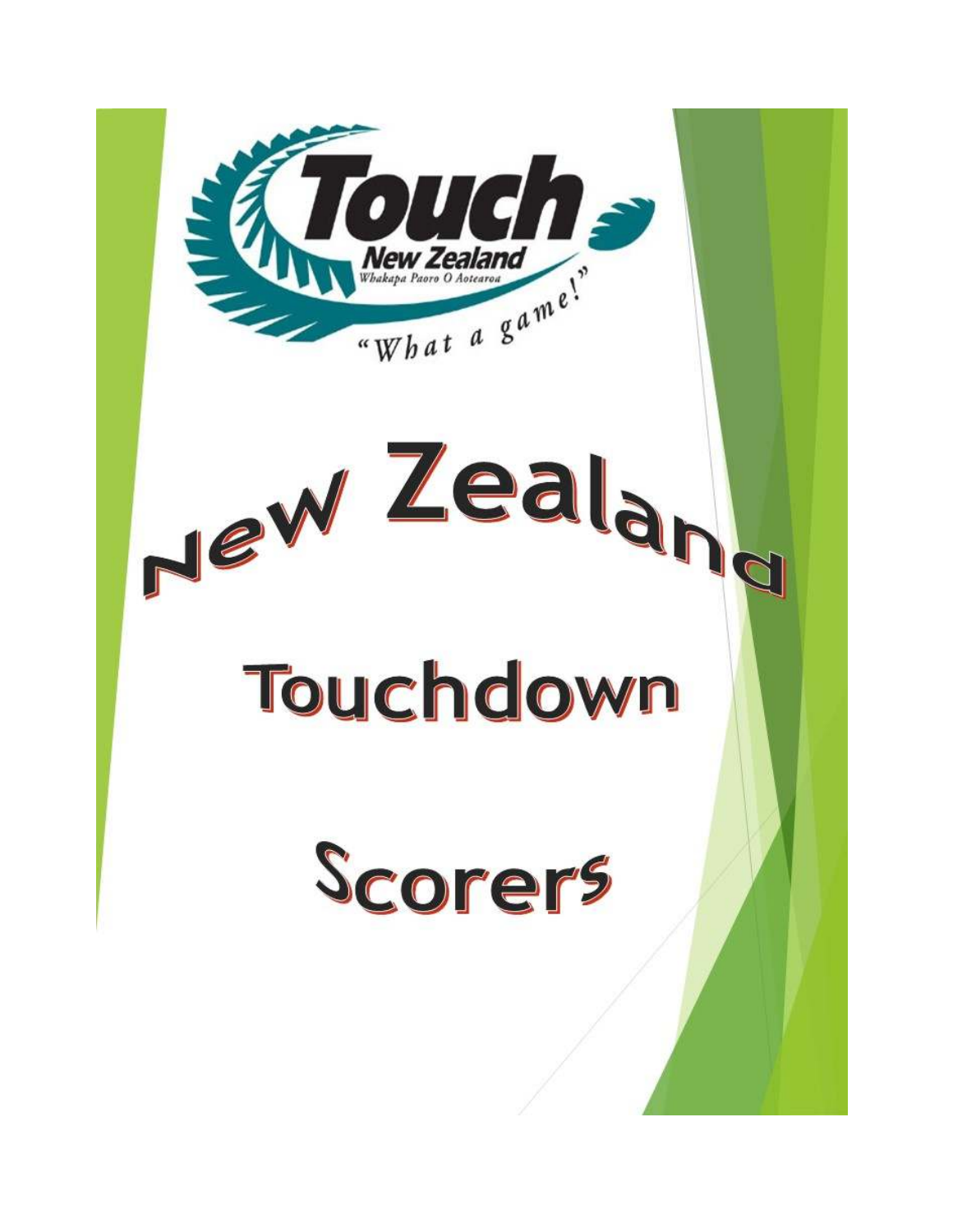### **New Zealand - Touchdown Scorers**



| <b>Leading Scorers</b>        |                |                   |            |    | <b>World Tests Europe South OIM</b> |                |  | #   |
|-------------------------------|----------------|-------------------|------------|----|-------------------------------------|----------------|--|-----|
|                               |                |                   | <b>Cup</b> |    |                                     | <b>Pacific</b> |  |     |
| Walters                       | Peter          | Men/Mix30/Mix/M40 | 113        | 8  |                                     |                |  | 121 |
| Albert-Jahnke                 | George         | Mix/Mix30/Men40   | 59         | 21 |                                     |                |  | 80  |
| Cavanagh                      | Michael        | Men               | 35         | 19 |                                     |                |  | 54  |
| Metcalfe (Rangitaawa) Amigene |                | Women             | 43         | 8  |                                     |                |  | 51  |
| Erueti                        | Ruamai         | Men               | 38         | 12 |                                     |                |  | 50  |
| Clemas                        | Barry          | Men/Mix30/M30     | 45         |    |                                     |                |  | 45  |
| Stewart                       | <b>Brendon</b> | Men/Men 30/35     | 41         | 3  |                                     |                |  | 44  |
| Wall                          | Chris          | Men               | 31         | 10 |                                     |                |  | 41  |
| Wihone                        | Janie          | Women             | 31         | 10 |                                     |                |  | 41  |
| Woods                         | Chris          | Mixed             | 34         | 4  |                                     |                |  | 38  |

| <b>Surname</b>  | <b>First</b> | <b>Division</b>  |                |              | <b>World Tests Europe South OIM</b> |                |  | #              |
|-----------------|--------------|------------------|----------------|--------------|-------------------------------------|----------------|--|----------------|
|                 |              |                  | <b>Cup</b>     |              |                                     | <b>Pacific</b> |  |                |
|                 |              |                  |                |              |                                     |                |  |                |
| Adams           | <b>Brian</b> | Men              | 18             | 4            |                                     |                |  | 22             |
| Adams           | Marama       | Mixed Snr        | 6              |              |                                     |                |  | 6              |
| Adams           | Philip       | <b>Men 35</b>    | 4              |              |                                     |                |  | 4              |
| Ah Loo          | Mark         | Men/Men 50       | 17             | 2            |                                     |                |  | 19             |
| Ah Loo          | Mike         | Men $40$         | 10             |              |                                     |                |  | 10             |
| Ahsin           | Chance       | Men 40           |                | 5            |                                     |                |  | 5              |
| Aitken          | Craig        | Men 40           | 12             | $\mathbf{1}$ |                                     |                |  | 13             |
| Aki (Peina)     | Kahureremoa  | Women            | 8              | 3            |                                     |                |  | 11             |
| Albert          | Joseph       | Mixed Snr        | 9              |              |                                     |                |  | 9              |
| Albert          | Serena       | Women 30         |                | 1            |                                     |                |  | 1              |
| Albert-Jahnke   | George       | Mix/Mix30/Men40  | 59             | 21           |                                     |                |  | 80             |
| Ale             | Johathan     | Mixed            |                | 1            |                                     |                |  | 1              |
| Allan           | Darby        | Men 40           | 6              |              |                                     |                |  | 6              |
| Allan           | Terry        | Men 40           | 1              |              |                                     |                |  | 1              |
| Allen           | Wayne        | <b>Men 35</b>    | 6              |              |                                     |                |  | 6              |
| Almond          | Annette      | Mixed Snr        | 16             | $\mathbf 1$  |                                     |                |  | 17             |
| Amiria          | Katrina      | <b>Mixed Snr</b> | 7              |              |                                     |                |  | 7              |
| Amosa           | Henry        | Men 30           | 9              |              |                                     |                |  | 9              |
| Anderson        | Richard      | Mixed30/Men40/50 | 22             | 1            |                                     |                |  | 23             |
| Anderson-Pitman | Racqual      | Mixed            |                | 1            |                                     |                |  | 1              |
| Ani             | <b>Nock</b>  | Women 27         | 5              |              |                                     |                |  | 5              |
| Antonievic      | Tay-a        | Women            |                | 1            |                                     |                |  | 1              |
| Apitti          | Dianne       | Women            | 8              |              |                                     |                |  | 8              |
| Ashe            | Steve        | Men 40           | $\overline{2}$ |              |                                     |                |  | $\overline{c}$ |
| Ashwell         | Allanah      | Women 27         | $\overline{2}$ |              |                                     |                |  | $\overline{2}$ |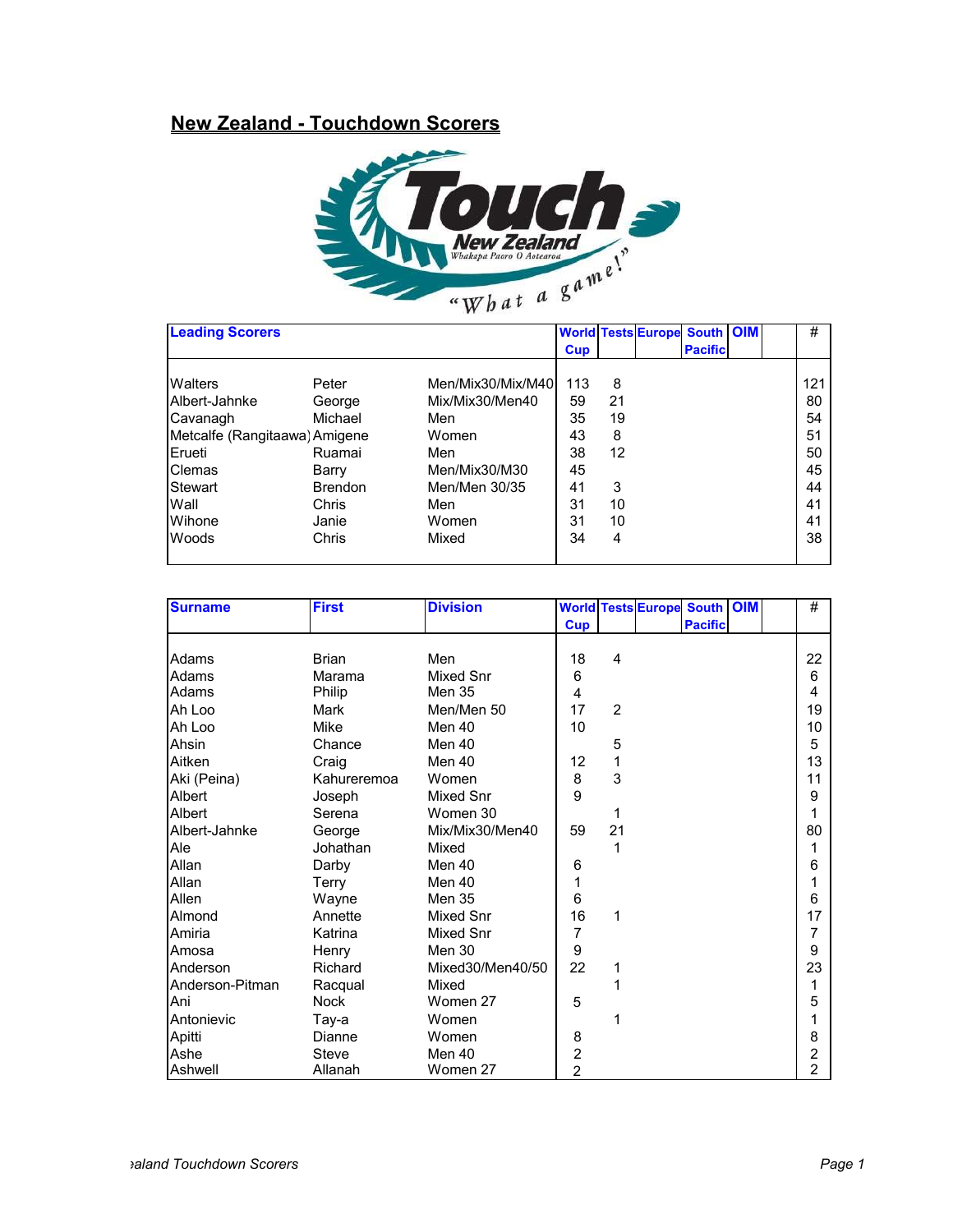| <b>Surname</b>   | <b>First</b>  | <b>Division</b>    |                         |                         | <b>World Tests Europe South</b> | <b>OIM</b> | #               |
|------------------|---------------|--------------------|-------------------------|-------------------------|---------------------------------|------------|-----------------|
|                  |               |                    | <b>Cup</b>              |                         | <b>Pacific</b>                  |            |                 |
| Ashworth         | Tina          | Mixed              |                         | $\overline{4}$          |                                 |            | $\overline{11}$ |
| August           | Elaine        | Mixed Snr          |                         | 1                       |                                 |            | 1               |
| Aupouri          | Mohi          | Mixed/Men          |                         | 10                      |                                 |            | 10              |
| <b>Baker</b>     | Chantal       | Women 30           |                         | 1                       |                                 |            | 1               |
| <b>Bannister</b> | Sharelene     | Mixed              | 23                      | 9                       |                                 |            | 32              |
| <b>Bartlett</b>  | Nui           | Men                | 9                       | 3                       |                                 |            | 12              |
| Barton           | Shane         | Men 40             | 10                      |                         |                                 |            | 10              |
| Beasley          | Terry         | Mixed Snr          | 10                      |                         |                                 |            | 10              |
| Beazley          | Malcolm       | Mixed              | 4                       |                         |                                 |            | 4               |
| Bergman          | Amanda        | Women              | 8                       | 1                       |                                 |            | 9               |
| Berryman         | Aleisha       | Women/Mixed        | 10                      | 3                       |                                 |            | 13              |
| <b>Best</b>      | Ricky         | Men 30             |                         | $\overline{2}$          |                                 |            | $\overline{2}$  |
| <b>Biddle</b>    | Aaron         | Men                | 4                       |                         |                                 |            | 4               |
| <b>Birch</b>     | Rodney        | Men 40             | $\overline{c}$          |                         |                                 |            | $\overline{c}$  |
| <b>Black</b>     | Katrina       | Mixed              | 5                       | 1                       |                                 |            | 6               |
| <b>Black</b>     |               | Men                |                         | $\overline{7}$          |                                 |            | 7               |
|                  | Ngarohi       |                    |                         | 4                       |                                 |            |                 |
| <b>Black</b>     | Whitiaua      | Men                | 11                      |                         |                                 |            | 15              |
| <b>Blair</b>     | Ngarimu       | Men                | 11                      |                         |                                 |            | 11              |
| <b>Blair</b>     | Renata        | Men                | 5                       |                         |                                 |            | 5               |
| <b>Blank</b>     | <b>Derick</b> | Men 30             |                         | 3                       |                                 |            | 3               |
| Blundell         | Cedge         | Men 35             | 8                       |                         |                                 |            | 8               |
| <b>Booth</b>     | David         | Men 40             | 14                      | 1                       |                                 |            | 15              |
| Boxall           | Aggie         | Women 30           | 6                       |                         |                                 |            | 6               |
| Boyd             | Anita         | <b>Women 30/27</b> | 1                       | 3                       |                                 |            | 4               |
| <b>Brand</b>     | Hannah        | Women/Wom 27       | 10                      |                         |                                 | 1          | 11              |
| Broomhall        | Stephanie     | Women 27           | 3                       |                         |                                 |            | 3               |
| <b>Broughton</b> | Florence      | Women 30           | 13                      |                         |                                 |            | 13              |
| <b>Broughton</b> | Jason         | Men 40             |                         | $\overline{2}$          |                                 |            | $\overline{2}$  |
| Broughton        | Judy          | Women 30           | 5                       |                         |                                 |            | 5               |
| <b>Brown</b>     | Richard       | Men                | 9                       |                         |                                 |            | 9               |
| <b>Brown</b>     | Sean          | Mix/MixSnr/Men30   | 14                      | 1                       |                                 |            | 15              |
| <b>Buchan</b>    | Dean          | Men 30             | $\overline{7}$          |                         |                                 |            | $\overline{7}$  |
| <b>Buchanan</b>  | Melissa       | Mixed/Women        | 9                       | 1                       |                                 |            | 10              |
| Buchannan        | Campbell      | Men 30/35/Mix Snr  | 8                       | 5                       |                                 |            | 13              |
| Buckingham       | <b>Bruce</b>  | Men 40             | $\overline{c}$          |                         |                                 |            | $\overline{2}$  |
| <b>Buick</b>     | Hamish        | Mixed              |                         | $\overline{c}$          |                                 |            | $\overline{c}$  |
| <b>Burden</b>    | Damian        | Mixed Snr          | 6                       |                         |                                 |            | 6               |
| <b>Burnside</b>  | Mercedes      | Mixed              |                         | $\overline{c}$          |                                 |            | $\overline{a}$  |
| <b>Burrell</b>   | Edward        | Men                | 13                      | 5                       |                                 |            | 18              |
| <b>Burrell</b>   | Tracey        | Women              | $\overline{\mathbf{c}}$ |                         |                                 |            | $\overline{a}$  |
| Cameron          | Henare        | Men 30             | 7                       |                         |                                 |            | $\overline{7}$  |
| Campbell         | Chris         | Men 30/Mix Snr     | 16                      |                         |                                 |            | 16              |
| Campbell         | Megan         | Women              | 6                       | 4                       |                                 |            | 10              |
| Campbell         | Nola          | Women              | 12                      |                         |                                 |            | 12              |
| Campbell         | <b>Steve</b>  | Men 40/50          | 5                       | 1                       |                                 |            | 6               |
| Cardie           | Candis        | Women              | 14                      |                         |                                 |            | 14              |
| Carson           | Melanie       | Women 27           | 3                       |                         |                                 |            | 3               |
| Cavanagh         | Janelle       | Women              |                         | 3                       |                                 |            | 3               |
| Cavanagh         | Michael       | Men                | 35                      | 19                      |                                 |            | 54              |
| Cave             | Graeme        | Men 30             | 13                      |                         |                                 |            | 13              |
| Chapman          | Courtney      | Women/Mixed        | 26                      | $\overline{\mathbf{c}}$ |                                 |            | 28              |
| Chapman          | Luke          | Men 30             |                         | $\overline{c}$          |                                 |            | $\overline{a}$  |
| Cherrington      | Joanne        | Women              |                         | 3                       |                                 |            | 3               |
| Christian        | Sheree        | Mixed30/Wom30      | 11                      |                         |                                 |            | 11              |
| Clark            | Natalie       | Women              | 5                       |                         |                                 |            | 5               |
|                  |               |                    |                         |                         |                                 |            |                 |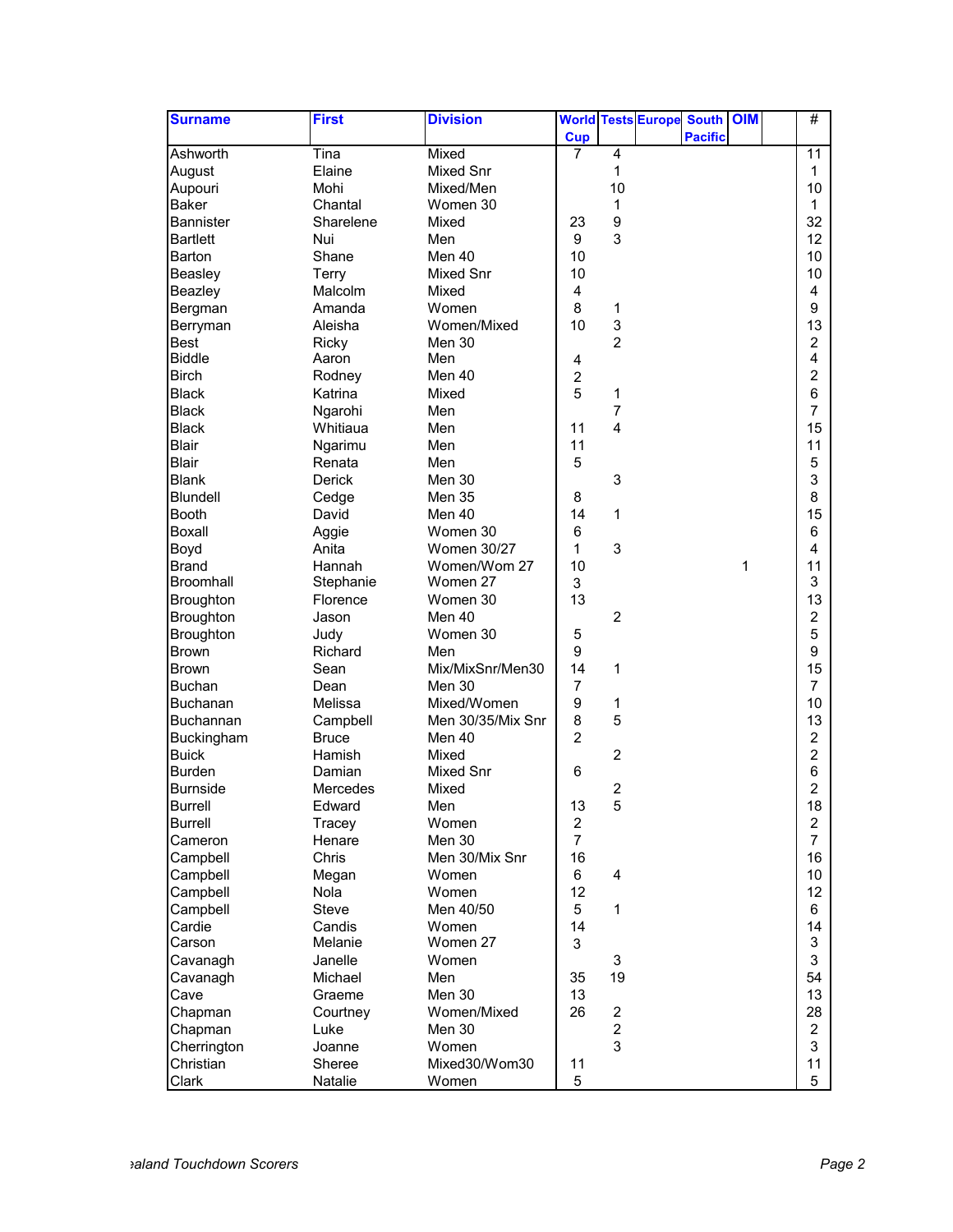| <b>Surname</b>              | <b>First</b>        | <b>Division</b>  |                |                         | <b>World Tests Europe South OIM</b> |                | #              |
|-----------------------------|---------------------|------------------|----------------|-------------------------|-------------------------------------|----------------|----------------|
|                             |                     |                  | <b>Cup</b>     |                         | <b>Pacific</b>                      |                |                |
| Clemas                      | <b>Barry</b>        | Men/Mix30/M30    | 45             |                         |                                     |                | 45             |
| Clemas                      | Dean                | Mixed Snr        | 5              |                         |                                     |                | 5              |
| Close                       | Emily               | Women            | 15             |                         |                                     |                | 15             |
| Coffin                      | Jenny-May           | Women            | 6              | $\overline{2}$          |                                     |                | 8              |
| Cole                        | Tasiano             | Men 40           | 1              |                         |                                     |                | 1              |
| Collier                     | Sean                | Men 40           |                | 1                       |                                     |                | 1              |
| Collins                     | Moni                | Men 30           | 14             |                         |                                     |                | 14             |
| Cooper                      | Dai                 | <b>Mixed Snr</b> | 9              |                         |                                     |                | 9              |
| Cooper                      | Erena               | Mixed Snr        |                | $\overline{c}$          |                                     |                | $\overline{2}$ |
| Cootes                      | Vanessa             | Women            | 17             |                         |                                     |                | 17             |
| Corbett                     | Micahel             | Men              | 9              | $\overline{2}$          |                                     |                | 11             |
| Corbett                     | Taine               | Mixed Snr        | 6              |                         |                                     |                | 6              |
| Coulter                     | Craig               | Men 35/50        | 3              | $\mathbf{1}$            |                                     |                | 4              |
| Cox                         | Fred                | Men30/35         | 12             |                         |                                     |                | 12             |
| Daly                        | Lupa-Georgette      | <b>Mixed Snr</b> | $\overline{7}$ | 1                       |                                     |                | 8              |
| Daly                        | Michael             | Mixed/Men 40     | 21             | 6                       |                                     |                | 27             |
| Dann                        | Sonya               | Mixed            |                | $\overline{c}$          |                                     |                | $\overline{2}$ |
| Darlington                  | Damian              | Men              |                | $\overline{2}$          |                                     |                | $\overline{2}$ |
| Davies                      | Tiwi                | Mixed            | 12             | $\overline{c}$          |                                     |                | 14             |
| Davis                       | Charlotte           | Women            |                | $\overline{7}$          |                                     |                | $\overline{7}$ |
| Davis                       | Heniti              | Mixed            |                | 4                       |                                     |                | 4              |
| Davis                       | Marama              | Women            |                | $\overline{c}$          |                                     |                | $\overline{2}$ |
| Davis                       | Paul                | Men              | 7              | 4                       |                                     |                | 11             |
| Davis                       | Simon               | <b>Mixed Snr</b> | 4              |                         |                                     |                | 4              |
| Day                         | Kate                | Women            |                | 1                       |                                     |                | 1              |
| Dayberg                     | Claire              | Women 30         | 14             |                         |                                     |                | 14             |
| Dayberg                     | Eric                | Men 30           | 11             |                         |                                     |                | 11             |
| <b>Dick</b>                 | Shane               | <b>Men 35</b>    | 3              |                         |                                     |                | 3              |
| Dickson                     | Faith               | Women/Mixed      | 10             | 6                       |                                     |                | 16             |
|                             |                     |                  | 21             |                         |                                     |                | 21             |
| Dixon<br>Dolneguy           | George<br>Michael   | Men 35<br>Mixed  |                | 4                       |                                     |                | 4              |
|                             |                     | Men 30           | $\overline{4}$ |                         |                                     |                | $\overline{4}$ |
| Donovan                     | Eugene<br>Eli       |                  | 12             |                         |                                     |                | 12             |
| Doornenbal                  |                     | Men/Men 35       |                |                         |                                     |                |                |
| Dougal                      | Elesha              | Women            | 5              | 1                       |                                     |                | 6              |
| <b>Driscoll</b><br>Drummond | Michelle<br>Jessica | Mixed<br>Women   |                | 1                       |                                     |                | 1<br>20        |
|                             |                     | Mixed            | 20             |                         |                                     |                | 20             |
| Drummond                    | Nicole              |                  | 16             | 4                       |                                     |                |                |
| Dunn                        | Henry               | Men              |                | $\overline{c}$          |                                     |                | $\overline{a}$ |
| Edmonds                     | Cooper              | Mixed            | 9              |                         |                                     |                | 9              |
| Edmonds                     | Graeme              | Men 40           | 4              |                         |                                     |                | 4              |
| Edwards                     | Michael             | Mixed Snr        | 3              |                         |                                     |                | 3              |
| Edwards                     | Paratene            | Men              | 12             |                         |                                     |                | 12             |
| Edwards                     | Shane               | Men 30/40        | 7              | $\mathbf 1$             |                                     |                | 8              |
| Edwards                     | Teresa              | Mixed Snr        | $\overline{7}$ |                         |                                     |                | $\overline{7}$ |
| Engler                      | Cassandra           | Women            |                | 8                       |                                     | $\overline{c}$ | 10             |
| Enosa                       | Ricky               | Men30/35/45      | 15             | $\overline{c}$          |                                     |                | 17             |
| Ensor                       | Lauren              | Mixed            | 18             | $\mathbf{1}$            |                                     |                | 19             |
| Epiha                       | Lawrence            | Mixed            | 9              |                         |                                     |                | 9              |
| Erueti                      | Ruamai              | Men              | 38             | 12                      |                                     |                | 50             |
| Evison                      | Maisie              | Women            |                | $\mathbf{1}$            |                                     |                | 1              |
| Faleauto                    | Lincoln             | Men              | 6              | 3                       |                                     |                | 9              |
| Ferguson                    | Julie               | Women            | 15             |                         |                                     |                | 15             |
| Fisher                      | Mary-Anne           | Women            | 10             | $\overline{\mathbf{c}}$ |                                     |                | 12             |
| Fitzgerald                  | Thomas              | Men              |                | 1                       |                                     |                | 1              |
| Flavell                     | Pat                 | Men 50           |                | 1                       |                                     |                | 1.             |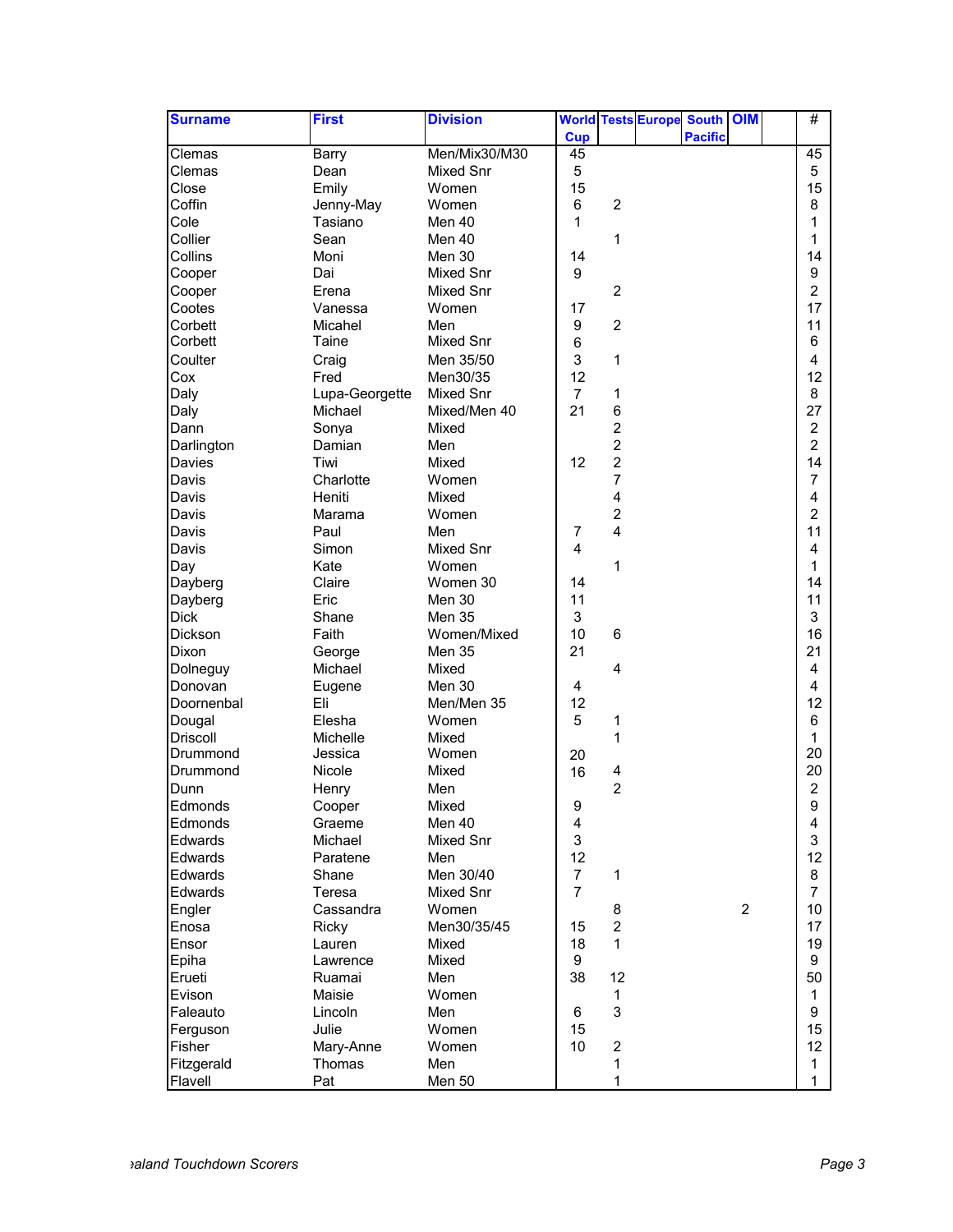| <b>Surname</b>      | <b>First</b>            | <b>Division</b>   |                 |                     | <b>World Tests Europe South OIM</b> |  | #               |
|---------------------|-------------------------|-------------------|-----------------|---------------------|-------------------------------------|--|-----------------|
|                     |                         |                   | <b>Cup</b>      |                     | <b>Pacific</b>                      |  |                 |
| Foley               | Shane                   | Mixed Snr/Men 40  | $\overline{13}$ | $\overline{3}$      |                                     |  | $\overline{16}$ |
| Ford                | Jason                   | Men               | $\overline{7}$  | $\overline{2}$      |                                     |  | 9               |
| Fortes              | <b>Vicki</b>            | Women 30          | 14              |                     |                                     |  | 14              |
| Foster              | Lisa                    | Women 30          |                 | 1                   |                                     |  | 1               |
| Franklyn            | Gary                    | Men 35            | $\overline{4}$  |                     |                                     |  | 4               |
| Gardiner            | Puawai                  | Mixed             |                 | 1                   |                                     |  | 1               |
| Geddes              | David                   | <b>Men 35</b>     | 8               |                     |                                     |  | 8               |
| Gentles             | Remus                   | Men               | 11              | $\,6$               |                                     |  | 17              |
| Girvan              | Marcus                  | Men 30/35/Mix Snr | 12              | 4                   |                                     |  | 16              |
| Glosgoski           | Wayne                   | Men35/40          | 19              |                     |                                     |  | 19              |
| Glozier             | Graham                  | Men35/40          | 21              |                     |                                     |  | 21              |
| Grace               | Destiny                 | Women             | 11              |                     |                                     |  | 11              |
| Graham              | Mitamumrua              | Men               | 13              | 9                   |                                     |  | 22              |
| Grant               | Conal                   | Mixed/Women       | 26              | $\overline{2}$      |                                     |  | 28              |
| Grant               | Eugene                  | Mixed Snr         | 4               |                     |                                     |  | 4               |
| Grant               | Keshia                  | Mixed/Women       | 33              | $\mathbf{1}$        |                                     |  | 34              |
| Grant               | Scott                   | Men 35            | 5               |                     |                                     |  | 5               |
| Gray                | Hollie                  | Women             | 20              | 3                   |                                     |  | 23              |
| Greenfield          | Des                     | Men 40            | 8               |                     |                                     |  | 8               |
| Greenland           | Errol                   | Men 40            | 10              |                     |                                     |  | 10              |
| Greensill           | Tame                    | Men               |                 | 3                   |                                     |  | 3               |
| Greensill           | Thomas                  | Men               | 6               |                     |                                     |  | 6               |
| Griffin             | Gary                    | Men 40/50         | 13              |                     |                                     |  | 13              |
| Griffin             | Gary                    | Men 50            |                 | $\boldsymbol{2}$    |                                     |  | $\overline{2}$  |
| Griffin             | Wayne                   | Men 50            |                 | $\mathbf 1$         |                                     |  | 1               |
| Griffiths           | Aroha                   | Mixed             |                 | 3                   |                                     |  | 3               |
| Gulliver            | David Garner            | Men 40            |                 |                     |                                     |  | 6               |
| Guthrie             | Tama                    | Men               | 6<br>13         | 8                   |                                     |  | 21              |
| Guthrie             | Tivoli                  | Men               | 11              | $\overline{2}$      |                                     |  | 13              |
| Haami               | Chanel                  | Men 35            | $\overline{c}$  |                     |                                     |  | $\overline{a}$  |
| Hahipene            | Kylie                   | Mixed Snr         |                 |                     |                                     |  | 13              |
| Hand                |                         | Men 45/50         | 13              | 3                   |                                     |  | 3               |
| Hapi                | Christopher<br>Tolartha | Mixed             | 5               |                     |                                     |  | 5               |
|                     | Marcia                  | Women             |                 | 12                  |                                     |  | 12              |
| Hardegger           | Monica                  | Women             | 31              |                     |                                     |  | 31              |
| Hardegger           | Michael                 | Men 40/45         | 8               | $\overline{c}$      |                                     |  | 10              |
| Hardgrave<br>Harris |                         |                   | 3               |                     |                                     |  | 3               |
|                     | Tina<br>Josh            | Mixed Snr         |                 |                     |                                     |  |                 |
| Harrison            |                         | Men 30            |                 | 1<br>1              |                                     |  | 1               |
| Harrison            | Lisa                    | Mixed Snr/Wom 30  | 12              |                     |                                     |  | 13              |
| Haugh               | Mackenzie               | Mixed             | 8               |                     |                                     |  | 8               |
| Haugh               | MacKenzie               | Mixed             |                 | 3<br>$\overline{2}$ |                                     |  | 3               |
| Haunui              | Thomas                  | Men 50            |                 |                     |                                     |  | $\overline{2}$  |
| Heberley            | Sharyn                  | Women 30          | $\overline{7}$  |                     |                                     |  | $\overline{7}$  |
| Hekstoa             | Dave                    | Men               | 18              |                     |                                     |  | 18              |
| Hepi                | Eugene                  | Mixed Snr/Men     | 20              | $\mathbf 1$         |                                     |  | 21              |
| Herewini            | Mack                    | Men 30            | 12              |                     |                                     |  | 12              |
| Hignett             | Jimmy                   | Men 35            | 8               |                     |                                     |  | 8               |
| Hill                | Ray                     | Men35/40          | $\overline{7}$  |                     |                                     |  | 7               |
| Hiratsuka           | Tomu                    | Men 30            |                 | $\overline{2}$      |                                     |  | $\overline{2}$  |
| Hiroti              | Kim                     | Mixed             | 10              |                     |                                     |  | 10              |
| Hoani               | David                   | Men               | 4               | 3                   |                                     |  | $\overline{7}$  |
| Hoani               | Leana                   | Women             | 13              |                     |                                     |  | 13              |
| Hodson              | Mark                    | Mixed             | $\overline{4}$  | 9                   |                                     |  | 13              |
| Hogg                | Gary                    | Men 40            | 1               |                     |                                     |  | 1               |
| Hohaia              | Mike                    | <b>Men 35</b>     | 1               |                     |                                     |  | 1.              |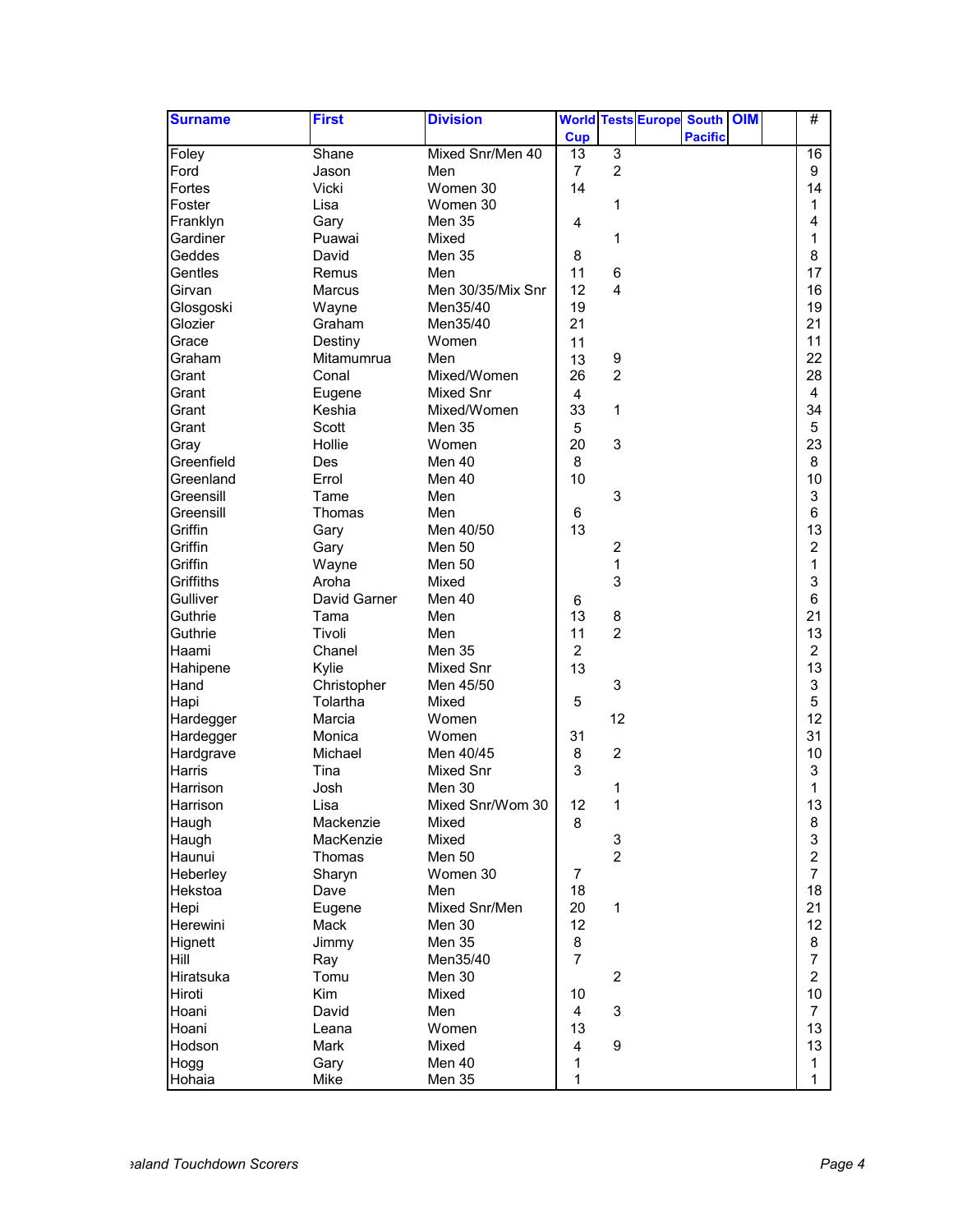| <b>Surname</b> | <b>First</b>   | <b>Division</b> |                         |                         | <b>World Tests Europe South</b> |                | <b>OIM</b> | #                       |
|----------------|----------------|-----------------|-------------------------|-------------------------|---------------------------------|----------------|------------|-------------------------|
|                |                |                 | <b>Cup</b>              |                         |                                 | <b>Pacific</b> |            |                         |
| Hohepa         | Carla          | Women           | $\overline{20}$         | $6\overline{6}$         |                                 |                |            | 26                      |
| Hohepa         | Chyna          | Women           | 8                       |                         |                                 |                |            | 8                       |
| Hokai          | Robyna         | Women/Wom 27    | 12                      | $\boldsymbol{2}$        |                                 |                |            | 14                      |
| Hopcroft       | Patricia       | Women           |                         | 4                       |                                 |                |            | 4                       |
| Hoskins        | Piki           | Mixed           |                         | $\overline{2}$          |                                 |                |            | $\overline{c}$          |
| Hotene         | Atawahi        | Mixed           |                         | 3                       |                                 |                |            | 3                       |
| Hotham         | Jazmin         | Women           |                         | 1                       |                                 |                | 1          | $\overline{c}$          |
| Hotham         | <b>Mark</b>    | Men 35/45/50    | 13                      | 3                       |                                 |                |            | 16                      |
| Hotham         | Nigel          | Men30/35        | 11                      |                         |                                 |                |            | 11                      |
| Hough          | Shannon        | Men             | 9                       | $\boldsymbol{2}$        |                                 |                |            | 11                      |
| Houkamau       | Greg           | Men 40          |                         | $\mathbf{1}$            |                                 |                |            | 1                       |
| Houltham       | Kimo           | Mixed           | 9                       |                         |                                 |                |            | 9                       |
| Hovarth        | John           | Men 40          | 4                       |                         |                                 |                |            | 4                       |
| Huggins        | Stephen        | Men 50          |                         | 1                       |                                 |                |            | 1                       |
| Hughes         | Stu            | <b>Men 35</b>   | 12                      |                         |                                 |                |            | 12                      |
| Huirama        | Raewyn         | Women 30        | 7                       |                         |                                 |                |            | $\overline{7}$          |
| Hunapo         | Phoenix        | Mixed           | 24                      | 3                       |                                 |                |            | 27                      |
| Hutchinson     | Brent          | Men 30          | $\overline{7}$          |                         |                                 |                |            | $\overline{7}$          |
| Huwyler        | Pehira         | Men             | $\overline{2}$          |                         |                                 |                |            | $\overline{2}$          |
| Ikenasio       | Tysha          | Women           | 15                      |                         |                                 |                |            | 15                      |
| Innes          | Wayne          | Men 40          |                         | 1                       |                                 |                |            | 1                       |
| Irihei         | Kopae          | Mixed           | 19                      | 10                      |                                 |                |            | 29                      |
| Jacob          | Chas           | Men 35          | 4                       |                         |                                 |                |            | 4                       |
| Jacobs         | Damian         | Mixed Snr       |                         | $\overline{\mathbf{4}}$ |                                 |                |            | 4                       |
| James          | Kylie          | Mixed           | $\mathbf{1}$            |                         |                                 |                |            | 1                       |
| James          | Pinky          | Women 30        | 17                      |                         |                                 |                |            | 17                      |
| Jenkinson      | Kevin          | Men 40          | 3                       |                         |                                 |                |            | 3                       |
| Joe            | Kylie          | Women           |                         | 4                       |                                 |                |            | 4                       |
| Johnson        | Robert         | Men 40          | 1                       |                         |                                 |                |            | 1                       |
| Johnston       | Abbey          | Women           |                         |                         |                                 |                | 1          | 1                       |
| Jones          | Ifor           | Mixed           |                         | 1                       |                                 |                |            | 1                       |
| Jonimi         | Joseph         | Men 30          | $\overline{\mathbf{c}}$ |                         |                                 |                |            | $\overline{\mathbf{c}}$ |
| Kahura         | Dianne         | Women           | 9                       |                         |                                 |                |            | 9                       |
| Kaiwai         | Lani           | Men             | 8                       | 1                       |                                 |                |            | 9                       |
| Kake           | <b>Bruce</b>   | Men/Mixed       | 8                       | $\overline{\mathbf{4}}$ |                                 |                |            | 12                      |
| Kake           | Eldon          | Men             |                         | 1                       |                                 |                |            | 1                       |
| Karauna        | Whitu          | Men 45          |                         | 3                       |                                 |                |            | 3                       |
| Katene         | Tui            | Women/Mixed     | 15                      | $\overline{7}$          |                                 |                |            | 22                      |
| Kelly          | John           | Men             | 4                       | $\overline{7}$          |                                 |                |            | 11                      |
| Keno           | Jason          | Men 40          | 7                       |                         |                                 |                |            | 7                       |
| Kerrigan       | Anita          | Women           | 3                       |                         |                                 |                |            | 3                       |
| Kersten        | Rebecca        | Women           | $\overline{\mathbf{4}}$ |                         |                                 |                |            | 4                       |
| Kidd           | Nicola         | Women           | 20                      | 8                       |                                 |                |            | 28                      |
| Kiira          | Rachel         | Women           | $\mathbf{1}$            |                         |                                 |                |            | $\mathbf{1}$            |
| King           | Joel           | Men 30          |                         | $\overline{\mathbf{c}}$ |                                 |                |            | $\overline{c}$          |
| Kingi          | Mere           | Women           |                         | 6                       |                                 |                |            | 6                       |
| Kini           | Shane          | Men 30          | 1                       |                         |                                 |                |            | 1                       |
| Knox           | Carl           | Mixed Snr       | 6                       |                         |                                 |                |            | 6                       |
| Komene         | Taima          | Women 30        | 10                      |                         |                                 |                |            | 10                      |
| Kora (McLean)  | <b>Mystrey</b> | Mixed           |                         | 3                       |                                 |                |            | 3                       |
| Kukutai        | Chris          | Men 35          | 1                       |                         |                                 |                |            | 1                       |
| Lagopati       | Luke           | Men             | 5                       | 3                       |                                 |                |            | 8                       |
| Lalatoa        | <b>Derrick</b> | Mixed           | 4                       |                         |                                 |                |            | 4                       |
| Lam            | Patrick        | Men 40          |                         |                         |                                 |                |            | 5                       |
| Lam            | Rob            | Men 30          | 5<br>9                  |                         |                                 |                |            | 9                       |
|                |                |                 |                         |                         |                                 |                |            |                         |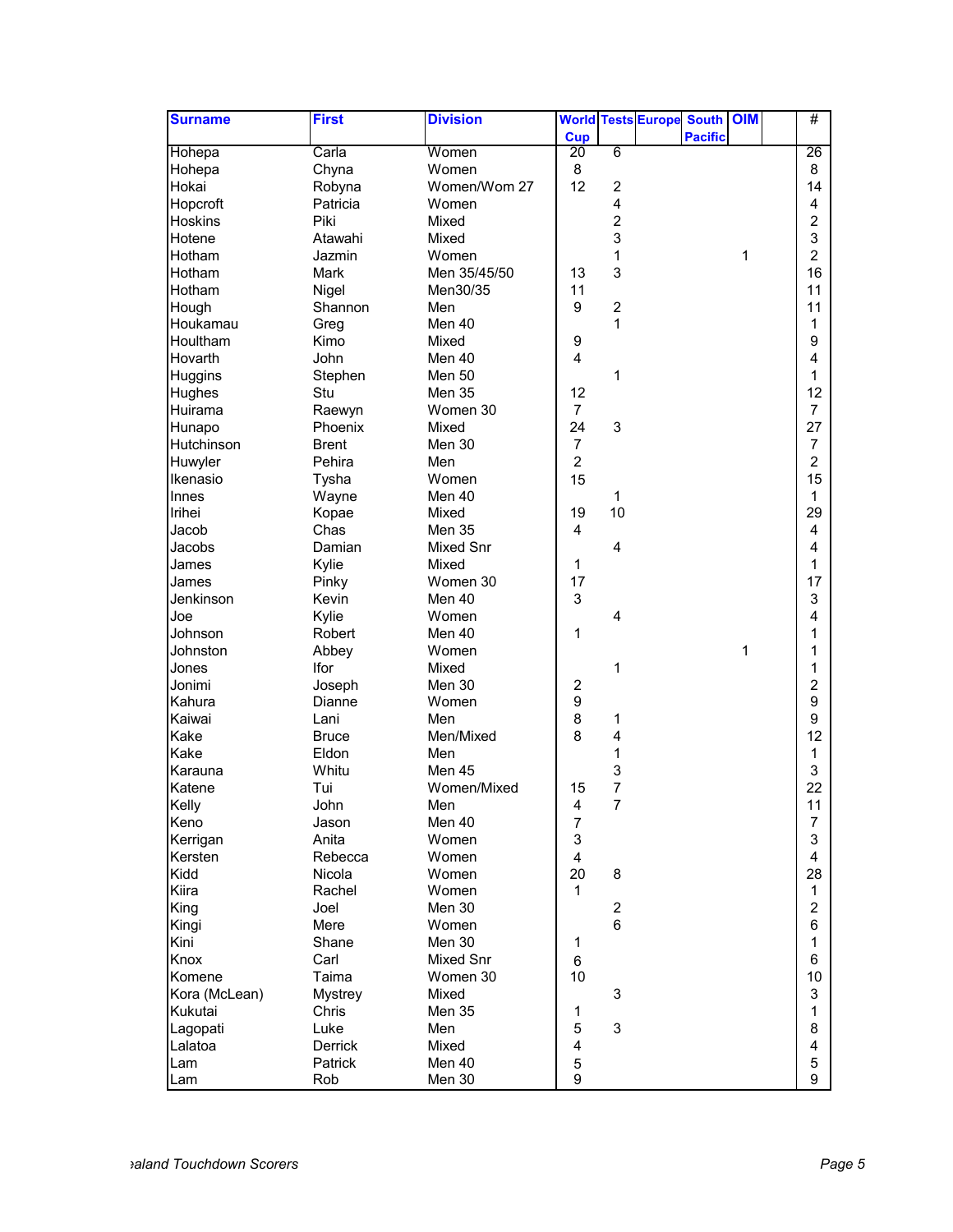| <b>Surname</b>                | <b>First</b>     | <b>Division</b>   |                |                     | <b>World Tests Europe South</b> | OIM          | #              |
|-------------------------------|------------------|-------------------|----------------|---------------------|---------------------------------|--------------|----------------|
|                               |                  |                   | <b>Cup</b>     |                     | <b>Pacific</b>                  |              |                |
| Langahetau                    | Anthony          | Men 35            | $\overline{8}$ |                     |                                 |              | 8              |
| Laufiso                       | Jamie            | Men 30/40         | 10             | $\overline{c}$      |                                 |              | 12             |
| Law                           | Sean             | Men               | 3              | $\overline{2}$      |                                 |              | 5              |
| Leach                         | Mahu             | Men 35/Mix30/Men4 | 25             |                     |                                 |              | 25             |
| Lee                           | Hayley           | Women             |                | 3                   |                                 |              | 3              |
| Leota                         | Josh             | Mixed             |                | 1                   |                                 |              | $\mathbf{1}$   |
| Linstrom                      | Alan             | Men 40            | 3              |                     |                                 |              | 3              |
| Locke                         | Jeremy           | Mixed             | 16             | 3                   |                                 |              | 19             |
| Logan                         | Robert           | Men 35/50         | 8              | 1                   |                                 |              | 9              |
| Loloselo                      | Tarkyn           | Men               |                | 1                   |                                 |              | 1              |
| Loversidge                    | Dylan            | Men               | 3              |                     |                                 |              | 3              |
| Lucas                         | Shane            | Men 40/50         | 9              | 1                   |                                 |              | 10             |
| MacDonald                     | <b>Bruce</b>     | Men 30/40         | 35             | $\overline{2}$      |                                 |              | 37             |
| MacGregor                     | Michael          | <b>Men 35</b>     | $\overline{7}$ |                     |                                 |              | 7              |
| Mackey                        | Patricia         | Women 30          | 3              |                     |                                 |              | 3              |
| Mafoe                         | Joe              | Men               |                | $\overline{c}$      |                                 |              | $\overline{2}$ |
| Mahar                         | Jessica          | Women             |                | $\overline{4}$      |                                 |              | 4              |
| Makai                         | Karen            | Women 30          | 9              |                     |                                 |              | 9              |
| Makiha                        | Denny            | Men               |                | 1                   |                                 |              | 1              |
| Makiri                        | <b>Patrick</b>   | Men 40            | 10             |                     |                                 |              | 10             |
| Mako                          | Tara             | Mixed             | 13             |                     |                                 |              | 13             |
| Mana                          | Tristan          | Men 30/Mixed Snr  | 11             | 4                   |                                 |              | 15             |
| Manga                         | Tiakina          | Mixed             |                | 5                   |                                 |              | 5              |
| Manuel                        | Jayton           | Men 40            |                | 1                   |                                 |              | 1              |
| Marriott                      | Stepehen         | Men 35            | 8              |                     |                                 |              | 8              |
| Marsh                         | Eric             | Men 30            | 8              |                     |                                 |              | 8              |
| Marsh                         | Jean             | Women             |                | $\overline{2}$      |                                 |              | $\overline{c}$ |
| Marshall                      | John             | <b>Men 35</b>     | 1              |                     |                                 |              | 1              |
| Marui                         | Laura            | Women             |                | 1                   |                                 |              | 1              |
| Mason                         | Cornell          | Men 40            |                | 1                   |                                 |              | 1              |
| <b>Masters</b>                | Richard          | Mixed             | 15             |                     |                                 |              | 15             |
| Mataio                        | Matty            | Men               |                | 1                   |                                 |              | $\mathbf{1}$   |
| <b>Matthews</b>               | Tony             | Men35/40          | 11             |                     |                                 |              | 11             |
| Mauridhooho                   | Henare           | Men 40            | 1              |                     |                                 |              | 1              |
| Mawhinney                     | Sarah            | <b>Mixed Snr</b>  | 3              |                     |                                 |              | 3              |
| McCone                        | Paul             | Men 40            | 1              |                     |                                 |              | 1              |
| McCurran                      | <b>Nik</b>       | Men               |                | 3                   |                                 |              | 3              |
| McGarvey                      | Patrick          | Mixed             | 4              |                     |                                 |              | 4              |
| Mcherron                      | Craig            | Men 35/40         | 3              | 1                   |                                 |              | 4              |
| McIllroy                      | Colleen          | Women             | 6              | 1                   |                                 |              | 7              |
| McIntyre                      | Letoia           | Women 27          |                |                     |                                 | 4            | 4              |
| McIntyre                      | Peter            | Mixed/Men30/40    | 24             | 1                   |                                 |              | 25             |
| McKain                        | Sean             | Mixed             |                | 1                   |                                 |              | 1              |
| McKay                         | Angela           | Women 30          |                | 1<br>$\overline{c}$ |                                 |              | $\mathbf{1}$   |
| McKenzie<br>Mcliver           | Tabitha<br>Scott | Mixed<br>Men 30   | 9              | 1                   |                                 |              | 11<br>1        |
| Meihana                       | Selina           | Mixed             |                | $\overline{c}$      |                                 |              | $\overline{c}$ |
| Meredith                      | Laurie           | Men30/Mix30       | 12             |                     |                                 |              | 12             |
| Metcalfe (Rangitaawa) Amigene |                  | Women             | 43             | 8                   |                                 |              | 51             |
| Mildon                        | Greg             | Men 40            | 11             | 5                   |                                 |              | 16             |
| <b>Miles</b>                  | Karen            | Mixed Snr/Women   | 4              | 1                   |                                 |              | 5              |
| Milne                         | Grant            | Mixed Snr         | 1              |                     |                                 |              | 1              |
| Moceiwai                      | Ben              | Men 30            |                | 1                   |                                 |              | 1              |
| Mohi                          | Tara             | Women             | 6              | 1                   |                                 | $\mathbf{1}$ | 8              |
| Mohi                          | Tina             | Women             | 10             |                     |                                 |              | 10             |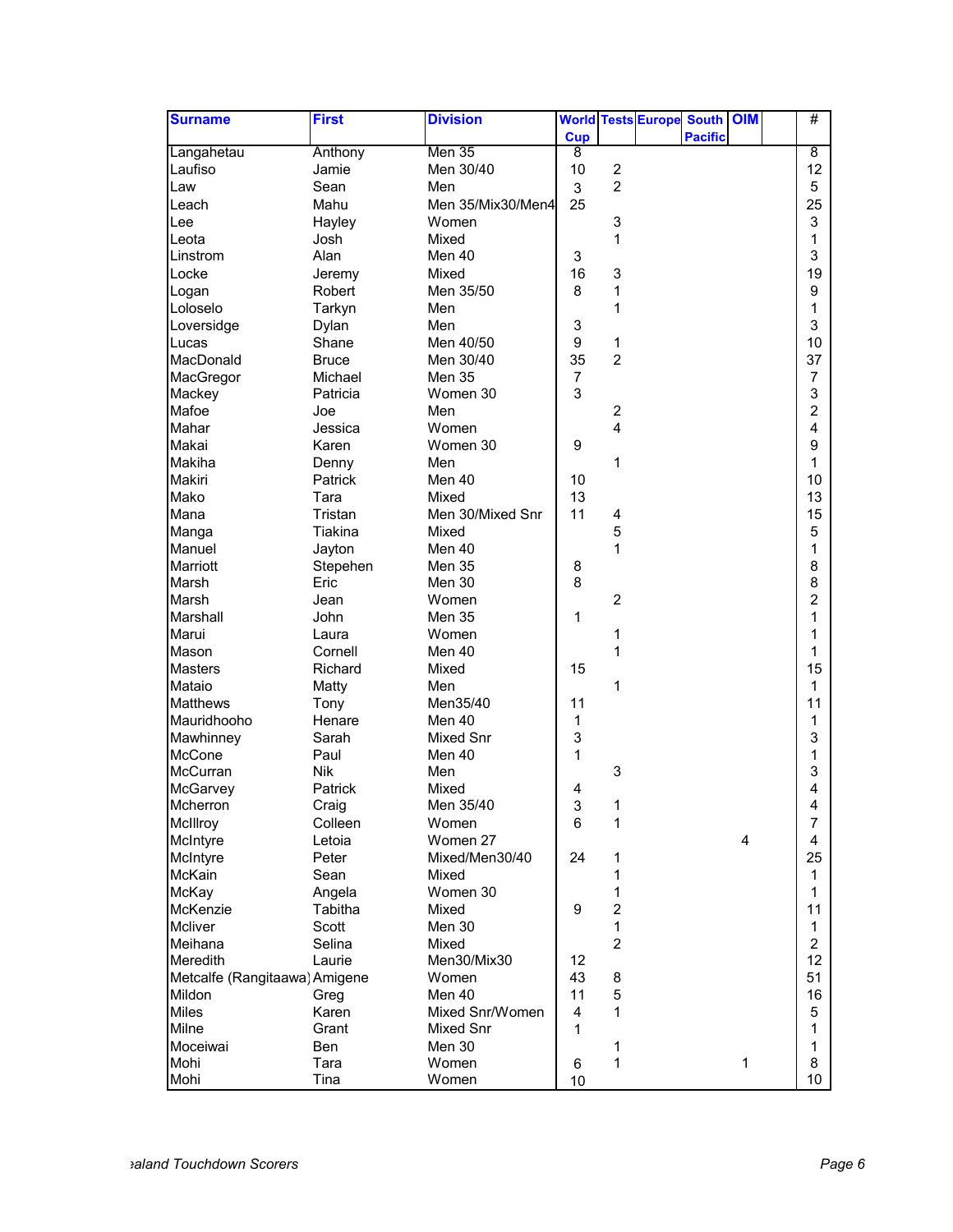| <b>Surname</b>   | <b>First</b> | <b>Division</b>  |                           |                  | <b>World Tests Europe South OIM</b> |  | #               |
|------------------|--------------|------------------|---------------------------|------------------|-------------------------------------|--|-----------------|
|                  |              |                  | <b>Cup</b>                |                  | <b>Pacific</b>                      |  |                 |
| Moore            | McKayler     | Women            |                           | $\overline{3}$   |                                     |  | 3               |
| Morgan           | Donna        | Women/Wom30      | 6                         |                  |                                     |  | 6               |
| Morgan-Puterangi | Danyon       | Mixed            |                           | 10               |                                     |  | 10              |
| Morrow           | Morgan       | Women            |                           | 5                |                                     |  | 5               |
| Mortimer         | Frankie      | Women            | 9                         |                  |                                     |  | 9               |
| Motu             | Renee        | Women            | 5                         |                  |                                     |  | 5               |
| Muagututi'a      | Chris        | <b>Men 35</b>    | $6\phantom{1}$            |                  |                                     |  | 6               |
| Muir-Tuuta       | Te Tuhi      | Mixed            |                           | $\boldsymbol{2}$ |                                     |  | $\overline{c}$  |
| Mullany          | Cushla       | Women 30         |                           | 1                |                                     |  | $\mathbf{1}$    |
| Murray           | <b>Bruce</b> | <b>Men 35</b>    | 19                        |                  |                                     |  | 19              |
| Murray           | <b>Mark</b>  | Men              | 12                        |                  |                                     |  | 12              |
| Mutu             | Steve        | Men 30           | 4                         |                  |                                     |  | 4               |
| Nacewa           | Dorothy      | Women            | $\overline{7}$            |                  |                                     |  | $\overline{7}$  |
| Nahona           | Jerome       | Men 30           | 5                         |                  |                                     |  | 5               |
| Nash             | Sarah        | <b>Mixed Snr</b> | $\overline{7}$            |                  |                                     |  | 7               |
| Nathan           | Lorelie      | Mixed/Wom 30/27  | $\overline{c}$            | 3                |                                     |  | 5               |
| Nathan           | Michael      | <b>Men 35</b>    | 5                         |                  |                                     |  | 5               |
| Nathan-Wong      | Tyla         | Women            | $\overline{7}$            | 1                |                                     |  | 8               |
| Nati             | Geoffrey     | Men              |                           | 5                |                                     |  | 5               |
| Needham          | Turo         | Men              | $\,6$                     |                  |                                     |  | 6               |
| Neki             | Eddi         | Men 30           | 4                         |                  |                                     |  | 4               |
| Nepe             | Erena        | Men 30           | 16                        |                  |                                     |  | 16              |
| Nepe             | Gary         | Men              | 9                         |                  |                                     |  | 9               |
| Nepe             | Trevor       | Men              | 1                         |                  |                                     |  | 1               |
| Ngawati          | Cynthia      | Women            | 1                         | 3                |                                     |  | 4               |
| Ngawati          | Joy          | Mixed            | 4                         |                  |                                     |  | 4               |
| Ngawharau        | Clayton      | Mixed            | 19                        | 10               |                                     |  | 29              |
| Nicholas         | Gary         | Men30/35         | 5                         |                  |                                     |  | 5               |
| Nicholas         | George       | Men 35           | 4                         |                  |                                     |  | 4               |
| Niu              | Raymond      | Mixed            | $\overline{7}$            |                  |                                     |  | 7               |
| Noa              | Jacky        | Women 30         | 3                         |                  |                                     |  | 3               |
| <b>Nock</b>      | Mere         | Women            | $6\phantom{1}$            | $\overline{c}$   |                                     |  | 8               |
| Nofoa            | Dave         | Men 30           |                           | $\boldsymbol{2}$ |                                     |  | $\overline{c}$  |
| Nootai           | Tia          | Women            |                           | 3                |                                     |  | 3               |
| No'Otai          | Aaron        | Men              |                           | 1                |                                     |  | 1               |
| <b>Norris</b>    | Paul         | Men 40/50        | 6                         | 3                |                                     |  | 9               |
| Nui              | Mary-Anne    | Women            | 1                         |                  |                                     |  | 1               |
| O'Callaghan      | Graeme       | Men 50           |                           | 1                |                                     |  | 1               |
| O'Carroll        | Terry        | Men 50           |                           | 1                |                                     |  | 1               |
| O'Donnell        | Riley        | Men              | 7                         | 3                |                                     |  | 10              |
| O'Hanlan         | Keith        | Mixed Snr        | $\overline{c}$            |                  |                                     |  | $\overline{2}$  |
| Ohara            | Dane         | Men 40           | 1                         |                  |                                     |  | 1               |
| O'Hara           | Satcey       | Women 30/Mix30   | $\ensuremath{\mathsf{3}}$ |                  |                                     |  | 3               |
| Ohia             | Arepa        | Men              | 17                        | $\mathbf{1}$     |                                     |  | 18              |
| O'Loughlin       | Gary         | Men35/40         | 13                        |                  |                                     |  | 13              |
| Ormsby-White     | Jaymin       | Mixed/Men        | 4                         | 4                |                                     |  | 8               |
| Osborne          | Atawhai      | Mixed            |                           | 1                |                                     |  | 1               |
| Paaka            | Wee-sang     | Mixed            |                           | $\overline{7}$   |                                     |  | 7               |
| Page             | Benjamin     | Men 40           | 15                        |                  |                                     |  | 15              |
| Paki             | Ngapera      | Mixed            | 4                         |                  |                                     |  | 4               |
| Palalagi         | Roy          | Men 30           | 4                         |                  |                                     |  | 4               |
| Pamatatau        | Connah       | Mixed/Men        | 10                        | 10               |                                     |  | 20              |
| Panapa           | Kelly        | Women 30         |                           | 1                |                                     |  | $\mathbf 1$     |
| Paniona          | Stephen      | Mixed Snr        | 12                        |                  |                                     |  | 12              |
| Paora            | Natasha      | Mixed            | 11                        | 1                |                                     |  | 12 <sub>2</sub> |
|                  |              |                  |                           |                  |                                     |  |                 |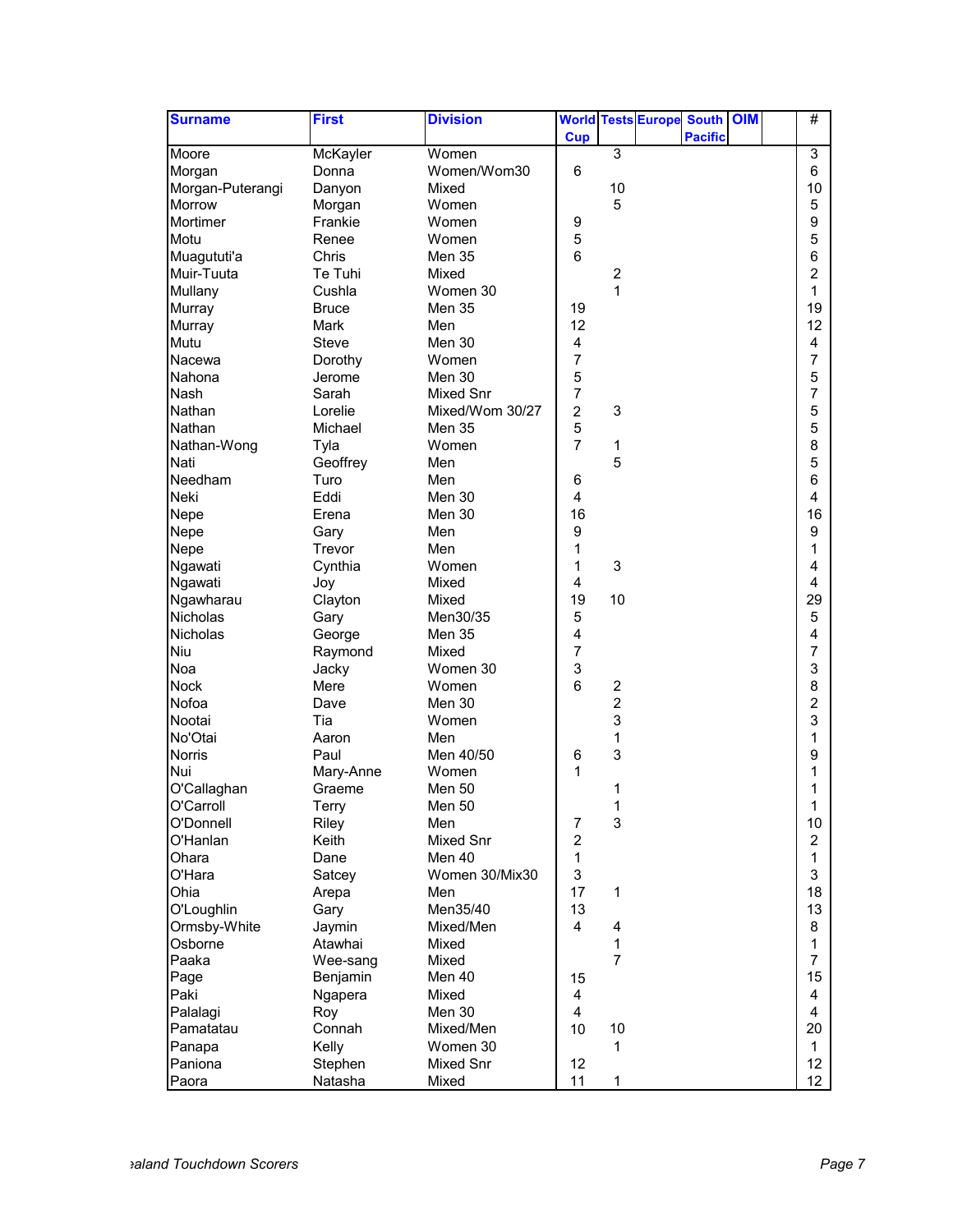| <b>Surname</b>    | <b>First</b>   | <b>Division</b>  |                |                | <b>World Tests Europe South</b> | OIM | $\overline{\#}$         |
|-------------------|----------------|------------------|----------------|----------------|---------------------------------|-----|-------------------------|
|                   |                |                  | <b>Cup</b>     |                | <b>Pacific</b>                  |     |                         |
| Parekura          | <b>Bromen</b>  | Men 35           | 11             |                |                                 |     | 11                      |
| Parsons           | Mase           | Mixed            |                | 4              |                                 |     | 4                       |
| Paterson          | <b>Belinda</b> | Women30/Mix30    | 18             |                |                                 |     | 18                      |
| Paterson          | Mike           | Mixed Snr        | 2              |                |                                 |     | $\overline{\mathbf{c}}$ |
| Paul              | George         | Men 40           | 5              |                |                                 |     | 5                       |
| Paul              | Mahina         | Women            |                | 1              |                                 |     | 1                       |
| Paul              | Mererangi      | Women            | 3              |                |                                 |     | 3                       |
| Paul              | Tamaku         | Women            | 13             |                |                                 |     | 13                      |
| Peina             | Mel            | <b>Mixed Snr</b> | 5              |                |                                 |     | 5                       |
| Phillips          | Pua Moe Awa    | Women            | 10             |                |                                 |     | 10                      |
| Pidduck           | Shay-Marie     | Women            | $\overline{7}$ |                |                                 |     | 7                       |
| Pile              | Moana          | Mixed            |                | 4              |                                 |     | 4                       |
| Pitiroi           | Damen          | Men 30           |                | $\overline{2}$ |                                 |     | $\overline{c}$          |
| Poihipi           | Justin         | Men 40           | 6              |                |                                 |     | 6                       |
| Pompey            | Lillian        | Women            |                | $\overline{c}$ |                                 |     | $\overline{\mathbf{c}}$ |
| Porima            | Charlene       | Women 27         | 3              |                |                                 |     | 3                       |
| Potaka            | Heston         | Men 35           | 3              |                |                                 |     | 3                       |
| Potatau           | <b>Niiwa</b>   | Women 30         | 5              |                |                                 |     | 5                       |
| Pourewa           | Kenny          | Men              | 3              | $\overline{4}$ |                                 |     | $\overline{7}$          |
| Pratley           | Sharyn         | Women 30         | 28             |                |                                 |     | 28                      |
| Prebble           | <b>Brian</b>   | <b>Men 30</b>    | $\overline{2}$ |                |                                 |     | $\overline{2}$          |
| Prendergast       | Fletcher       | Mixed Snr        | 14             |                |                                 |     | 14                      |
| Proffit           | Robyn          | Women 30         | 20             |                |                                 |     | 20                      |
| Pryor             | Joe            | Men 40           | 1              |                |                                 |     | $\mathbf{1}$            |
| Puata             | Bronwyn        | Women 30         | 8              |                |                                 |     | 8                       |
| Puddles           | Jason          | Mixed/Mixed Snr  | 9              | 12             |                                 |     | 21                      |
| Puketapu          | Deena-Ranginui | Mixed            |                | 1              |                                 |     | 1                       |
| Puna              | John           | <b>Mixed Snr</b> | 11             |                |                                 |     | 11                      |
| Quinn             | Josh           | Men              |                | 5              |                                 |     | 5                       |
| Rangi             | Cain           | Men              | 9              | 6              |                                 |     | 15                      |
| Rangitaawa        | Jodie          | Women            | 17             |                |                                 |     | 17                      |
| Rapana            | Rangi          | Women 27         | 2              |                |                                 |     | $\overline{2}$          |
| Ratahi            | Roger          | Mixed/Mixed Snr  | 13             | 6              |                                 |     | 19                      |
| Ratcliffe         | Vicki          | <b>Mixed Snr</b> | 5              |                |                                 |     | 5                       |
| Rauwhero          | Rahera         | Mixed            |                | 3              |                                 |     | 3                       |
| Redman            | Rachael        | Women            | 3              |                |                                 |     | 3                       |
| Reedy             | Mick           | Men 40           | 5              |                |                                 |     | 5                       |
| Rees              | Ruth           | Women 27         | 3              |                |                                 |     | 3                       |
| Reilly            | Garry          | Men              | 6              |                |                                 |     | 6                       |
| Rhind             | Geoff          | Mixed Snr        | 12             |                |                                 |     | 12                      |
| Rhind-Rogers      | Jeremy         | Men              |                | 4              |                                 |     | 4                       |
| Richards          | Wiremu         | Men 35           | 3              |                |                                 |     | 3                       |
| <b>Rigby</b>      | Simon          | Men              | 10             | 1              |                                 |     | 11                      |
| Rihari            | Donny          | Mixed            | 18             |                |                                 |     | 18                      |
| Ripia             | Pauline        | Women            | 11             |                |                                 |     | 11                      |
| Robertson         | Grant          | Mixed/Mixed Snr  | 12             | $\overline{c}$ |                                 |     | 14                      |
| Robinson          | Kane           | Men 30           | 9              |                |                                 |     | 9                       |
| Robinson-Bartlett | Ashton         | Mixed/Men        |                | 8              |                                 |     | 8                       |
| Robson            | Darran         | Men/Men30/35/40  | 27             | 4              |                                 |     | 31                      |
| Rogers            | George         | Men/Men30        | 20             | $\overline{2}$ |                                 |     | 22                      |
| Rogers-Rhind      | Jordan         | Mixed            | 16             | $\overline{7}$ |                                 |     | 23                      |
| Rohloff           | Clint          | <b>Mixed Snr</b> | 7              |                |                                 |     | 7                       |
| Rollinson         | Nathan         | Mixed            |                | 1              |                                 |     | $\mathbf{1}$            |
| Rowe              | Samantha       | Mixed Snr        | 3              |                |                                 |     | 3                       |
| Ryfle             | Wally          | Men/Men 30       | 5              | 1              |                                 |     | 6                       |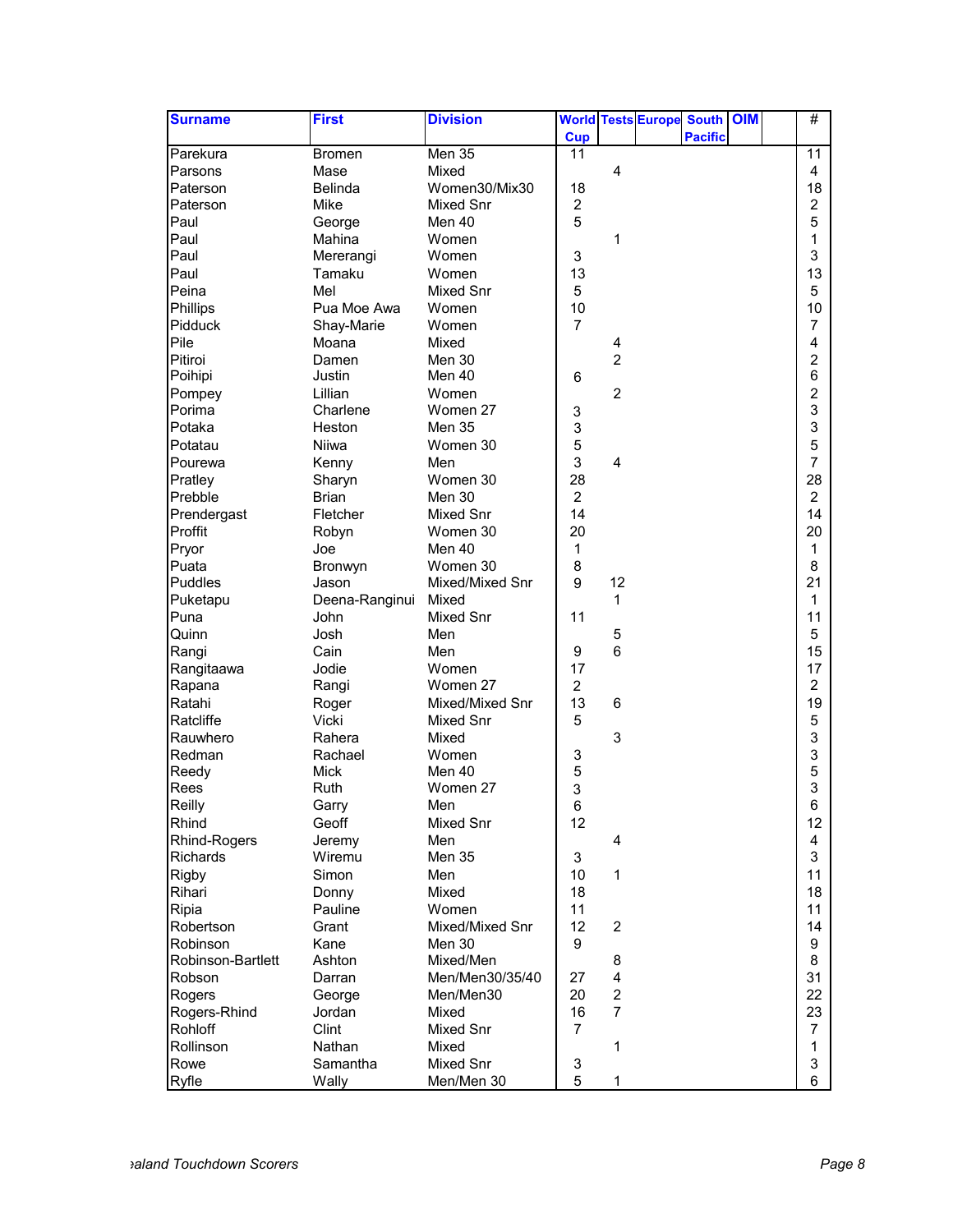| <b>Surname</b>  | <b>First</b> | <b>Division</b>  |                         |                  | <b>World Tests Europe South</b> | <b>OIM</b> | #              |
|-----------------|--------------|------------------|-------------------------|------------------|---------------------------------|------------|----------------|
|                 |              |                  | <b>Cup</b>              |                  | <b>Pacific</b>                  |            |                |
| Saba            | Yvette       | Women            |                         | 6                |                                 |            | 6              |
| Savage          | Awhina       | Mixed            | 13                      | $\mathbf 1$      |                                 |            | 14             |
| Savage          | Carlos       | Men              | 4                       | 3                |                                 |            | 7              |
| Savage          | Maree        | Women 30         | $\overline{7}$          |                  |                                 |            | 7              |
| Savage          | Mike         | <b>Men 50</b>    |                         | 1                |                                 |            | 1              |
| Savage          | Moko         | Men 35           | 3                       |                  |                                 |            | 3              |
| Scally          | John         | Men30/Mix30      | 14                      |                  |                                 |            | 14             |
| Screen          | Bill         | Men 40           | 3                       |                  |                                 |            | 3              |
| Seebeck         | Benn         | Men/Men 30       | 5                       | 9                |                                 |            | 14             |
| Seebeck         | Mitchell     | Men 35           | 15                      |                  |                                 |            | 15             |
| Shankland       | Kylie        | Women            | 9                       |                  |                                 |            | 9              |
| Sharp           | Allen        | <b>Men 35</b>    | $6\phantom{1}$          |                  |                                 |            | 6              |
| Sharp           | Wade         | Mixed            | 34                      | 1                |                                 |            | 35             |
| Shaw            | Melissa      | Women 27         | 3                       |                  |                                 |            | 3              |
| Shedlock        | Kahumoana    | <b>Mixed Snr</b> | $\overline{7}$          | $\boldsymbol{2}$ |                                 |            | 9              |
| Silberry        | Nazea        | Men/Men 30       | 22                      | 4                |                                 |            | 26             |
| Silimaka        | Jason        | Men              | 9                       | 8                |                                 |            | 17             |
| Silimaka        | Josalina     | Mixed            |                         | 3                |                                 |            | 3              |
| Sinclair        | Matthew      | Men              | $\overline{c}$          | 3                |                                 |            | 5              |
| Skinner         |              | Men/Men 30/35    | 24                      | 5                |                                 |            | 29             |
|                 | Leon         |                  |                         |                  |                                 |            |                |
| Skinner         | Troy         | Men/Men 30       | 19                      | 6                |                                 |            | 25             |
| Smallman        | Stacey       | Mixed            |                         | $\overline{c}$   |                                 |            | $\overline{2}$ |
| Smeele          | Rebecca      | Women            |                         | 1                |                                 |            | 1              |
| Smith           | John         | Men 30           | 11                      |                  |                                 |            | 11             |
| Smith           | Mark         | <b>Men 50</b>    |                         | 1                |                                 |            | 1              |
| Soloman         | Donna        | Women 30         | $\overline{\mathbf{c}}$ |                  |                                 |            | $\overline{c}$ |
| Soloman         | Matiu        | Mixed            | $6\phantom{1}$          | 3                |                                 |            | 9              |
| Soloman         | Nathan       | Mixed            |                         | 1                |                                 |            | 1              |
| Solomon         | Netana       | Mixed            |                         | $\overline{2}$   |                                 |            | $\overline{2}$ |
| Soutar-Finch    | Reihanna     | Men              | 11                      | 16               |                                 |            | 27             |
| Stainton        | Cecilly      | Mixed            | 19                      | 3                |                                 |            | 22             |
| Stainton        | Steven       | Men 30           | 1                       |                  |                                 |            | 1              |
| Stanton         | Sammi        | Mixed            |                         | 1                |                                 |            | 1              |
| <b>Steele</b>   | Phoebe       | Women            | 10                      | $\overline{c}$   |                                 |            | 12             |
| <b>Stehlin</b>  | Rolland      | Men 35/40/50     | 6                       | 1                |                                 |            | 7              |
| Stephens        | Autumn-Rain  | Mixed            |                         | $\overline{c}$   |                                 |            | $\overline{2}$ |
| Stephens        | Shane        | Mixed            | 14                      | $\overline{c}$   |                                 |            | 16             |
| Stephenson      | Rachel       | Women/Mixed      | 14                      | $\overline{2}$   |                                 |            | 16             |
| Stewart         | Brendon      | Men/Men 30/35    | 41                      | 3                |                                 |            | 44             |
| Stockman        | Matthew      | Mixed            | 11                      |                  |                                 |            | 11             |
| <b>Stokes</b>   | Kanewa       | Women 30         | 7                       |                  |                                 |            | $\overline{7}$ |
| <b>Stokes</b>   | Peter        | Men 35           | 4                       |                  |                                 |            | 4              |
| Stone           | Maurice      | Men 30/Men       | 24                      | 5                |                                 |            | 29             |
| Stone           | Nadine       | Women            |                         | 1                |                                 |            | 1              |
| Stone           | Shaquille    | Men              | 14                      | 5                |                                 |            | 19             |
| Stone Jnr.      | Maurice      | Men              |                         | 1                |                                 |            | 1              |
| Storer          | Tracey       | Women 30         | 6                       |                  |                                 |            | 6              |
| Suamasi         | Saulo        | Men              | $\overline{c}$          |                  |                                 |            | 2              |
| Sue             | Kristina     | Women            | 10                      | $\mathbf 1$      |                                 |            | 11             |
| Tahiwi          | Paula        | Mixed            | 12                      |                  |                                 |            | 12             |
| Tainui-McIntyre | Ariia        | Women/Mixed      | 4                       | $\mathbf 5$      |                                 |            | 9              |
| Tainui-Mcintyre | Le Toia      | Women 27         | 2                       |                  |                                 |            | $\overline{2}$ |
| Takerei         | Wiremu       | Mixed            | 4                       | $\overline{7}$   |                                 |            | 11             |
| Tallentire      | Penny        | Mixed            | $\mathbf 5$             |                  |                                 |            | 5              |
| Taniwha         | Patrick      | <b>Men 35</b>    | 4                       |                  |                                 |            | 4              |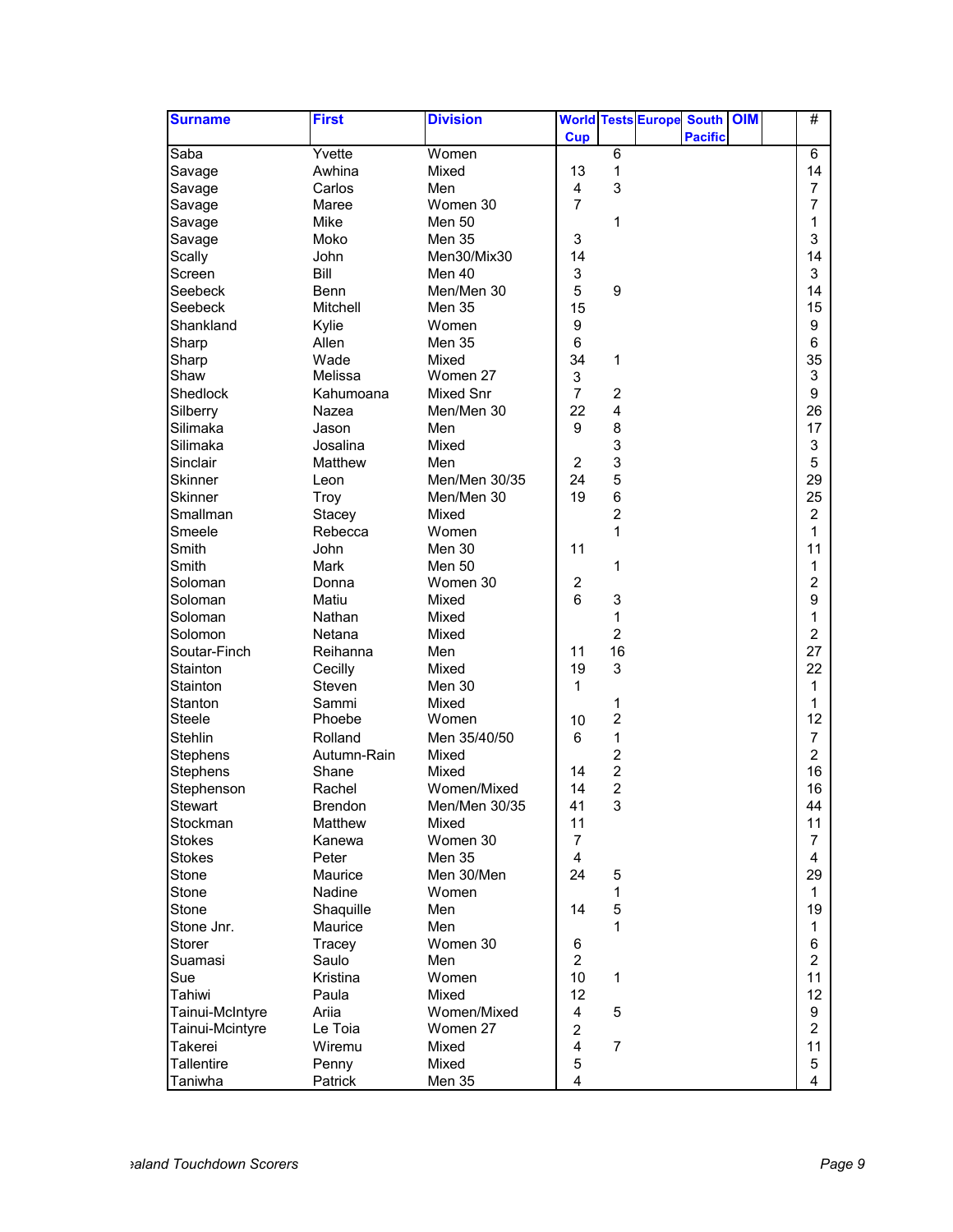| <b>Surname</b>           | <b>First</b>   | <b>Division</b> |                         |                         | <b>World Tests Europe South</b> | <b>OIM</b> | #              |
|--------------------------|----------------|-----------------|-------------------------|-------------------------|---------------------------------|------------|----------------|
|                          |                |                 | <b>Cup</b>              |                         | <b>Pacific</b>                  |            |                |
| Taniwha                  | Sinclair       | Men 35          | 3                       |                         |                                 |            | $\overline{3}$ |
| Tapsell                  | Stacy          | Mixed           | 12                      | $\overline{4}$          |                                 |            | 16             |
| Tarau                    | Joanne         | Women30/Mix30   | 37                      |                         |                                 |            | 37             |
| Taumata                  | Renee          | Women           | 4                       |                         |                                 |            | 4              |
| Taupage-Kise             | Aleni          | Men 35          | 3                       |                         |                                 |            | 3              |
| Taute                    | Codie          | Women/Mixed     |                         | 5                       |                                 |            | 5              |
| Taute                    | Hinei          | Mixed Snr       | $\overline{7}$          |                         |                                 |            | 7              |
| Tauwhare                 | Corey          | Men 35/50       | 5                       | 1                       |                                 |            | 6              |
| Tawhai                   | Tumanawa       | Men             | 5                       |                         |                                 |            | 5              |
| Taylor                   | Mark           | Men35/40        | $\overline{7}$          |                         |                                 |            | 7              |
| Te Amo                   | Stefan         | Men             | 6                       |                         |                                 |            | 6              |
| Te Hiko                  | Awhina         | Mixed/Women     | 5                       | 4                       |                                 |            | 9              |
| Te Huia                  | Jason          | Mixed           |                         | 1                       |                                 |            | 1              |
| Te Kahu                  | Somma          | Women           | 9                       | 3                       |                                 |            | 12             |
| Te Kahu                  | Willie         | Men 40          | 2                       |                         |                                 |            | $\overline{2}$ |
| Te Maro                  | Tina           | Mixed Snr       | 4                       |                         |                                 |            | 4              |
| Te Maro                  | Zac            | Men 30          | 14                      |                         |                                 |            | 14             |
| Te Moananui              | Raymond        | Men 40          | $\overline{7}$          | 1                       |                                 |            | 8              |
| Te Pania                 | Jamie          | Women 30        |                         | $\overline{2}$          |                                 |            | $\overline{2}$ |
| Te Tai                   | Barry          | Men 35          | $\overline{c}$          |                         |                                 |            | $\overline{2}$ |
| Te Tamaki                | Teresa         | Mixed           | 10                      |                         |                                 |            | 10             |
| Te Ture                  | Peter          | Men35/40        | 14                      |                         |                                 |            | 14             |
| Teika                    | Yvette         | Women           | 12                      |                         |                                 |            | 12             |
| Thompson                 | Beven          | <b>Men 35</b>   | 8                       |                         |                                 |            | 8              |
| Tiatia-Seath             | Valerie        | Mixed Snr       | 13                      |                         |                                 |            | 13             |
| Tims                     | Pixie          | Women 30        | 8                       |                         |                                 |            | 8              |
| Tiwha                    | Toia           | Mixed           | 16                      | 8                       |                                 |            | 24             |
| Toal                     | Angela         | Women           | 4                       |                         |                                 |            | 4              |
| Todd                     | Leonie         | Women30/Mix30   | 8                       |                         |                                 |            | 8              |
| Tohiariki                | Wi-Richard     | Men 40          | 5                       | $\overline{c}$          |                                 |            | 7              |
| Toki                     | Steve          | Mixed Snr       | 16                      |                         |                                 |            | 16             |
| Tomati                   | Jason          | Men/Men30       | 27                      | $\overline{\mathbf{c}}$ |                                 |            | 29             |
| Tomuri                   | Shanan         | Men/Mixed       |                         | 5                       |                                 |            | 5              |
|                          | Callin         | Mixed           | 3                       |                         |                                 |            | 3              |
| Tonge                    | Violet         | Mixed Snr       | 4                       |                         |                                 |            | 4              |
| Tuapawa<br>Tuatea        |                | Men             | 8                       | $\overline{c}$          |                                 |            | 10             |
|                          | Henry          |                 | 1                       |                         |                                 |            |                |
| Tupara                   | Tony<br>Daniel | Men 40          |                         |                         |                                 |            | 1<br>4         |
| Tupua-Siliva<br>Turnbull |                | Men 30<br>Women |                         | 4<br>$\sqrt{5}$         |                                 |            | 15             |
|                          | Dayna          |                 | 10                      |                         |                                 |            |                |
| Turnbull                 | Paul           | Men 50          |                         | 1                       |                                 |            | 1              |
| Turner                   | Nat            | Mixed           |                         | 5                       |                                 |            | 5              |
| Vahaakolo                | Edward         | Men 40/45       | 18                      | $\overline{2}$          |                                 |            | 20             |
| Vaile                    | Evelyn         | Women           | 6                       |                         |                                 |            | 6              |
| Vear                     | <b>Brad</b>    | Men 30          | 1                       |                         |                                 |            | $\mathbf{1}$   |
| Vette-Welsh              | <b>Botille</b> | Women           | 8                       |                         |                                 |            | 8              |
| Vis                      | Pieter         | Mixed           | 15                      | 4                       |                                 |            | 19             |
| Waaka                    | Jean           | Women           | 12                      |                         |                                 |            | 12             |
| Waaka-Iraia (Enosa)      | Ashlynn        | Mixed           |                         | 4                       |                                 |            | 4              |
| Walker                   | Cody           | Mixed           |                         | 3                       |                                 |            | 3              |
| Walker                   | Leanne         | Women           | 14                      | $\overline{2}$          |                                 |            | 16             |
| Walker                   | Richard        | Men 40          | 16                      |                         |                                 |            | 16             |
| Wall                     | Chris          | Men             | 31                      | 10                      |                                 |            | 41             |
| Wall                     | Steven         | Mixed/Mixed Snr | 27                      | $\overline{2}$          |                                 |            | 29             |
| Waller                   | John           | Men 40          | $\overline{\mathbf{c}}$ |                         |                                 |            | $\overline{2}$ |
| Walsh                    | Martin         | Men 30          | 1                       |                         |                                 |            | $\mathbf{1}$   |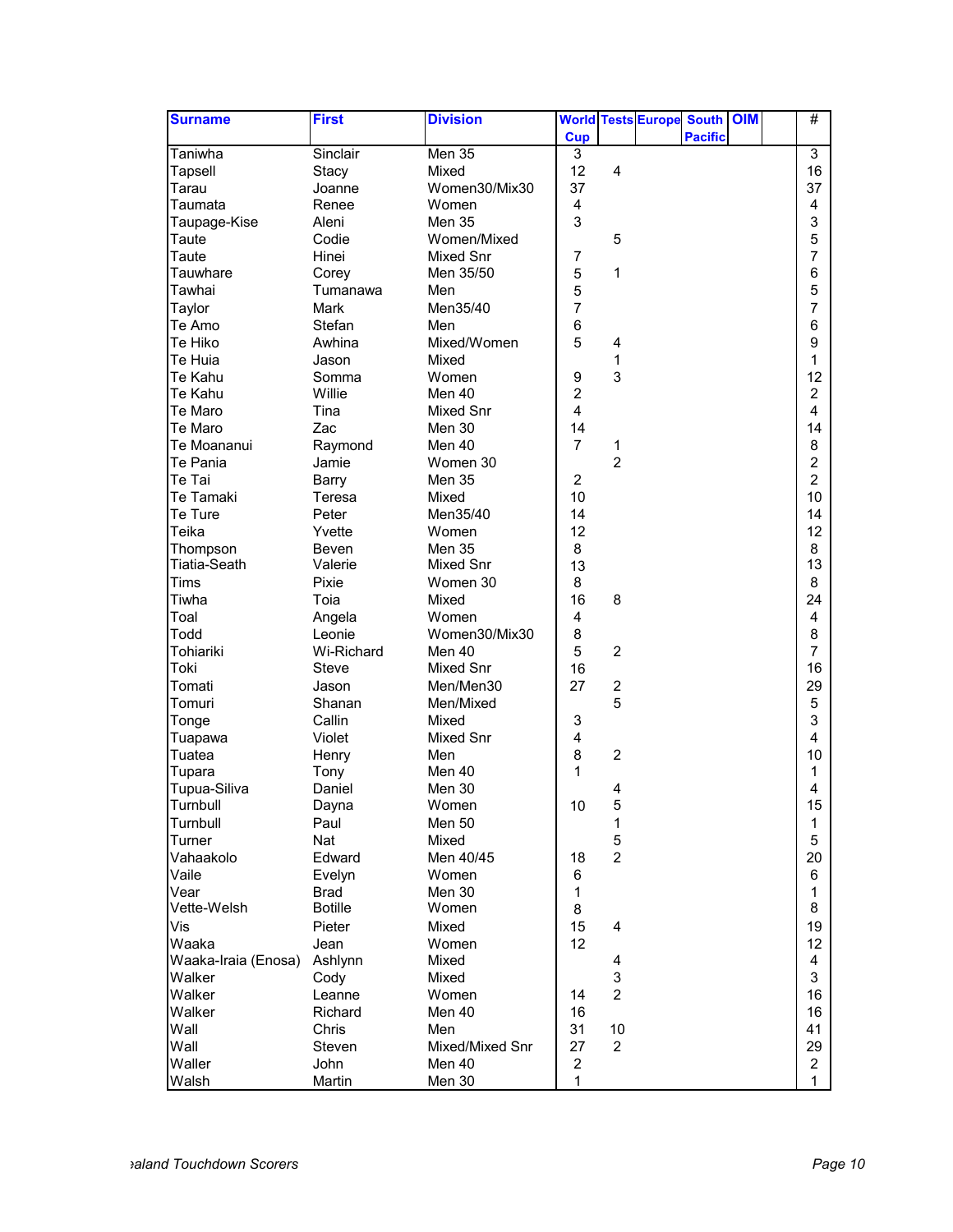| <b>Surname</b>  | <b>First</b> | <b>Division</b>   |                |                         | <b>World Tests Europe South</b> | <b>OIM</b> | #              |
|-----------------|--------------|-------------------|----------------|-------------------------|---------------------------------|------------|----------------|
|                 |              |                   | <b>Cup</b>     |                         | <b>Pacific</b>                  |            |                |
| Walters         | <b>Ned</b>   | Men               |                | $\overline{1}$          |                                 |            | $\mathbf{1}$   |
| Walters         | Peter        | Men/Mix30/Mix/M40 | 113            | 8                       |                                 |            | 121            |
| Wamhia          | Tui          | <b>Men 35</b>     | 8              |                         |                                 |            | 8              |
| Watene          | Kahurangi    | Women             | 14             |                         |                                 |            | 14             |
| Watene          | Maia Jean    | Women             | 11             | $\overline{c}$          |                                 |            | 13             |
| Waudby          | Bayley       | Mixed             |                | 1                       |                                 |            | $\mathbf{1}$   |
| Wawatai         | Deane        | Men 30/40         | 28             | $\overline{4}$          |                                 |            | 32             |
| Weka            | Tamar        | Mixed             | 4              |                         |                                 |            | 4              |
| Wendt           | Alfred       | Mixed30/Men35     | 10             |                         |                                 |            | 10             |
| Wepa            | Eugene       | Mixed Snr         | 6              |                         |                                 |            | 6              |
| Werahiko        | Emanuel      | Mixed Snr         | 6              |                         |                                 |            | $\,6$          |
| Whaitiri        | Leonie       | Women 30          | 5              |                         |                                 |            | 5              |
| Whiley          | Steven       | Men 30            | 3              |                         |                                 |            | 3              |
| Whitiora        | Awatea       | Women             |                | 1                       |                                 |            | 1              |
| Whitiora        | Stacey       | Women             | $\overline{4}$ |                         |                                 |            | 4              |
| Wickliffe       | Renee        | Women             | 6              |                         |                                 |            | 6              |
| Wihone          | Janie        | Women             | 31             | 10                      |                                 |            | 41             |
| Wikaire         | Erena        | Mixed Snr         | 3              |                         |                                 | 1          | 4              |
| Wilkie          | Maria        | Mixed             | 10             | $\overline{4}$          |                                 |            | 14             |
| Wilkinson       | Delwyn       | Women30/Mix30     | 9              |                         |                                 |            | 9              |
| Williams        | Andrea       | Women 30          |                | $\overline{c}$          |                                 |            | $\overline{2}$ |
| Williams        | Dean         | Mixed/Men         | 30             | $\overline{2}$          |                                 |            | 32             |
| Williams        | Moirirangi   | Women 30          | 10             |                         |                                 |            | 10             |
| Williams        | Niall        | Women             | 16             | 3                       |                                 |            | 19             |
| Williams        | Ora          | Women             |                | 1                       |                                 |            | 1              |
| Williamson      | Marie        | Women 30          | $\overline{7}$ |                         |                                 |            | $\overline{7}$ |
| Willison        | Raiki        | Men               |                | 1                       |                                 |            | 1              |
| Willison        | Tenika       | Women             |                | $\overline{4}$          |                                 |            | 4              |
| Wilson          | Debbie       | Mixed Snr         | 5              |                         |                                 |            | 5              |
| Wilson          | Tammi        | Women             | 8              | 3                       |                                 |            | 11             |
| Winiata         | Coral        | Women             |                | 3                       |                                 |            | 3              |
| Winterburn      | Stacey       | Mixed             |                | $\overline{2}$          |                                 |            | $\overline{a}$ |
| Wiperi-Karauria | Tony         | Men 40            | 9              |                         |                                 |            | 9              |
| Witehira        | Orlo         | <b>Men 35</b>     | $\overline{4}$ |                         |                                 |            | 4              |
| Withers         | Matt         | Mixed Snr/Men 30  | 8              | 3                       |                                 |            | 11             |
| Woodhouse       | Laveenia     | Mixed/Mixed Snr   | 12             | $\overline{2}$          |                                 |            | 14             |
| Woodhouse       | Lovey        | Women 30          |                | 3                       |                                 |            | 3              |
| Woods           | Chris        | Mixed             | 34             | $\overline{\mathbf{4}}$ |                                 |            | 38             |
| Wright          | Darren       | Men 40            | 11             | $\overline{2}$          |                                 |            | 13             |
| Young           | Gareth       | <b>Mixed Snr</b>  | 11             |                         |                                 |            | 11             |
|                 |              |                   |                |                         |                                 |            |                |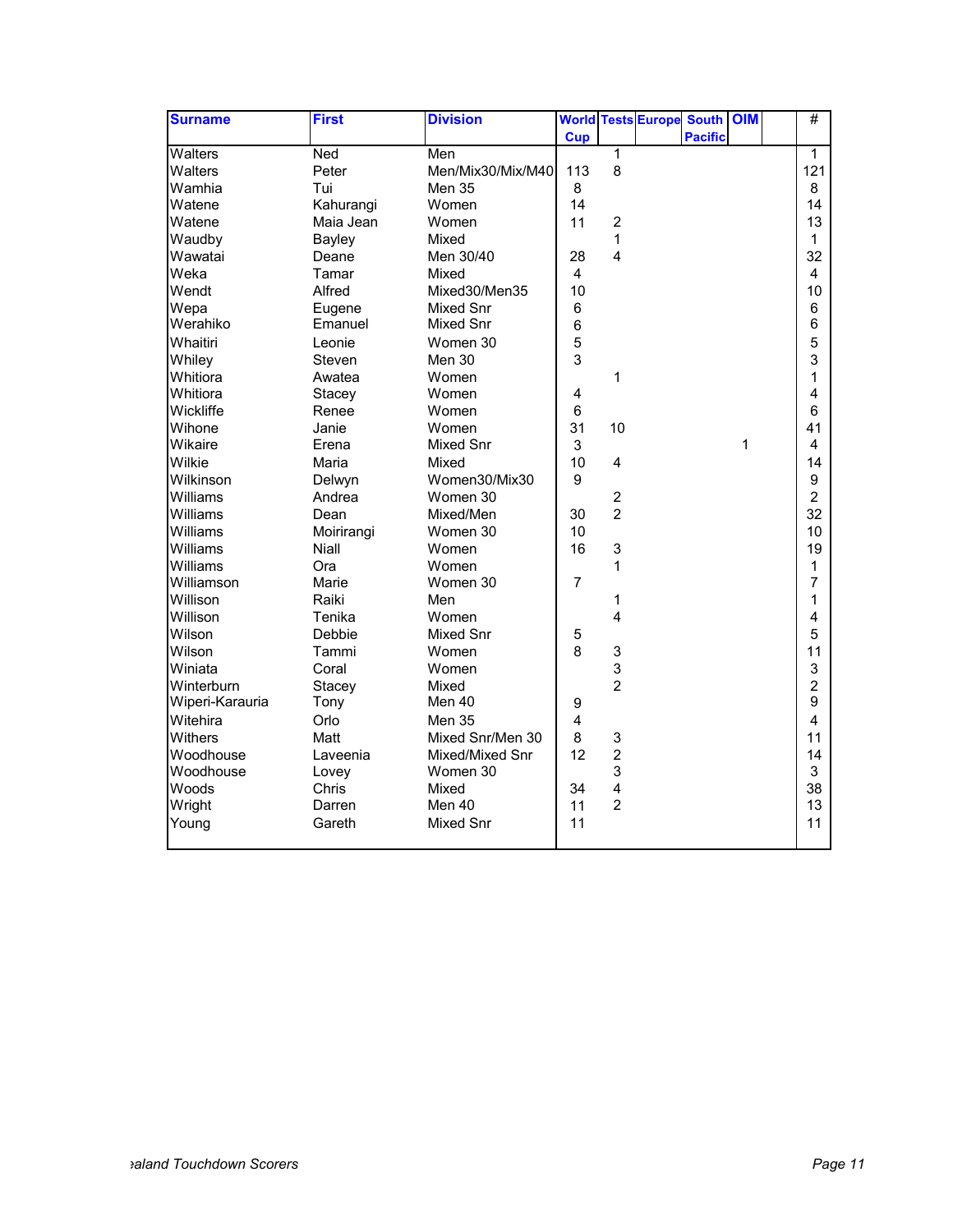#### World

#### **New Zealand World Cup Touchdown Scorers**

- 1995 Opens and Master Divisions Hawaii
- 1997 Masters World Cup Gold Coast, Australia
- 1999 Opens and Masters World Cups Sydney, Australia
- 2003 Opens and Master Divisions Kumagaya, Japan
- 2007 Opens and Master Divisions Stellenbosch, South Africa
- 2011 Opens and Masters Divisions Edinburgh, Scotland
- 2015 Opens and Masters Divisions Coffs Harbour, Australia

| <b>Leading Touchdown Scorers</b> |                |               | 95 | 97 | 99 | 03 |    |    | 15 | #   |
|----------------------------------|----------------|---------------|----|----|----|----|----|----|----|-----|
| <b>Walters</b>                   | Peter          | Men/Mix30/Mix | 16 | 15 | 25 | 10 | 15 |    | 6  | 113 |
| Albert-Jahnke                    | George         | Mixed/Mix30   | 5  |    | 19 | 11 | 14 |    |    | 56  |
| <b>Clemas</b>                    | Barry          | Men/Mix30/M30 | 15 |    | 24 | 6  |    |    |    | 45  |
| Metcalf (Rangitaawa) Amigene     |                | Women         | 9  |    | 15 | 19 |    |    |    | 43  |
| <b>Stewart</b>                   | <b>Brendon</b> | Men/Men 35    |    |    |    |    | 13 | 25 |    | 41  |
| Erueti                           | Ruamai         | Men           |    |    |    |    |    | 24 | 14 | 38  |

| <b>Surname</b>   | <b>First</b> | <b>Division</b>  | 95             | 97 | 99             | 03             | 07 | 11             | 15                      | #              |
|------------------|--------------|------------------|----------------|----|----------------|----------------|----|----------------|-------------------------|----------------|
|                  |              |                  |                |    |                |                |    |                |                         |                |
| Adams            | <b>Brian</b> | Men              |                |    |                | 6              | 12 |                |                         | 18             |
| Adams            | Marama       | <b>Mixed Snr</b> |                |    | 6              |                |    |                |                         | 6              |
| Adams            | Philip       | Men 35           |                |    |                |                |    |                | 4                       | $\overline{4}$ |
| Ah Loo           | Mark         | Men              | $\overline{7}$ |    | 10             |                |    |                |                         | 17             |
| Ah Loo           | Mike         | Men 40           |                |    | 10             |                |    |                |                         | 10             |
| Aitken           | Craig        | Men 40           |                |    |                |                |    | 12             |                         | 12             |
| Albert           | Joseph       | Mixed Snr        |                |    | 9              |                |    |                |                         | 9              |
| Albert-Jahnke    | George       | Mix/Mix30/Men 40 | 5              |    | 19             | 11             | 14 | $\overline{7}$ | 3                       | 59             |
| Allan            | Darby        | Men 40           | 6              |    |                |                |    |                |                         | 6              |
| Allan            | Terry        | Men 40           |                | 1  |                |                |    |                |                         | 1              |
| Allen            | Wayne        | Men 35           |                |    | $6\phantom{1}$ |                |    |                |                         | 6              |
| Almond           | Annette      | Mixed Snr        |                |    |                |                | 5  | 11             |                         | 16             |
| Amiria           | Katrina      | <b>Mixed Snr</b> |                |    |                |                |    | $\overline{7}$ |                         | $\overline{7}$ |
| Amosa            | Henry        | Men 30           |                |    | 9              |                |    |                |                         | 9              |
| Anderson         | Richard      | Mixed30/Men40    |                | 14 | 8              |                |    |                |                         | 22             |
| Ani              | <b>Nock</b>  | Women 27         |                |    |                |                |    |                | 5                       | 5              |
| Apitti           | Dianne       | Women            | 8              |    |                |                |    |                |                         | 8              |
| Ashe             | <b>Steve</b> | Men 40           |                |    | $\overline{c}$ |                |    |                |                         | $\overline{2}$ |
| Ashwell          | Allanah      | Women 27         |                |    |                |                |    |                | $\boldsymbol{2}$        | $\overline{2}$ |
| Ashworth         | Tina         | Mixed            |                |    |                |                |    |                | $\overline{7}$          | $\overline{7}$ |
| <b>Bannister</b> | Sharlene     | Mixed            |                |    | $\overline{7}$ | $\overline{7}$ | 9  |                |                         | 23             |
| <b>Bartlett</b>  | Nui          | Men              |                |    |                | 9              |    |                |                         | 9              |
| <b>Barton</b>    | Shane        | Men 40           |                |    | 10             |                |    |                |                         | 10             |
| Beasley          | Terry        | <b>Mixed Snr</b> |                |    | 10             |                |    |                |                         | 10             |
| Beazley          | Malcolm      | Mixed            | $\overline{4}$ |    |                |                |    |                |                         | 4              |
| Bergman          | Amanda       | Women            |                |    |                | 8              |    |                |                         | 8              |
| Berryman         | Aleisha      | Mixed            |                |    |                |                |    |                | 10                      | 10             |
| <b>Biddle</b>    | Aaron        | Men              |                |    |                |                |    |                | $\overline{\mathbf{4}}$ | 4              |
| <b>Birch</b>     | Rodney       | Men 40           |                |    |                |                |    |                | $\overline{2}$          | $\overline{2}$ |
| <b>Black</b>     | Katrina      | Mixed            |                |    | 5              |                |    |                |                         | 5              |
| <b>Black</b>     | Whitiaua     | Men              |                |    |                |                | 11 |                |                         | 11             |
| <b>Blair</b>     | Ngarimu      | Men              | 6              |    |                | 5              |    |                |                         | 11             |
| <b>Blair</b>     | Renata       | Men              | 5              |    |                |                |    |                |                         | 5              |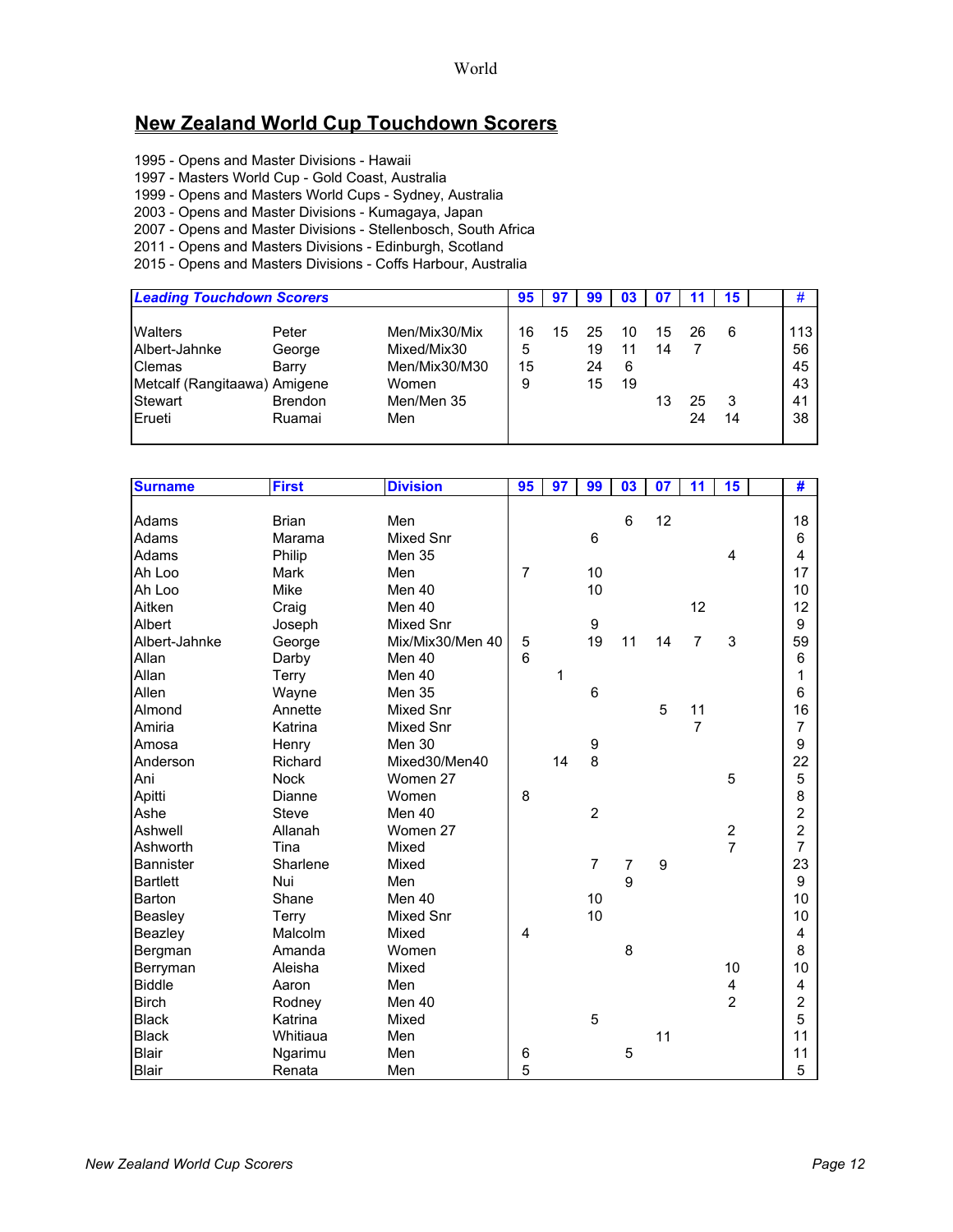| <b>Surname</b>   | <b>First</b>   | <b>Division</b>  | 95             | 97             | 99 | $\overline{03}$ | 07             | 11             | 15             | #              |
|------------------|----------------|------------------|----------------|----------------|----|-----------------|----------------|----------------|----------------|----------------|
| <b>Blundell</b>  | Cedge          | Men 35           |                |                | 8  |                 |                |                |                | $\overline{8}$ |
| <b>Booth</b>     | Dave           | Men 40           |                |                |    |                 |                | 14             |                | 14             |
| <b>Boxall</b>    | Aggie          | Women 30         |                | 3              | 3  |                 |                |                |                | 6              |
| Boyd             | Anita          | Women 27         |                |                |    |                 |                |                | 1              | 1              |
| <b>Brand</b>     | Hannah         | Women            |                |                |    |                 | 6              | 4              |                | 10             |
| <b>Broomhall</b> | Stephanie      | Women 27         |                |                |    |                 |                |                | 3              | 3              |
| Broughton        | Florence       | Women 30         | 13             |                |    |                 |                |                |                | 13             |
| Broughton        | Judy           | Women 30         | 5              |                |    |                 |                |                |                | 5              |
| <b>Brown</b>     | Richard        | Men              | 9              |                |    |                 |                |                |                | 9              |
| <b>Brown</b>     | Sean           | Mixed/Mix Snr    |                |                |    |                 | 6              | 6              | $\overline{2}$ | 14             |
| <b>Buchan</b>    | Dean           | Men 30           |                |                |    | $\overline{7}$  |                |                |                | $\overline{7}$ |
| Buchanan         | Campbell       | Men 35           |                |                |    |                 |                |                | 8              | 8              |
| <b>Buchanan</b>  | Melissa        | Mixed            |                |                |    |                 |                | 9              |                | 9              |
| Buckingham       | Bruce          | Men 40           | $\overline{c}$ |                |    |                 |                |                |                | $\overline{c}$ |
| <b>Burden</b>    | Damian         | <b>Mixed Snr</b> |                |                |    |                 |                | 6              |                | 6              |
| <b>Burrell</b>   | Edward         | Men              |                |                |    |                 | 9              | 4              |                | 13             |
| <b>Burrell</b>   | Tracey         | Women            | $\overline{c}$ |                |    |                 |                |                |                | $\overline{c}$ |
| Cameron          | Henare         | Men 30           |                | $\overline{7}$ |    |                 |                |                |                | 7              |
| Campbell         | Chris          | Men 30/Mix Snr   |                |                |    | 10              | $6\phantom{1}$ |                |                | 16             |
| Campbell         | Megan          | Women            |                |                |    |                 |                | 6              |                | 6              |
| Campbell         | Nola           | Women            |                |                |    | 5               |                |                | $\overline{7}$ | 12             |
| Campbell         | <b>Steve</b>   | Men 40           |                |                | 5  |                 |                |                |                | 5              |
| Cardie           | Candis         | Women            |                |                |    |                 |                | 14             |                | 14             |
| Carson           | Melanie        | Women 27         |                |                |    |                 |                |                | 3              | 3              |
| Cavanagh         | Michael        | Men              |                |                |    |                 |                | 20             | 15             | 35             |
| Cave             | Graeme         | Men 30           | $\overline{2}$ | $\overline{7}$ | 4  |                 |                |                |                | 13             |
| Chapman          | Courtney       | Women/Mixed      |                |                |    |                 |                | 19             | $\overline{7}$ | 26             |
| Christian        | Sheree         | Mixed30/Wom30    |                | $\overline{2}$ | 9  |                 |                |                |                | 11             |
| Clark            | <b>Natalie</b> | Women            |                |                | 5  |                 |                |                |                | 5              |
| Clemas           | Barry          | Men/Mix30/M30    | 15             |                | 24 | 6               |                |                |                | 45             |
| Clemas           | Dean           | Mixed Snr        |                |                | 5  |                 |                |                |                | 5              |
| Close            | Emily          | Women            |                |                |    |                 | 15             |                |                | 15             |
| Coffin           | Jenny-May      | Women            |                |                | 6  |                 |                |                |                | 6              |
| Cole             | Tasiano        | Men 40           |                | 1              |    |                 |                |                |                | 1              |
| Collins          | Moni           | Men 30           |                | 8              | 6  |                 |                |                |                | 14             |
| Cooper           | Dai            | Mixed Snr        |                |                |    |                 |                |                | 9              | 9              |
| Cootes           | Vanessa        | Women            | 17             |                |    |                 |                |                |                | 17             |
| Corbett          | Mike           | Men              |                |                | 9  |                 |                |                |                | 9              |
| Corbett          | Taine          | Mixed Snr        |                |                |    |                 |                |                | 6              | 6              |
| Coulter          | Craig          | <b>Men 35</b>    |                |                | 3  |                 |                |                |                | 3              |
| Cox              | Fred           | Men30/35         |                | 4              |    | 8               |                |                |                | 12             |
| Daly             | Lupa-Georgette | Mixed Snr        |                |                |    |                 |                |                | 7              | 7              |
| Daly             | Mike           | Mixed/Men 40     | 6              |                | 12 |                 |                | 3              |                | 21             |
| Davies           | Tiwi           | Mixed            |                |                |    |                 |                | 8              | 4              | 12             |
| Davis            | Paul           | Men              |                |                |    |                 |                | $\overline{4}$ | 3              | $\overline{7}$ |
| Davis            | Simon          | Mixed Snr        |                | 4              |    |                 |                |                |                | 4              |
| Dayberg          | Claire         | Women 30         |                | 14             |    |                 |                |                |                | 14             |
| Dayberg          | Eric           | Men 30           |                | 11             |    |                 |                |                |                | 11             |
| <b>Dick</b>      | Shane          | Men 35           |                | 3              |    |                 |                |                |                | 3              |
| Dickson          | Faith          | Women            |                |                |    | 10              |                |                |                | 10             |
| Dixon            | George         | Men 35           |                | 8              | 13 |                 |                |                |                | 21             |
| Donovan          | Eugene         | Men 30           | 4              |                |    |                 |                |                |                | 4              |
| Doornenbal       | Eli            | Men/Men 35       |                |                |    |                 | $\overline{7}$ |                | 5              | 12             |
| Dougal           | Elesha         | Women            |                |                |    |                 |                |                | 5              | 5              |
| Drummond         | Jessica        | Women            |                |                |    |                 |                |                | 20             | 20             |
| Drummond         | Nicole         | Mixed            |                |                |    |                 |                |                | 16             | 16             |
|                  |                |                  |                |                |    |                 |                |                |                |                |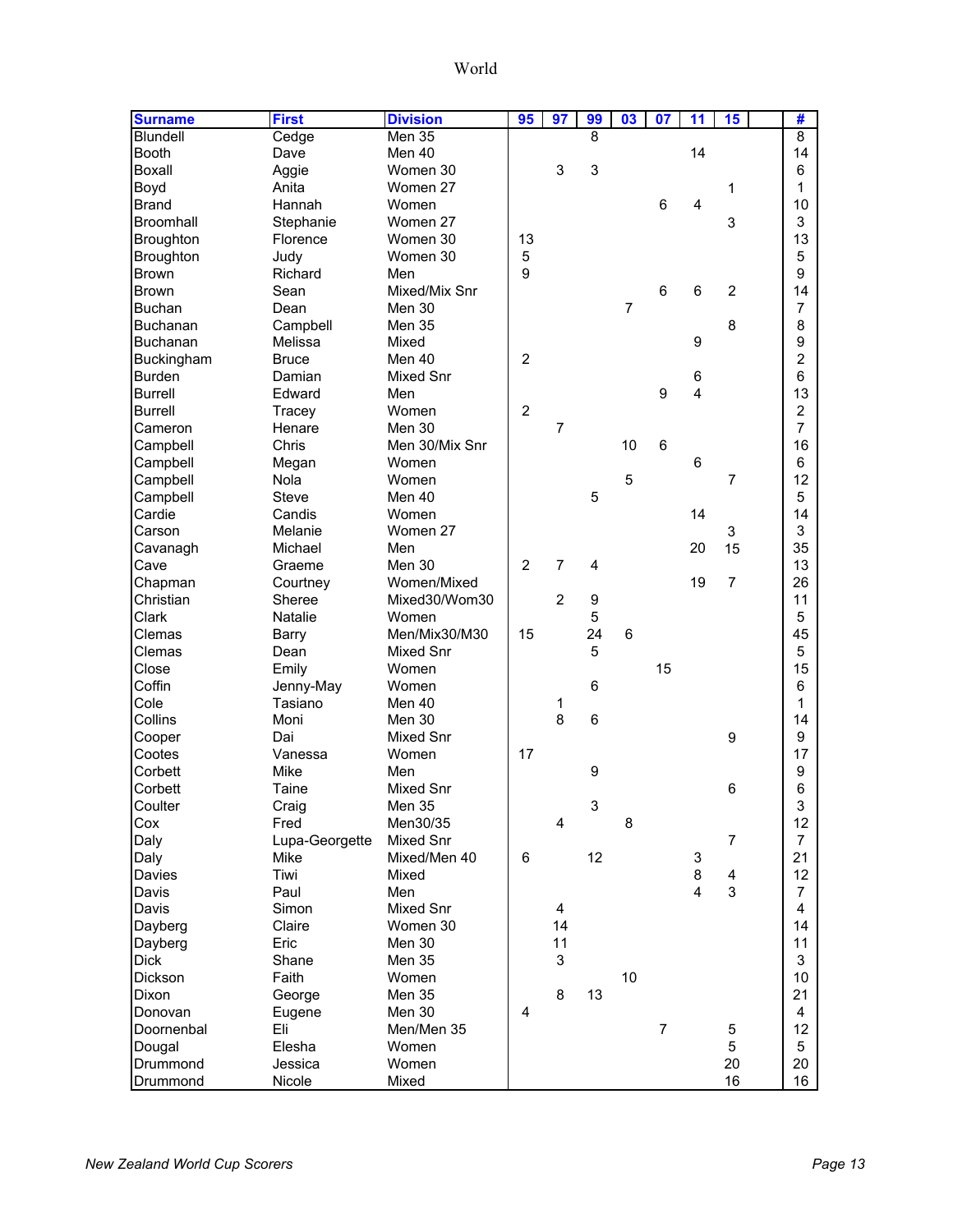| <b>Surname</b> | <b>First</b>  | <b>Division</b>  | 95               | 97 | 99               | 03             | 07             | 11             | 15                      |  |
|----------------|---------------|------------------|------------------|----|------------------|----------------|----------------|----------------|-------------------------|--|
| Edmonds        | Cooper        | Mixed            |                  |    |                  |                |                | 9              |                         |  |
| Edmonds        | Graeme        | Men 40           | $\overline{4}$   |    |                  |                |                |                |                         |  |
| Edwards        | Michael       | <b>Mixed Snr</b> |                  |    |                  |                | 3              |                |                         |  |
| Edwards        | Paratene      | Men              |                  |    |                  | 12             |                |                |                         |  |
| Edwards        | Shane         | Men 30/40        |                  |    | $\overline{c}$   |                |                | 5              |                         |  |
| Edwards        | Teresa        | <b>Mixed Snr</b> |                  |    |                  |                | $\overline{7}$ |                |                         |  |
| Enosa          | Ricky         | Men30/35         | $\overline{7}$   |    | 8                |                |                |                |                         |  |
| Ensor          | Lauren        | Mixed            |                  |    |                  |                |                | 18             |                         |  |
| Epiha          | Lawrence      | Mixed            |                  |    | $\boldsymbol{9}$ |                |                |                |                         |  |
| Erueti         | Ruamai        | Men              |                  |    |                  |                |                | 24             | 14                      |  |
| Faleauto       | Lincoln       | Men              |                  |    | $\,6$            |                |                |                |                         |  |
| Ferguson       | Julie         | Women            |                  |    |                  |                | 15             |                |                         |  |
| Fisher         | Mary-Anne     | Women            |                  |    |                  | 10             |                |                |                         |  |
| Foley          | Shane         | Mixed Snr/Men 40 |                  |    |                  |                | 9              |                | 4                       |  |
| Ford           | Jason         | Men              |                  |    |                  | $\overline{7}$ |                |                |                         |  |
| Fortes         | Vicki         | Women 30         | 3                | 5  | 6                |                |                |                |                         |  |
| Franklyn       | Gary          | Men 35           |                  |    |                  |                |                |                | $\overline{\mathbf{4}}$ |  |
| Geddes         | David         | <b>Men 35</b>    |                  |    |                  | 8              |                |                |                         |  |
| Gentles        | Remus         | Men              | 11               |    |                  |                |                |                |                         |  |
| Girvan         | <b>Marcus</b> | Mixed Snr/Men 35 |                  |    |                  |                |                | 9              | 3                       |  |
| Glosgoski      | Wayne         | Men35/40         | 6                |    | 13               |                |                |                |                         |  |
| Glozier        | Graham        | Men35/40         | 8                | 6  | $\overline{7}$   |                |                |                |                         |  |
| Grace          | Destiny       | Women            |                  |    |                  |                |                |                | 11                      |  |
| Graham         | Mitamura      | Men              |                  |    |                  |                |                | 10             | 3                       |  |
| Grant          | Conal         | Mixed/Women      |                  |    |                  | 12             | 11             | 3              |                         |  |
| Grant          | Eugene        | Mixed Snr        |                  |    |                  |                |                |                | $\overline{\mathbf{4}}$ |  |
| Grant          | Keshia        | Mixed/Women      |                  |    |                  |                | 26             | $\overline{7}$ |                         |  |
| Grant          | Scott         | <b>Men 35</b>    |                  |    |                  |                |                |                | 5                       |  |
| Gray           | Hollie        | Women/Wom 27     |                  |    |                  |                |                | 18             | $\overline{2}$          |  |
| Greenfield     | Des           | Men 40           |                  |    |                  |                |                | 8              |                         |  |
| Greenland      | Errol         | Men 40           | 10               |    |                  |                |                |                |                         |  |
| Greensill      | Thomas        | Men              |                  |    |                  |                | 6              |                |                         |  |
| Griffin        | Gary          | Men 40           |                  |    | 13               |                |                |                |                         |  |
| Gulliver       | David Garner  | Men 40           |                  |    |                  |                |                |                | 6                       |  |
| Guthrie        | Tama          | Men              |                  |    |                  |                |                | 8              | 5                       |  |
| Guthrie        | Tivoli        | Men              |                  |    |                  |                |                | 11             |                         |  |
| Haami          | Chanel        | Men 35           | $\overline{2}$   |    |                  |                |                |                |                         |  |
| Hahipene       | Kylie         | <b>Mixed Snr</b> |                  |    |                  |                |                |                | 13                      |  |
| Hapi           | Tolartha      | Mixed            |                  |    |                  | $\mathbf 5$    |                |                |                         |  |
| Hardegger      | Monica        | Women            |                  |    | 9                | 22             |                |                |                         |  |
| Hardgrave      | Michael       | Men 40           |                  |    |                  |                |                | 8              |                         |  |
| Harris         | Tina          | Mixed Snr        |                  |    | 3                |                |                |                |                         |  |
| Harrison       | Lisa          | Mixed Snr/Wom 27 |                  |    |                  |                |                | $10$           | $\overline{\mathbf{c}}$ |  |
| Haugh          | Mackenzie     | Mixed            |                  |    |                  |                |                |                | 8                       |  |
| Heberley       | Sharyn        | Women 30         | $\overline{7}$   |    |                  |                |                |                |                         |  |
| Hekstoa        | Dave          | Men              |                  |    |                  | 8              | 10             |                |                         |  |
| Hepi           | Eugene        | Mixed Snr/Men    |                  |    |                  |                |                | 13             | $\overline{7}$          |  |
| Herewini       | Mack          | Men 30           | $\boldsymbol{7}$ |    | 5                |                |                |                |                         |  |
| Hignett        | Jimmy         | Men 35           | $\mathbf 5$      | 3  |                  |                |                |                |                         |  |
| Hill           | Ray           | Men35/40         | $\overline{2}$   |    | $\overline{5}$   |                |                |                |                         |  |
| Hiroti         | Kim           | Mixed            |                  |    |                  |                | 10             |                |                         |  |
| Hoani          | David         | Men              |                  |    | $\overline{4}$   |                |                |                |                         |  |
| Hoani          | Leana         | Women            |                  |    |                  |                | 13             |                |                         |  |
| Hodson         | Mark          | Mixed            |                  |    |                  |                |                |                | $\overline{\mathbf{4}}$ |  |
| Hogg           | Gary          | Men 40           | 1                |    |                  |                |                |                |                         |  |
|                |               | Men 35           |                  |    |                  |                |                |                |                         |  |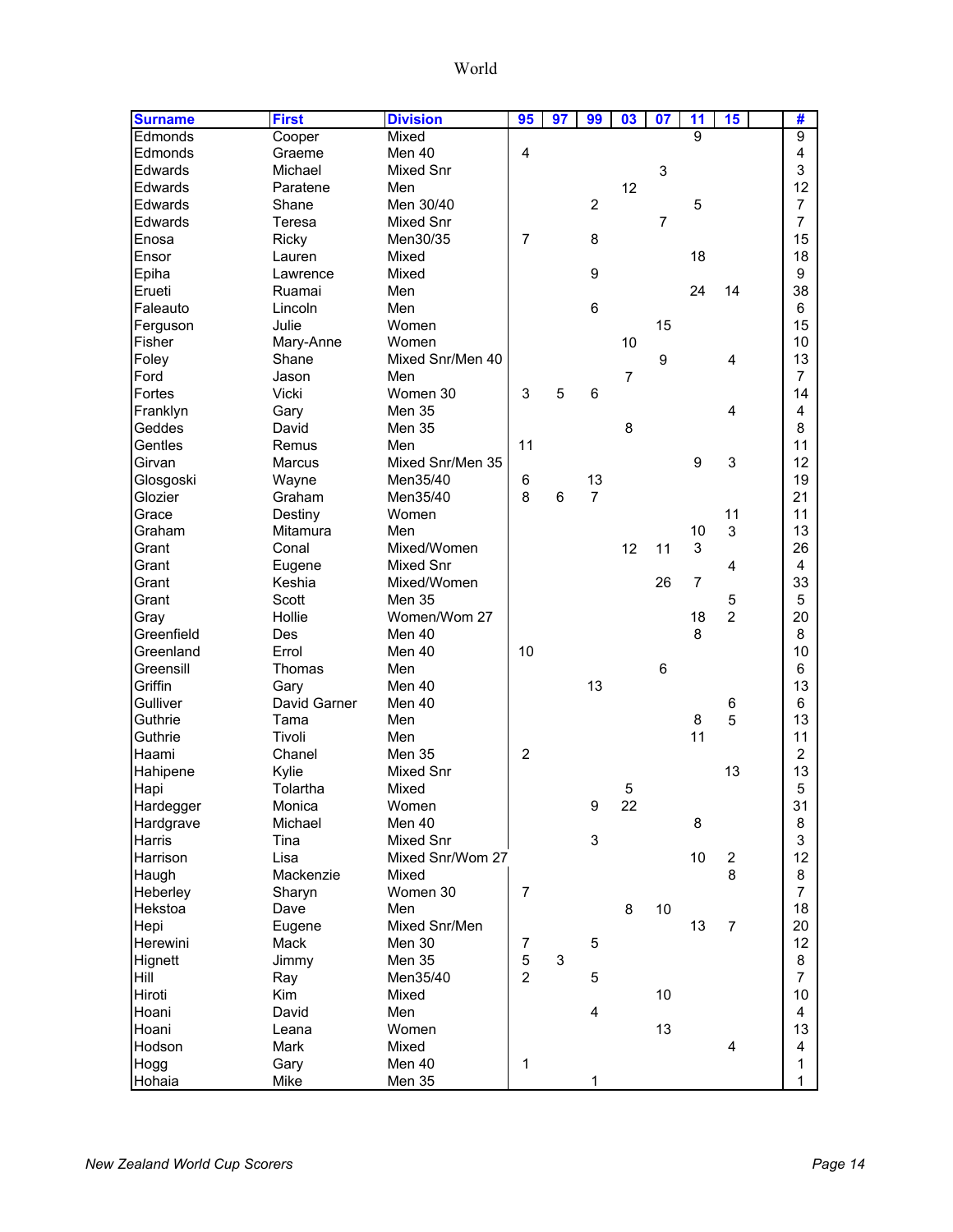| <b>Surname</b>     | <b>First</b> | <b>Division</b>    | 95 | 97             | 99               | 03                                    | 07              | 11 | 15                      | #               |
|--------------------|--------------|--------------------|----|----------------|------------------|---------------------------------------|-----------------|----|-------------------------|-----------------|
| Hohepa             | Carla        | Women              |    |                |                  |                                       | $\overline{20}$ |    |                         | $\overline{20}$ |
| Hohepa             | Chyna        | Women              |    |                |                  |                                       |                 | 8  |                         | 8               |
| Hokai              | Robyna       | Women/Wom 27       |    |                |                  |                                       |                 | 9  | 3                       | 12              |
| Hotham             | Mark         | <b>Men 35</b>      | 1  | 7              | 5                |                                       |                 |    |                         | 13              |
| Hotham             | Nigel        | Men30/35           |    | 8              | 3                |                                       |                 |    |                         | 11              |
| Hough              | Shannon      | Men                |    |                | 9                |                                       |                 |    |                         | 9               |
| Houltham           | Kimo         | Mixed              |    |                |                  |                                       |                 | 9  |                         | 9               |
| Hovarth            | John         | Men 40             | 4  |                |                  |                                       |                 |    |                         | $\overline{4}$  |
| Hughes             | Stu          | Men 35             | 6  | $\,6$          |                  |                                       |                 |    |                         | 12              |
| Huirama            | Raewyn       | Women 30           |    |                | $\overline{7}$   |                                       |                 |    |                         | $\overline{7}$  |
| Hunapo             | Phoenix      | Mixed              |    |                |                  |                                       |                 | 17 | $\overline{7}$          | 24              |
| Hutchinson         | <b>Brent</b> | Men 30             | 7  |                |                  |                                       |                 |    |                         | $\overline{7}$  |
| Huwyler            | Pehira       | Men                |    |                |                  | $\overline{c}$                        |                 |    |                         | $\overline{2}$  |
| Ikenasio           | Tysha        | Women              |    |                |                  |                                       |                 |    | 15                      | 15              |
| <b>Irihei</b>      | Kopae        | Mixed              | 8  |                | $\overline{7}$   | 4                                     |                 |    |                         | 19              |
| Jacob              | Chas         | <b>Men 35</b>      |    | 4              |                  |                                       |                 |    |                         | $\overline{4}$  |
| James              | Kylie        | Mixed              | 1  |                |                  |                                       |                 |    |                         | 1               |
|                    |              | Women 30           |    |                | $\boldsymbol{9}$ |                                       |                 |    |                         |                 |
| James<br>Jenkinson | Pinky        | Men 40             |    | 8<br>3         |                  |                                       |                 |    |                         | 17<br>3         |
|                    | Kevin        |                    |    | $\mathbf{1}$   |                  |                                       |                 |    |                         |                 |
| Johnson            | Robert       | Men 40             |    | $\overline{2}$ |                  |                                       |                 |    |                         | 1               |
| Jonimi             | Joseph       | Men 30             |    |                |                  |                                       |                 |    |                         | $\overline{2}$  |
| Kahura             | Dianne       | Women              |    |                | $\boldsymbol{9}$ |                                       |                 |    |                         | 9               |
| Kaiwai             | Lani         | Men                |    |                |                  |                                       | 8               |    |                         | 8               |
| Kake               | <b>Bruce</b> | Men                |    |                |                  | 8                                     |                 |    |                         | 8               |
| Katene             | Tui          | Mixed              |    |                |                  | 15                                    |                 |    |                         | 15              |
| Kelly              | John         | Men                |    |                | 4                |                                       |                 |    |                         | 4               |
| Keno               | Jason        | Men 40             |    |                |                  |                                       |                 |    | $\overline{7}$          | $\overline{7}$  |
| Kerrigan           | Anita        | Women              |    |                |                  |                                       | 3               |    |                         | 3               |
| Kersten            | Rebecca      | Women              |    |                |                  |                                       |                 |    | 4                       | 4               |
| Kidd               | Nicola       | Women              |    |                | 11               | $\boldsymbol{9}$                      |                 |    |                         | 20              |
| Kiira              | Rachel       | Women              | 1  |                |                  |                                       |                 |    |                         | 1               |
| Kini               | Shane        | Men 30             |    | 1              |                  |                                       |                 |    |                         | 1               |
| Knox               | Carl         | Mixed Snr          |    |                |                  |                                       |                 |    | 6                       | 6               |
| Komene             | Taima        | Women 30           | 10 |                |                  |                                       |                 |    |                         | 10              |
| Kukutai            | Chris        | Men 35             |    |                | 1                |                                       |                 |    |                         | 1               |
| Lagopati           | Luke         | Men                |    |                |                  | 5                                     |                 |    |                         | 5               |
| Lalatoa            | Derrick      | Mixed              |    |                |                  |                                       | 4               |    |                         | 4               |
| Lam                | Patrick      | Men 40             |    |                |                  |                                       |                 |    | 5                       | 5               |
| Lam                | Rob          | Men 30             |    |                |                  | 9                                     |                 |    |                         | 9               |
| Langahetau         | Anthony      | <b>Men 35</b>      |    |                |                  | 8                                     |                 |    |                         | 8               |
| Laufiso            | Jamie        | Men 30/40          |    |                |                  | 8                                     |                 |    | $\overline{\mathbf{c}}$ | 10              |
| Law                | Sean         | Men                |    |                |                  |                                       |                 |    | 3                       | 3               |
| Leach              | Mahu         | Men 35/Mix30/Men40 |    |                |                  | 8                                     | 7               | 10 |                         | 25              |
| Linstrom           | Alan         | Men 40             |    |                |                  |                                       |                 |    | 3                       | 3               |
| Locke              | Jeremy       | Mixed              |    |                |                  |                                       |                 | 11 | 5                       | 16              |
| Logan              | Robert       | Men 35             | 8  |                |                  |                                       |                 |    |                         | 8               |
| Loversidge         | Dylan        | Men                |    |                |                  |                                       |                 | 3  |                         | 3               |
| Lucas              | Shane        | Men 40             | 9  |                |                  |                                       |                 |    |                         | 9               |
| MacDonald          | <b>Bruce</b> | Men 30/40          |    |                | 6                | $\begin{array}{c} 8 \\ 7 \end{array}$ |                 | 19 | $\overline{c}$          | 35              |
| MacGregor          | Michael      | Men 35             |    |                |                  |                                       |                 |    |                         | $\overline{7}$  |
| Mackey             | Patricia     | Women 30           |    | $\mathsf 3$    |                  |                                       |                 |    |                         | 3               |
| Makai              | Karen        | Women 30           |    |                | 9                |                                       |                 |    |                         | 9               |
| Makiri             | Patrick      | Men 40             |    |                | 10               |                                       |                 |    |                         | 10              |
| Mako               | Tara         | Mixed              |    |                |                  |                                       |                 | 13 |                         | 13              |
| Mana               | Tristan      | Mixed Snr          |    |                |                  |                                       |                 | 11 |                         | 11              |
| Marriott           | Stepehen     | Men 35             |    |                |                  | 8                                     |                 |    |                         | 8               |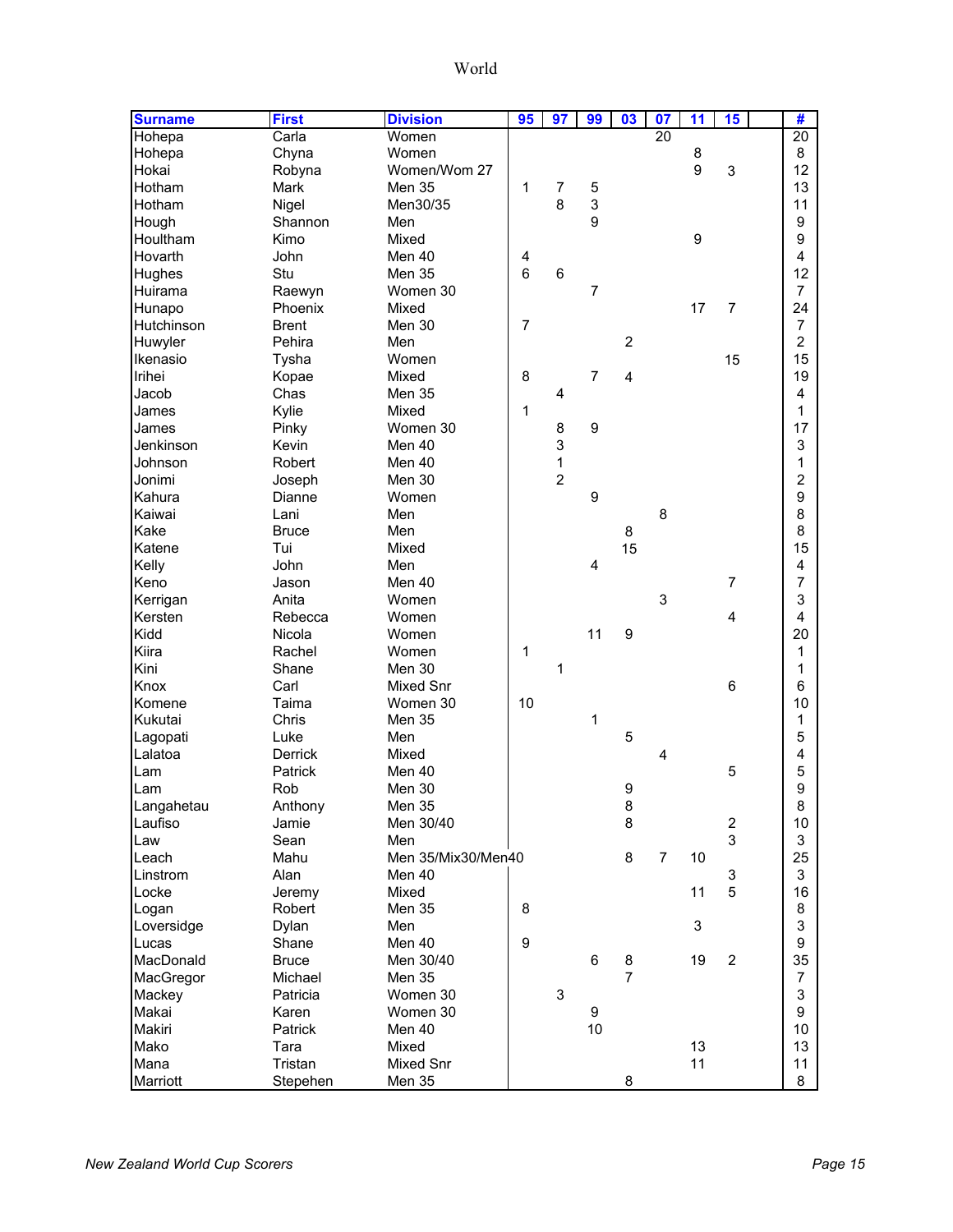| <b>Surname</b>               | <b>First</b>      | <b>Division</b>  | 95             | 97               | 99             | 03             | 07 | 11             | 15             | #                   |
|------------------------------|-------------------|------------------|----------------|------------------|----------------|----------------|----|----------------|----------------|---------------------|
| Marsh                        | Eric              | Men 30           |                |                  |                | 8              |    |                |                | 8                   |
| Marshall                     | John              | Men 35           | 1              |                  |                |                |    |                |                | 1                   |
| Masters                      | Richard           | Mixed            |                |                  |                |                | 15 |                |                | 15                  |
| <b>Matthews</b>              | Tony              | Men35/40         |                | 4                | 7              |                |    |                |                | 11                  |
| Mauridhooho                  | Henare            | Men 40           | 1              |                  |                |                |    |                |                | 1                   |
| Mawhinney                    | Sarah             | <b>Mixed Snr</b> |                |                  |                |                | 3  |                |                | 3                   |
| McCone                       | Paul              | Men 40           | 1              |                  |                |                |    |                |                | 1                   |
| McGarvey                     | Patrick           | Mixed            |                |                  | 4              |                |    |                |                | 4                   |
| Mcherron                     | Craig             | <b>Men 35</b>    |                |                  |                |                |    |                | 3              | 3                   |
| McIllroy                     | Colleen           | Women            |                |                  | 6              |                |    |                |                | 6                   |
| McIntyre                     | Peter             | Mixed/Men30      | 8              |                  | 12             | 4              |    |                |                | 24                  |
| McKenzie                     | Tabitha           | Mixed            |                |                  |                |                |    | 9              |                | 9                   |
| Meredith                     | Laurie            | Men30/Mix30      | 5              | $\overline{7}$   |                |                |    |                |                | 12                  |
| Metcalf (Rangitaawa) Amigene |                   | Women            | 9              |                  | 15             | 19             |    |                |                | 43                  |
| Mildon                       | Greg              | Men 40           |                |                  |                |                |    | $\overline{7}$ | 4              | 11                  |
| <b>Miles</b>                 | Karen             | Mixed Snr        |                |                  |                |                | 4  |                |                | 4                   |
| Milne                        | Grant             | <b>Mixed Snr</b> |                |                  |                |                |    |                | 1              | 1                   |
| Mohi                         | Tara              | Women            |                |                  |                |                |    |                | 6              | 6                   |
| Mohi                         | Tina              | Women            |                |                  |                |                |    |                | 10             | 10                  |
| Morgan                       | Donna             | Women/Wom30      | $\overline{4}$ |                  | $\overline{2}$ |                |    |                |                | 6                   |
| Mortimer                     | Frankie           | Women            |                |                  |                |                | 9  |                |                | 9                   |
| Motu                         | Renee             | Women            | 5              |                  |                |                |    |                |                | 5                   |
| Muagututi'a                  | Chris             | <b>Men 35</b>    |                |                  |                | 6              |    |                |                | 6                   |
| Murray                       | <b>Bruce</b>      | <b>Men 35</b>    |                |                  |                | 19             |    |                |                | 19                  |
| Murray                       | Mark              | Men              | 12             |                  |                |                |    |                |                | 12                  |
| Mutu                         | Steve             | Men 30           |                |                  |                | 4              |    |                |                | 4                   |
| Nacewa                       |                   | Women            |                |                  |                | $\overline{7}$ |    |                |                | $\overline{7}$      |
| Nahona                       | Dorothy<br>Jerome | Men 30           |                |                  |                | 5              |    |                |                | 5                   |
| Nash                         | Sarah             | Mixed Snr        |                |                  |                |                |    | $\overline{7}$ |                |                     |
| Nathan                       |                   |                  |                |                  |                |                |    |                |                | 7<br>$\overline{c}$ |
|                              | Lorelei           | Women 27         |                |                  | 5              |                |    |                | $\overline{2}$ |                     |
| Nathan                       | Michael           | Men 35<br>Women  |                |                  |                |                |    | $\overline{7}$ |                | 5<br>7              |
| Nathan-Wong                  | Tyla              | Men              |                |                  |                |                |    |                |                |                     |
| Needham                      | Turo              |                  |                |                  |                | 6              |    |                |                | 6                   |
| Neki                         | Eddi              | Men 30           | 4              |                  |                |                |    |                |                | 4                   |
| Nepe                         | Erena             | Men 30           | 10             | 6                |                |                |    |                |                | 16                  |
| Nepe                         | Gary              | Men              | 9              |                  |                |                |    |                |                | 9                   |
| Nepe                         | Trevor            | Men              | $\mathbf{1}$   |                  |                |                |    |                |                | 1                   |
| Ngawati                      | Cynthia           | Women            | 1              |                  |                |                |    |                |                | 1                   |
| Ngawati                      | Joy               | Mixed            | 4              |                  |                |                |    |                |                | 4                   |
| Ngawharau                    | Clayton           | Mixed            |                |                  |                |                |    | 8              | 11             | 19                  |
| Nicholas                     | Gary              | Men30/35         | 4              | 1                |                |                |    |                |                | 5                   |
| Nicholas                     | George            | <b>Men 35</b>    | 4              |                  |                |                |    |                |                | 4                   |
| Niu                          | Raymond           | Mixed            |                |                  |                | 7              |    |                |                | $\overline{7}$      |
| Noa                          | Jacky             | Women 30         |                |                  | 3              |                |    |                |                | 3                   |
| <b>Nock</b>                  | Mere              | Women/Wom 27     |                |                  |                |                |    | 4              | $\overline{2}$ | 6                   |
| Norris                       | Paul              | Men 40           |                |                  |                |                |    | 6              |                | 6                   |
| Nui                          | Mary-Anne         | Women            | $\mathbf 1$    |                  |                |                |    |                |                | 1                   |
| O'Donnell                    | Riley             | Men              |                |                  |                |                |    | $\overline{7}$ |                | $\overline{7}$      |
| O'Hanlan                     | Keith             | Mixed Snr        |                | $\boldsymbol{2}$ |                |                |    |                |                | $\overline{c}$      |
| Ohara                        | Dane              | Men 40           |                | $\mathbf{1}$     |                |                |    |                |                | 1                   |
| O'Hara                       | Satcey            | Women 30/Mix30   | $\overline{2}$ |                  |                |                | 1  |                |                | 3                   |
| Ohia                         | Arepa             | Men              |                |                  |                |                | 6  | 10             | 1              | 17                  |
| O'Loughlin                   | Gary              | Men35/40         |                | 4                | 9              |                |    |                |                | 13                  |
| Ormsby-White                 | Jaymin            | Mixed            |                |                  |                |                |    |                | 4              | $\overline{4}$      |
| Page                         | Benjamin          | Men 40           |                |                  |                |                |    |                | 15             | 15                  |
| Paki                         | Ngapera           | Mixed            | 4              |                  |                |                |    |                |                | 4                   |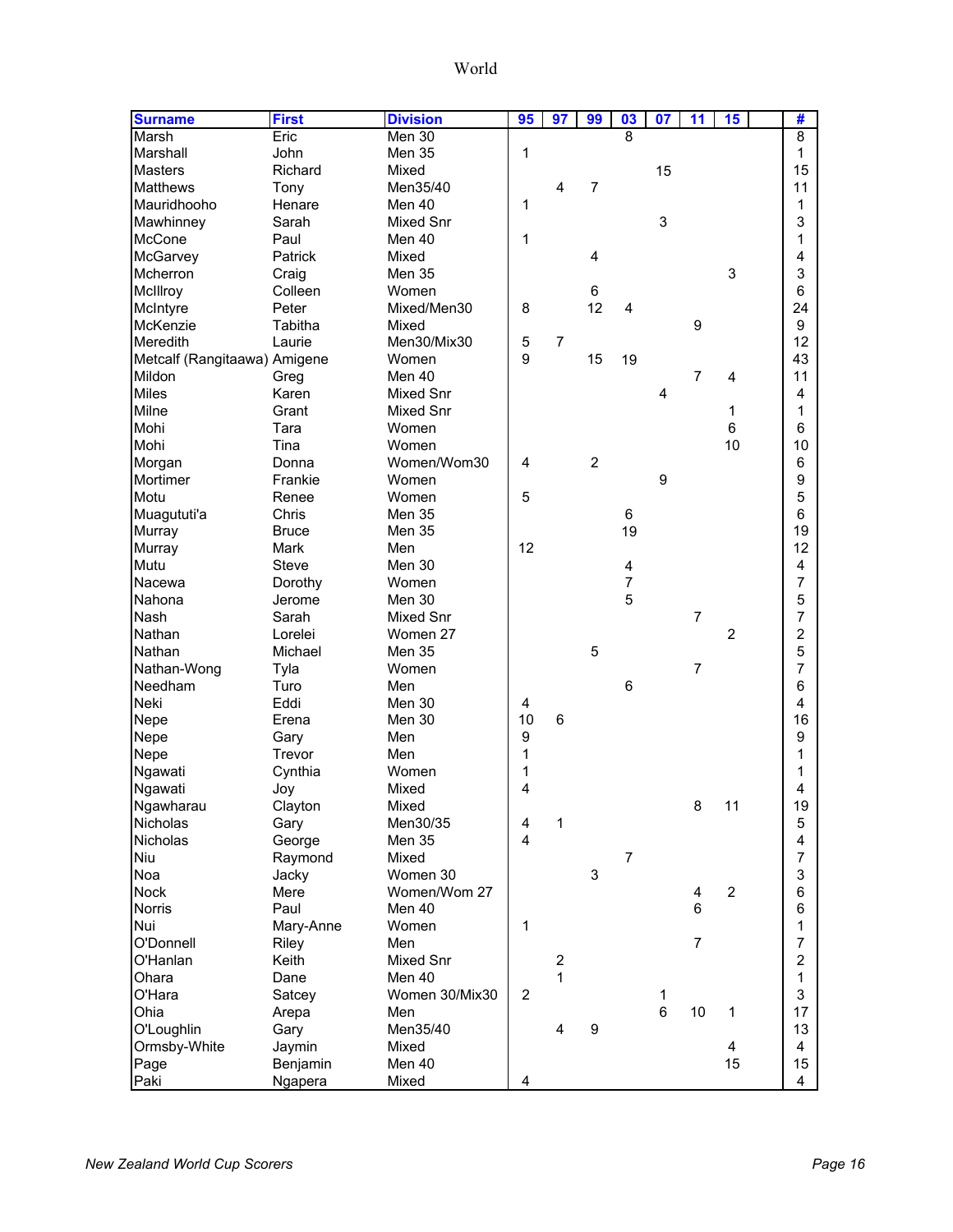| <b>Surname</b>  | <b>First</b>   | <b>Division</b> | 95             | 97             | 99               | 03 | 07             | 11 | 15                      | #                |
|-----------------|----------------|-----------------|----------------|----------------|------------------|----|----------------|----|-------------------------|------------------|
| Palalagi        | Roy            | $Men$ 30        |                |                |                  | 4  |                |    |                         | $\overline{4}$   |
| Pamatatau       | Connah         | Mixed           |                |                |                  |    |                |    | 10                      | 10               |
| Paniona         | Stephen        | Mixed Snr       |                | 12             |                  |    |                |    |                         | 12               |
| Paora           | Natasha        | Mixed           |                |                |                  | 11 |                |    |                         | 11               |
| Parekura        | <b>Bromen</b>  | <b>Men 35</b>   |                |                |                  | 11 |                |    |                         | 11               |
| Paterson        | Belinda        | Women30/Mix30   | 9              | $\overline{c}$ | $\overline{7}$   |    |                |    |                         | 18               |
| Paterson        | Mike           | Mixed Snr       |                |                | $\overline{2}$   |    |                |    |                         | $\overline{c}$   |
| Paul            | George         | Men 40          | 3              | $\overline{2}$ |                  |    |                |    |                         | 5                |
| Paul            | Mererangi      | Women           |                |                |                  |    |                |    | 3                       | 3                |
| Paul            | Tamaku         | Women           |                |                | 13               |    |                |    |                         | 13               |
| Peina           | Kahureremoa    | Women           |                |                |                  |    |                | 8  |                         | 8                |
| Peina           | Mel            | Mixed Snr       |                |                |                  |    | 5              |    |                         | 5                |
| Phillips        | Pua Moe Awa    | Women/Wom 27    |                |                |                  |    | 6              |    | 4                       | 10               |
| Pidduck         | Shay-Marie     | Women           |                |                |                  |    | $\overline{7}$ |    |                         | $\overline{7}$   |
| Poihipi         | Justin         | Men 40          |                |                |                  |    |                |    | 6                       | 6                |
| Porima          | Charlene       | Women 27        |                |                |                  |    |                |    | 3                       | 3                |
| Potaka          | Heston         | <b>Men 35</b>   |                |                |                  |    |                |    | 3                       | 3                |
| Potatau         | <b>Niiwa</b>   | Women 30        | 5              |                |                  |    |                |    |                         | 5                |
| Pourewa         | Kenny          | Men             |                |                |                  | 3  |                |    |                         | 3                |
| Pratley         | Sharyn         | Women 30        |                | 8              | 20               |    |                |    |                         | 28               |
| Prebble         | <b>Brian</b>   | Men 30          |                |                | $\overline{c}$   |    |                |    |                         | $\overline{c}$   |
| Prendergast     | Fletcher       | Mixed Snr       |                |                |                  |    | 5              | 9  |                         | 14               |
| Proffit         | Robyn          | Women 30        | 6              | 4              | 10               |    |                |    |                         | 20               |
| Pryor           | Joe            | Men 40          |                | 1              |                  |    |                |    |                         | $\mathbf{1}$     |
| Puata           | Bronwyn        | Women 30        | 5              | 3              |                  |    |                |    |                         | 8                |
| Puddle          | Jason          | Mixed Snr       |                |                |                  |    |                |    | 9                       | 9                |
| Puna            | <b>John</b>    | Mixed Snr       |                |                | 11               |    |                |    |                         | 11               |
| Rangi           | Cain           | Men             |                |                |                  |    |                | 9  |                         | 9                |
| Rangitaawa      | Jodie          | Women           |                |                | 6                | 11 |                |    |                         | 17               |
| Rapana          | Rangi          | Women 27        |                |                |                  |    |                |    | $\overline{c}$          | $\overline{c}$   |
| Ratahi          | Roger          | Mixed           |                |                |                  | 13 |                |    |                         | 13               |
| Ratcliffe       | Vicki          | Mixed Snr       |                |                | 5                |    |                |    |                         | $\mathbf 5$      |
| Redman          | Rachael        | Women           | 3              |                |                  |    |                |    |                         | 3                |
| Reedy           | Mick           | Men 40          | 5              |                |                  |    |                |    |                         | 5                |
| Rees            | <b>Ruth</b>    | Women 27        |                |                |                  |    |                |    |                         | 3                |
| Reilly          |                | Men             |                |                |                  |    |                |    | 3<br>6                  | 6                |
| Rhind           | Garry<br>Geoff | Mixed Snr       |                | 12             |                  |    |                |    |                         | 12               |
| <b>Richards</b> | Wiremu         | Men 35          |                |                |                  |    |                |    | 3                       | 3                |
|                 | Simon          | Men             |                |                | 10               |    |                |    |                         | 10               |
| Rigby<br>Rihari |                | Mixed           |                |                |                  |    |                |    |                         | 18               |
| Ripia           | Donny          |                 |                |                |                  |    | 18             |    |                         |                  |
|                 | Pauline        | Women           |                |                |                  | 11 |                |    |                         | 11               |
| Robertson       | Grant          | Mixed/Mix Snr   |                |                |                  |    |                | 11 | 1                       | 12               |
| Robinson        | Kane           | Men 30          |                |                |                  | 9  |                |    |                         | 9                |
| Robson          | Darran         | Men/Men30/35    | 13             |                |                  | 8  |                |    | 6                       | 27               |
| Rogers          | George         | Men/Men30       | $\overline{7}$ |                | 8                | 5  |                |    |                         | 20               |
| Rogers          | Jordon         | Mixed           |                |                |                  |    |                | 16 |                         | 16               |
| Rohloff         | Clint          | Mixed Snr       |                |                |                  |    | $\overline{7}$ |    |                         | 7                |
| Rowe            | Samantha       | Mixed Snr       |                |                |                  |    |                | 3  |                         | 3                |
| Ryfle           | Wally          | Men 30          | 5              |                |                  |    |                |    |                         | $\mathbf 5$      |
| Savage          | Awhina         | Mixed           |                |                |                  |    |                | 13 |                         | 13               |
| Savage          | Carlos         | Men             |                |                |                  |    |                |    | $\overline{\mathbf{4}}$ | 4                |
| Savage          | Maree          | Women 30        |                |                | $\boldsymbol{7}$ |    |                |    |                         | $\boldsymbol{7}$ |
| Savage          | Moko           | Men 35          |                | 3              |                  |    |                |    |                         | 3                |
| Scally          | John           | Men30/Mix30     | 3              |                | 11               |    |                |    |                         | 14               |
| Screen          | Bill           | Men 40          | 3              |                |                  |    |                |    |                         | 3                |
| Seebeck         | Benn           | Men             |                |                | $\mathbf 5$      |    |                |    |                         | 5                |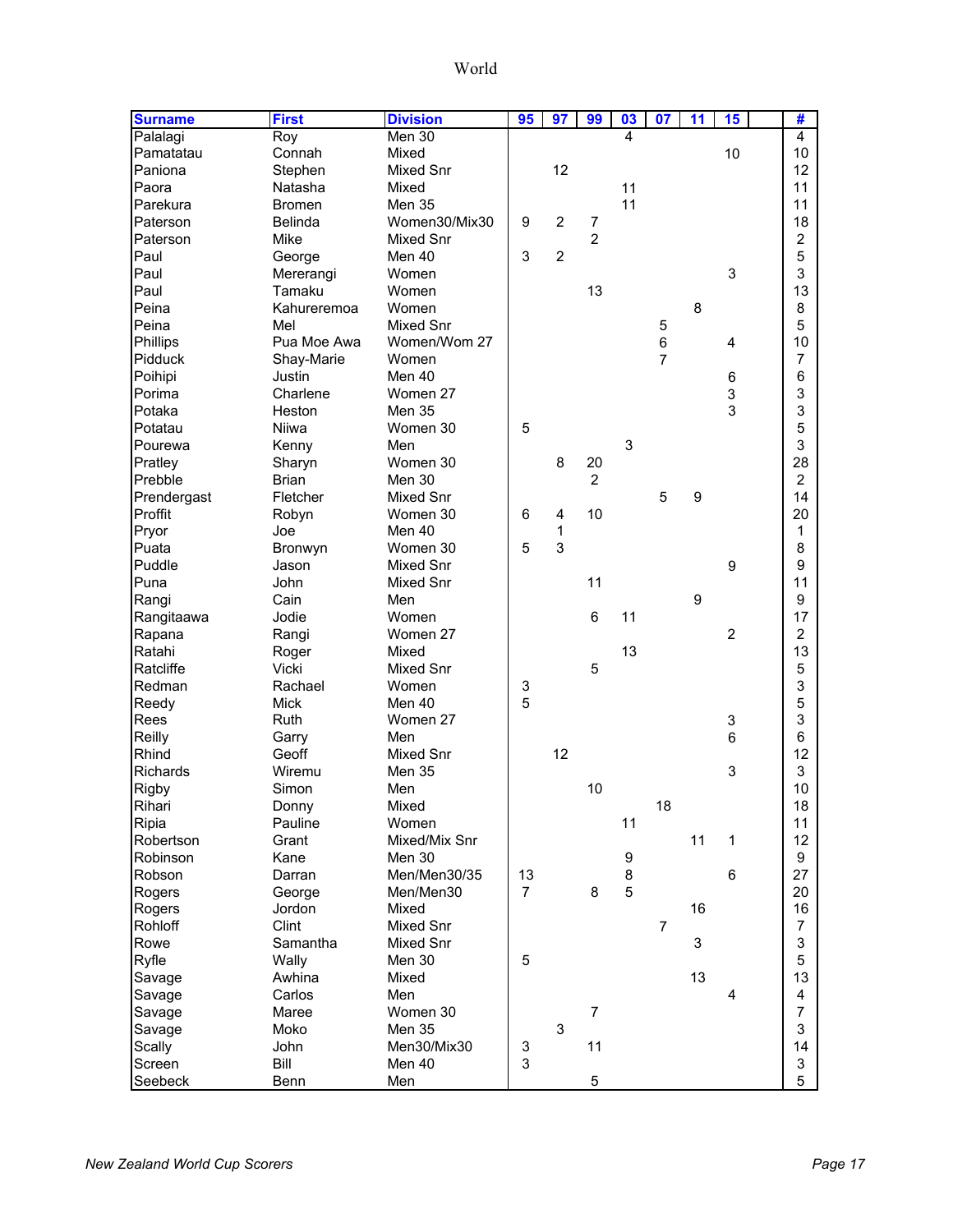| <b>First</b><br>95<br><b>Surname</b><br><b>Division</b><br>97<br>99<br>03<br>07<br>11<br>15 | #               |
|---------------------------------------------------------------------------------------------|-----------------|
| Mitchell<br>Seebeck<br>Men 35<br>15                                                         | 15              |
| 9<br>Shankland<br>Kylie<br>Women                                                            | 9               |
| Sharp<br>6<br>Allen<br>Men 35                                                               | 6               |
| 9<br>Sharp<br>12<br>13<br>Wade<br>Mixed                                                     | 34              |
| Shaw<br>3<br>Melissa<br>Women 27                                                            | 3               |
| Shedlock<br>Kahumoana<br><b>Mixed Snr</b><br>7                                              | $\overline{7}$  |
| 8<br>$\overline{2}$<br>Silbery<br>Men<br>12<br>Nazea                                        | 22              |
| 9<br>Silimaka<br>Men<br>Jason                                                               | 9               |
| Sinclair<br>$\overline{c}$<br>Matthew<br>Men                                                | $\overline{2}$  |
| Skinner<br>5<br>Men/Men 35<br>6<br>13<br>Leon                                               | 24              |
| 5<br><b>Skinner</b><br>5<br>9<br>Troy<br>Men/Men 35                                         | 19              |
| 5<br>Smith<br>John<br>Men 30<br>6                                                           | 11              |
| $\overline{2}$<br>Soloman<br>Women 30<br>Donna                                              | $\overline{2}$  |
| 6<br>Soloman<br>Matiu<br>Mixed                                                              | 6               |
| Soutar-Finch<br>Reihana<br>11<br>Men                                                        | 11              |
| Stainton<br>3<br>6<br>6<br>Mixed<br>4<br>Cecilly                                            | 19              |
| Stainton<br>1<br>Steven<br>Men 30                                                           | 1               |
| 10<br><b>Steele</b><br>Phoebe<br>Women                                                      | 10              |
| $\overline{2}$<br>Stehlin<br>Rolland<br>Men 35/40<br>4                                      | 6               |
| 14<br><b>Stephens</b><br>Shane<br>Mixed                                                     | 14              |
| Stephenson<br>Rachel<br>Women/Mixed<br>9<br>4<br>1                                          | 14              |
| Stewart<br>13<br>25<br>3<br>Men/Men 35<br><b>Brendon</b>                                    | 41              |
| Stockman<br>11<br>Matthew<br>Mixed                                                          | 11              |
| 5<br><b>Stokes</b><br>$\overline{c}$<br>Women 30<br>Kanewa                                  | $\overline{7}$  |
| <b>Stokes</b><br>Peter<br><b>Men 35</b><br>4                                                | 4               |
| 6<br>Stone<br>Maurice<br>Men 30/Men<br>13<br>5                                              | 24              |
| $\overline{7}$<br>Stone<br>$\overline{7}$<br>Shaquille<br>Men                               | 14              |
| 6<br><b>Storer</b><br>Women 30<br>Tracey                                                    | 6               |
| Suamasi<br>$\overline{c}$<br>Saulo<br>Men                                                   | $\overline{2}$  |
| Sue<br>10<br>Kristina<br>Women                                                              | 10              |
| 12<br>Tahiwi<br>Paula<br>Mixed                                                              | 12              |
| Ariia<br>Tainui-McIntyre<br>Mixed<br>4                                                      | 4               |
| $\overline{2}$<br>Le Toia<br>Women 27<br>Tainui-Mcintyre                                    | $\overline{2}$  |
| $\overline{4}$<br>Wiremu<br>Mixed<br>Takerei                                                | 4               |
| 5<br><b>Tallentire</b><br>Penny<br>Mixed                                                    | 5               |
| Taniwha<br>Men 35<br><b>Patrick</b><br>4                                                    | 4               |
| 3<br>Taniwha<br>Sinclair<br>Men 35                                                          | 3               |
| 12<br>Tapsell<br>Mixed<br>Stacy                                                             | 12              |
| 12<br>15<br>10<br>Women30/Mix30<br>Tarau<br>Joanne                                          | 37              |
| Taumata<br>Renee<br>Women<br>4                                                              | $\Lambda$       |
| 3<br>Taupage-Kise<br>Aleni<br>Men 35                                                        | 3               |
| Taute<br>Hinei<br>Mixed Snr<br>$\overline{7}$                                               | 7               |
| Tauwhare<br>Men 35<br>$\mathbf 5$<br>Corey                                                  | 5               |
| 5<br>Tawhai<br>Tumanawa<br>Men                                                              | 5               |
| $\mathbf{1}$<br>Taylor<br>Mark<br>Men35/40<br>6                                             | $\overline{7}$  |
| Te Amo<br>Stefan<br>Men<br>6                                                                | 6               |
| 5<br>Te Hiko<br>Mixed<br>Awhina                                                             | 5               |
| $\boldsymbol{9}$<br>Te Kahu<br>Women<br>Somma                                               | 9               |
| Te Kahu<br>Willie<br>Men 40<br>2                                                            | $\overline{c}$  |
| 4<br>Te Maro<br>Mixed Snr<br>Tina                                                           | 4               |
| $\mathfrak{S}$<br>Te Maro<br>Zac<br>Men 30<br>11                                            | 14              |
| $\overline{7}$<br>Te Moananui<br>Raymond<br>Men 40                                          | $\overline{7}$  |
| $\overline{c}$<br>Te Tai<br>Barry<br>Men 35                                                 | $\overline{2}$  |
| $10$<br>Te Tamaki<br>Mixed<br>Teresa                                                        | 10              |
| $\sqrt{3}$<br>Te Ture<br>$\overline{c}$<br>Peter<br>Men35/40<br>9                           | 14              |
| Teika<br>12<br>Yvette<br>Women                                                              | 12 <sup>2</sup> |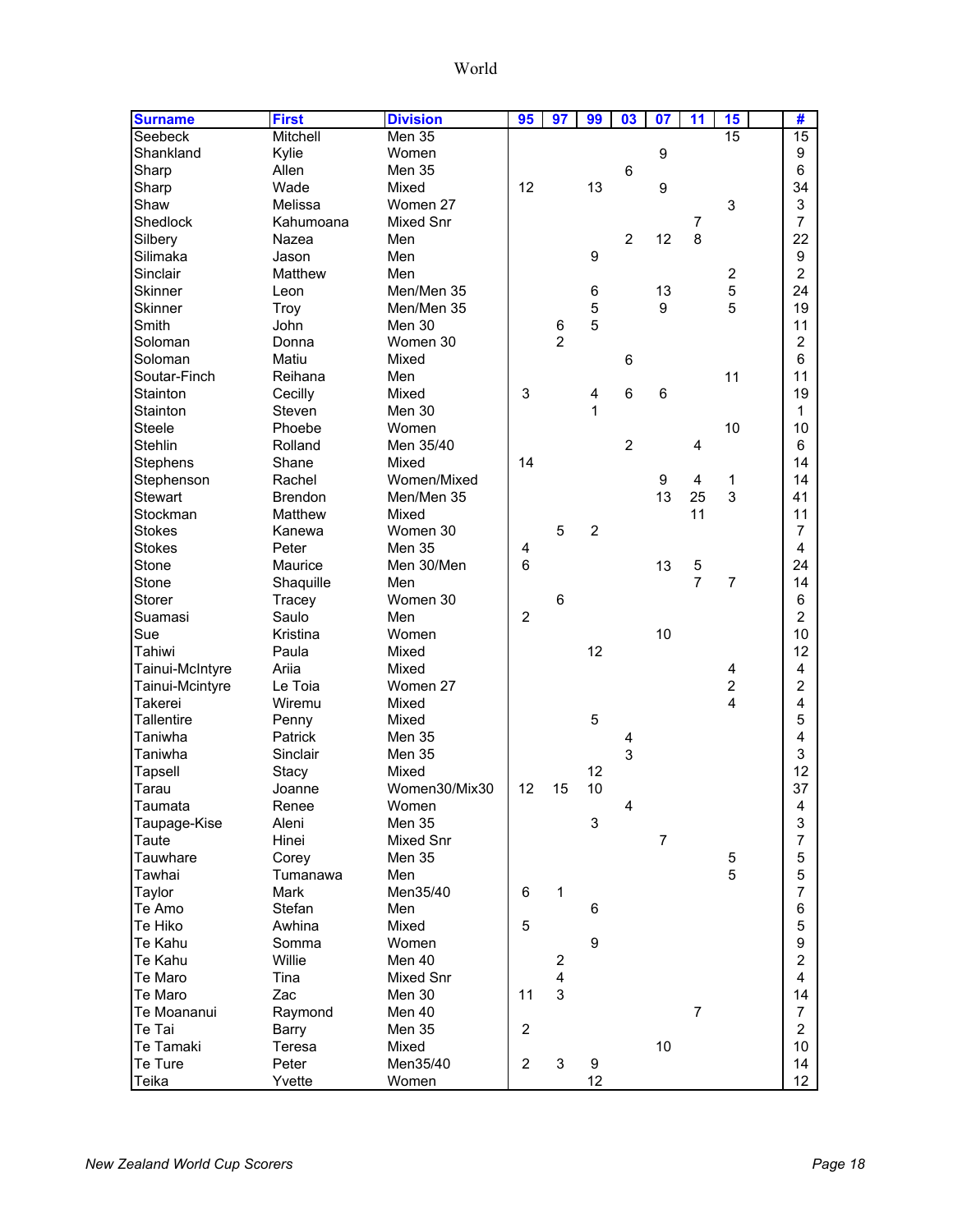| <b>Surname</b>   | <b>First</b>      | <b>Division</b>    | 95             | 97               | 99          | 03             | 07 | 11 | 15 | #              |
|------------------|-------------------|--------------------|----------------|------------------|-------------|----------------|----|----|----|----------------|
| Thompson         | Beven             | Men 35             |                |                  |             | $\overline{8}$ |    |    |    | $\overline{8}$ |
| Tiatia-Seath     | Valerie           | Mixed Snr          |                |                  |             |                |    |    | 13 | 13             |
| <b>Tims</b>      | Pixie             | Women 30           |                | 8                |             |                |    |    |    | 8              |
| Tiwha            | Toia              | Mixed              |                |                  |             |                |    | 16 |    | 16             |
| Toal             | Angela            | Women              | 4              |                  |             |                |    |    |    | 4              |
| Todd             | Leonie            | Women30/Mix30      | $\overline{4}$ | 4                |             |                |    |    |    | 8              |
| Tohiariki        | Wi-Richard        | Men 40             |                |                  |             |                |    | 5  |    | 5              |
| Toki             | <b>Steve</b>      | <b>Mixed Snr</b>   |                |                  |             |                |    | 11 | 5  | 16             |
| Tomati           | Jason             | Men/Men30          | 8              |                  | 8           | 11             |    |    |    | 27             |
| Tonge            | Callin            | Mixed              | 3              |                  |             |                |    |    |    | 3              |
| Tuapawa          | Violet            | Mixed Snr          |                | $\overline{4}$   |             |                |    |    |    | 4              |
| Tuatea           | Henry             | Men                |                |                  |             |                |    |    | 8  | 8              |
| Tupara           | Tony              | Men 40             |                | 1                |             |                |    |    |    | $\mathbf{1}$   |
| Turnbull         | Dayna             | Women              |                |                  |             |                |    |    | 10 | 10             |
| Vahaakolo        | Eddie             | Men 40             |                |                  |             |                |    | 18 |    | 18             |
| Vaile            | Evelyn            | Women              |                |                  | 6           |                |    |    |    | 6              |
| Vear             | <b>Brad</b>       | Men 30             |                |                  | 1           |                |    |    |    | 1              |
| Vette-Welsh      | <b>Botille</b>    | Women              |                |                  |             |                |    |    | 8  | 8              |
| Vis              | Pieter            | Mixed              |                |                  |             |                | 15 |    |    | 15             |
| Waaka            | Jean              | Women              |                |                  |             |                | 11 |    | 1  | 12             |
| Walker           | Leanne            | Women              | 4              |                  | 4           | 6              |    |    |    | 14             |
| Walker           | Richard           | Men 40             | $\mathbf{1}$   |                  | 15          |                |    |    |    | 16             |
| Wall             | Chris             | Men                |                |                  | 5           | 18             | 8  |    |    | 31             |
| Wall             | Steven            | Mixed/Mix Snr      |                |                  |             | 7              | 14 |    | 6  | 27             |
| Waller           | John              | Men 40             | $\overline{2}$ |                  |             |                |    |    |    | $\overline{2}$ |
| Walsh            | Martin            | Men 30             |                | 1                |             |                |    |    |    | $\mathbf{1}$   |
| Walters          | Peter             | Men/Mix30/Mix      | 16             | 15               | 25          | 10             | 15 | 26 | 6  | 113            |
| Wamhia           | Tui               | <b>Men 35</b>      |                | $\overline{4}$   | 4           |                |    |    |    | 8              |
| Watene           | Kahurangi         | Women              |                |                  |             |                |    | 14 |    | 14             |
| Watene           | Maia Jean         | Women              |                |                  |             |                |    |    | 11 | 11             |
| Wawatai          | Deane             | Men 30/40          |                | 5                | 13          |                |    | 10 |    | 28             |
| Weka             | Tamar             | Mixed              | 4              |                  |             |                |    |    |    | $\overline{4}$ |
| Wendt            | Alfred            | Mixed30/Men35      |                | $\boldsymbol{9}$ | 1           |                |    |    |    | 10             |
|                  |                   | <b>Mixed Snr</b>   |                |                  |             |                | 6  |    |    |                |
| Wepa<br>Werahiko | Eugene<br>Emanuel | <b>Mixed Snr</b>   |                |                  |             |                |    |    | 6  | 6<br>6         |
| Whaitiri         |                   |                    | 5              |                  |             |                |    |    |    | 5              |
|                  | Leonie<br>Steven  | Women 30<br>Men 30 |                | 3                |             |                |    |    |    | 3              |
| Whiley           |                   |                    |                |                  |             |                |    |    |    | $\overline{4}$ |
| Whitiora         | Stacey            | Women              |                |                  |             | 4              |    |    |    |                |
| Wickliffe        | Renee             | Women              |                |                  |             |                | 6  |    |    | 6              |
| Wihone           | Janie             | Women              | 7              |                  | 13          | 11             |    |    |    | 31             |
| Wikaire          | Erena             | Mixed Snr          |                |                  |             |                |    |    | 3  | 3              |
| Wilkie           | Maria             | Mixed              |                |                  | $10$        |                |    |    |    | 10             |
| Wilkinson        | Delwyn            | Women30/Mix30      | 6              | $\sqrt{3}$       |             |                |    |    |    | 9              |
| Williams         | Dean              | Mixed/Men          |                |                  |             |                | 19 | 11 |    | 30             |
| Williams         | Moirirangi        | Women 30           |                | $\,$ 5 $\,$      | $\mathbf 5$ |                |    |    |    | 10             |
| Williams         | Niall             | Women              |                |                  |             |                |    | 11 | 5  | 16             |
| Williamson       | Marie             | Women 30           |                |                  | 7           |                |    |    |    | 7              |
| Wilson           | Debbie            | Mixed Snr          |                |                  |             |                |    | 5  |    | 5              |
| Wilson           | Tammi             | Women              | 8              |                  |             |                |    |    |    | 8              |
| Wiperi-Karauria  | Tony              | Men 40             |                |                  |             |                |    |    | 9  | 9              |
| Witehira         | Orlo              | Men 35             |                | 4                |             |                |    |    |    | 4              |
| Withers          | Matt              | Mixed Snr          |                |                  |             |                |    | 8  |    | 8              |
| Woodhouse        | Laveenia          | Mixed Snr          |                |                  |             |                |    |    | 12 | 12             |
| Woods            | Chris             | Mixed              |                |                  | 22          | 12             |    |    |    | 34             |
| Wright           | Darren            | Men 40             |                |                  |             |                |    |    | 11 | 11             |
| Young            | Gareth            | Mixed Snr/Mixed    |                |                  |             |                |    | 7  | 4  | 11             |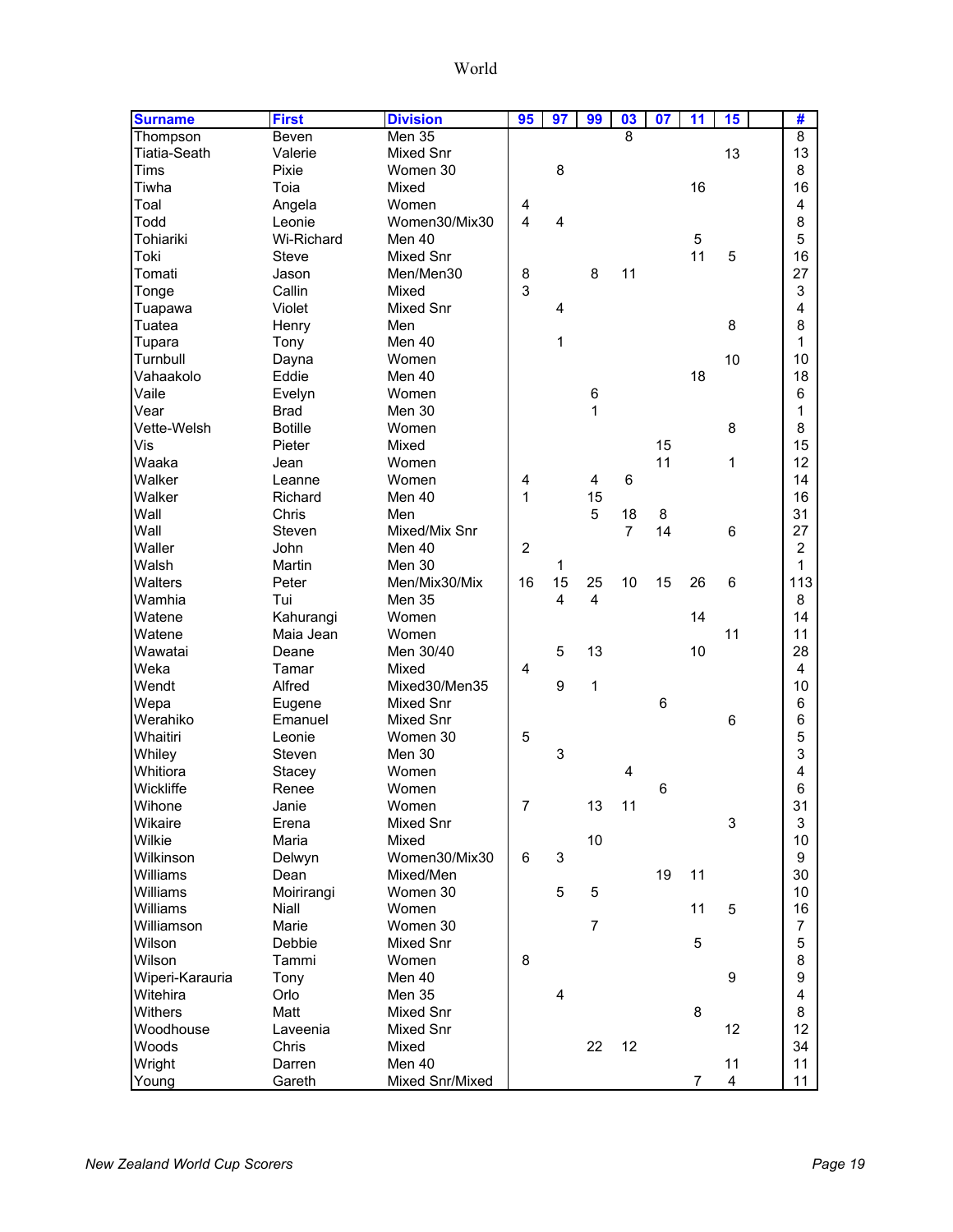# **New Zealand - Test Touchdown Scorers**

| 1985 y Australia            |                  | 2002 v Australia         |
|-----------------------------|------------------|--------------------------|
| 1986 v Australia            |                  | 2009 v Australia         |
| 1987 y Canada               | <b>DATA</b>      | 2010 v Australia         |
| 1988 v Canada and Australia | <b>NOT</b>       | 2012 v Australia         |
| 1991 v Australia            | <b>AVAILABLE</b> | 2013 v Australia         |
| 1993 y Australia            |                  | 2014 y Australia         |
| 1997 y Australia            |                  | 2016 v Australia & Japan |
| 1998 v Australia            |                  | 2017 v Australia & Japan |
| 1998 v Niue & Samoa         |                  | 2018 v Australia         |
| 2001 v Australia            |                  |                          |

| <b>Leading Scorers</b> |          |                 | 98 |   |   |  |  |  | 14 16J 16A 17J 17A 18 |   |                   |
|------------------------|----------|-----------------|----|---|---|--|--|--|-----------------------|---|-------------------|
| Albert-Janhke          | George   | Mixed           | 12 |   |   |  |  |  |                       |   | 21                |
| Cavanagh               | Michael  | Men             |    |   | 5 |  |  |  |                       |   | 19                |
| Soutar-Finch           | Reihanna | Men             |    |   |   |  |  |  |                       | 3 | 16                |
| Puddles                | Jason    | Mixed/Mixed Snr |    |   | າ |  |  |  |                       |   | 12                |
| Hardegger              | Marcia   | Women           |    | 2 |   |  |  |  |                       |   | $12 \overline{ }$ |
| <b>IErueti</b>         | Ruamai   | Men             |    |   |   |  |  |  |                       |   | 12                |
|                        |          |                 |    |   |   |  |  |  |                       |   |                   |

| <b>Surname</b> | <b>First</b> | <b>Division</b> | 97 | 98 | <b>U</b> 1 |   | ีบร |    | 13 | 14. |  |  | $\parallel$ 16J 16A 17J 17A 18 |    |
|----------------|--------------|-----------------|----|----|------------|---|-----|----|----|-----|--|--|--------------------------------|----|
|                |              |                 |    |    |            |   |     |    |    |     |  |  |                                |    |
| Adams          | <b>Brian</b> | Men             | 2  |    |            |   |     |    |    |     |  |  |                                |    |
| Ah Loo         | Mark         | Men/Men 50      |    |    |            |   |     | -1 |    |     |  |  |                                |    |
| Ahsin          | Chance       | Men 40          |    |    |            |   |     |    |    |     |  |  |                                | 5  |
| Aitken         | Craig        | Men 40          |    |    |            |   |     |    |    |     |  |  |                                |    |
| Aki (Peina)    | Kahureremoa  | Women           |    |    |            |   |     | 3  |    |     |  |  |                                |    |
| Albert         | Serena       | Women 30        |    |    |            |   |     |    |    |     |  |  |                                |    |
| Albert-Janhke  | George       | Mixed           | 3  | 12 | 3          | 3 |     |    |    |     |  |  |                                | 21 |
| Ale            | Johathan     | Mixed           |    |    |            |   |     |    |    |     |  |  |                                |    |
| Almond         | Annette      | Mixed Snr       |    |    |            |   |     |    |    |     |  |  |                                |    |
| Anderson       | Richard      | Men 50          |    |    |            |   |     |    |    |     |  |  |                                |    |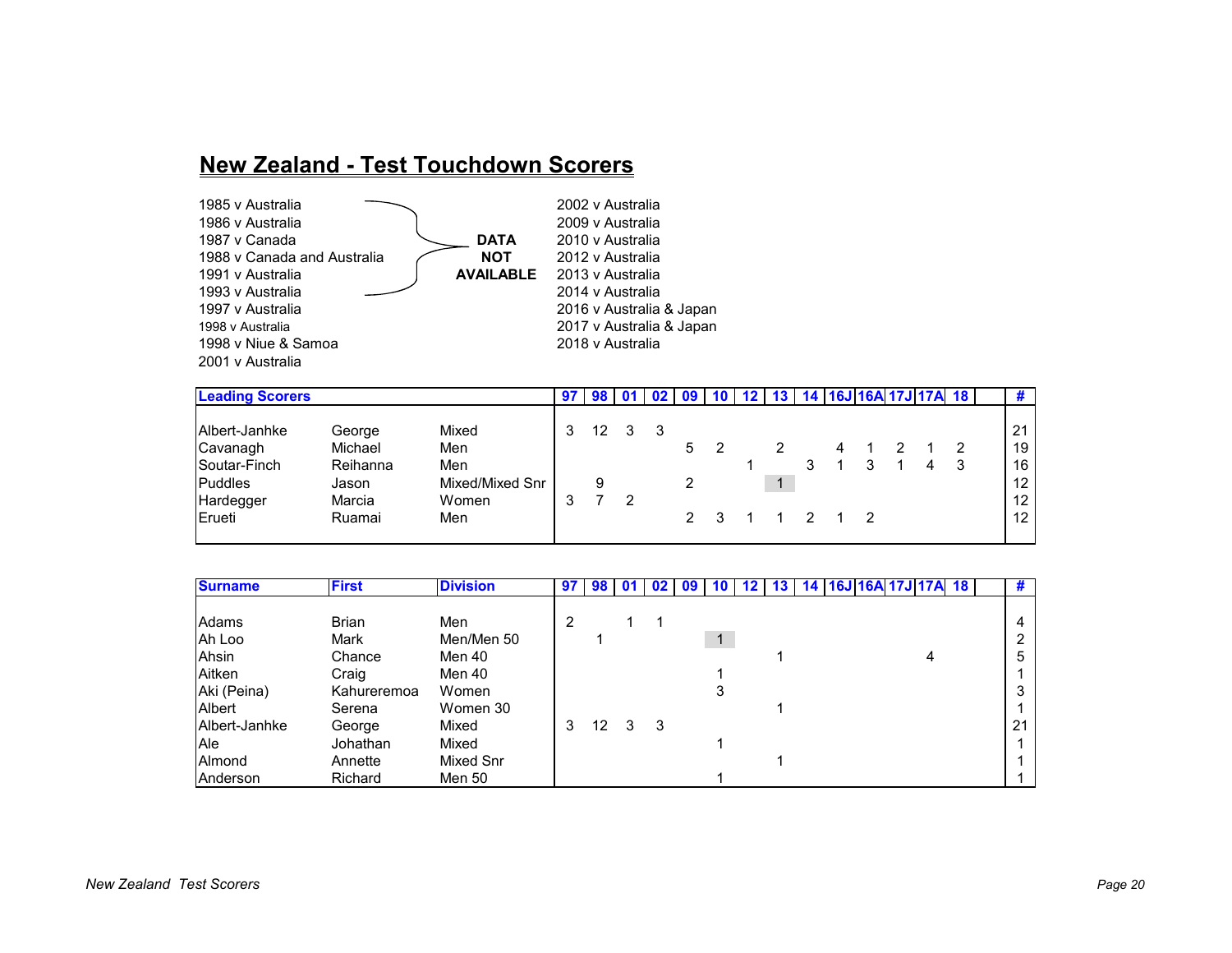| <b>Surname</b>  | <b>First</b>    | <b>Division</b> | 97 | 98             | $\overline{01}$ | 02             | 09            | 10                      | 12             | 13                      | 14             |   |   | <b>16J 16A 17J 17A</b> |                         | <b>18</b>      | #              |
|-----------------|-----------------|-----------------|----|----------------|-----------------|----------------|---------------|-------------------------|----------------|-------------------------|----------------|---|---|------------------------|-------------------------|----------------|----------------|
| Anderson-Pitman | Racqual         | Mixed           |    |                |                 |                |               |                         |                |                         |                |   |   |                        |                         |                | 1              |
| Antonievic      | Tay-a           | Women           |    |                |                 |                |               |                         |                |                         |                |   |   |                        |                         |                |                |
| Ashworth        | Tina            | Mixed           |    |                |                 |                |               |                         |                |                         | $\overline{c}$ |   |   |                        | 1                       |                | 4              |
| August          | Elaine          | Mixed Snr       |    |                |                 |                |               |                         |                |                         |                |   |   |                        |                         |                | 1              |
| Aupouri         | Mohi            | Mixed/Men       |    |                |                 |                | 5             |                         | $\overline{c}$ |                         | 3 <sup>1</sup> |   |   |                        |                         |                | 10             |
| <b>Baker</b>    | Chantal         | Women 30        |    |                |                 |                |               |                         |                | 1                       |                |   |   |                        |                         |                | 1              |
| Bannister       | Sharelene       | Mixed           |    | $\overline{7}$ |                 | $\overline{c}$ |               |                         |                |                         |                |   |   |                        |                         |                | 9              |
| <b>Barlett</b>  | Nui             | Men             | 1  |                | 1               | $\overline{1}$ |               |                         |                |                         |                |   |   |                        |                         |                | 3              |
| Bergman         | Amanda          | Women           |    |                | 1               |                |               |                         |                |                         |                |   |   |                        |                         |                | 1              |
| Berryman        | Aleisha         | Women           |    |                |                 |                |               |                         |                |                         | 3              |   |   |                        |                         |                | 3              |
| <b>Best</b>     | Ricky           | Men 30          |    |                |                 |                |               |                         |                | $\overline{c}$          |                |   |   |                        |                         |                | 2              |
| <b>Black</b>    | Katrina         | Mixed           |    |                |                 |                |               |                         |                |                         |                |   |   |                        |                         |                |                |
| <b>Black</b>    | Ngarohi         | Men             |    |                |                 |                |               |                         |                |                         |                | 4 | 3 |                        |                         |                | 7              |
| <b>Black</b>    | Whitiaua        | Men             |    |                |                 |                | 1             | $\overline{c}$          |                | 1                       |                |   |   |                        |                         |                | 4              |
| <b>Blank</b>    | Derick          | Men 30          |    |                |                 |                |               |                         |                |                         |                |   |   |                        | 3                       |                | 3              |
| <b>Booth</b>    | David           | Men 40          |    |                |                 |                |               | 1                       |                |                         |                |   |   |                        |                         |                | 1              |
| Boyd            | Anita           | Women 30        |    |                |                 |                |               | 1                       |                | $\overline{c}$          |                |   |   |                        |                         |                | 3              |
| Broughton       | Jason           | Men 40          |    |                |                 |                |               |                         |                |                         |                |   |   |                        | $\overline{\mathbf{c}}$ |                | $\overline{2}$ |
| <b>Brown</b>    | Sean            | Men 30          |    |                |                 |                |               |                         |                |                         |                |   |   |                        | $\overline{1}$          |                |                |
| <b>Buchanan</b> | Melissa         | Women           |    |                |                 |                |               |                         | 1              |                         |                |   |   |                        |                         |                |                |
| Buchannan       | Campbell        | Men 30          |    |                |                 |                |               |                         |                | 5                       |                |   |   |                        |                         |                | 5              |
| <b>Buick</b>    | Hamish          | Mixed           |    |                |                 |                |               |                         | 1              |                         |                |   |   |                        |                         |                | $\overline{c}$ |
| <b>Burnside</b> | <b>Mercedes</b> | Mixed           |    |                |                 |                |               | $\overline{\mathbf{c}}$ |                |                         |                |   |   |                        |                         |                | $\overline{c}$ |
| <b>Burrell</b>  | Edward          | Men             |    |                |                 |                |               | $\overline{\mathbf{4}}$ |                |                         |                |   |   |                        |                         |                | 5              |
| Campbell        | Megan           | Women           |    |                |                 |                |               |                         | $\overline{2}$ |                         | 1              | 1 |   |                        |                         |                | 4              |
| Campbell        | <b>Steve</b>    | Men 50          |    |                |                 |                |               |                         |                |                         |                |   |   |                        |                         |                | 1              |
| Cavanagh        | Janelle         | Women           |    |                |                 |                | $\frac{2}{5}$ |                         |                |                         |                |   |   |                        |                         |                | 3              |
| Cavanagh        | Michael         | Men             |    |                |                 |                |               | $\overline{c}$          |                | $\overline{c}$          |                |   |   | $\overline{c}$         | 1                       | $\overline{2}$ | 19             |
| Chapman         | Courtney        | Women           |    |                |                 |                |               |                         | 1              |                         | $\mathbf 1$    |   |   |                        |                         |                | $\overline{c}$ |
| Chapman         | Luke            | Men 30          |    |                |                 |                |               |                         |                |                         |                |   |   |                        | $\overline{2}$          |                | $\overline{2}$ |
| Cherrington     | Joanne          | Women           |    | 3              |                 |                |               |                         |                |                         |                |   |   |                        |                         |                | 3              |
| Coffin          | Jenny-May       | Women           |    |                |                 | 1              |               |                         |                |                         |                |   |   |                        |                         |                | $\overline{2}$ |
| Collier         | Sean            | Men 40          |    |                |                 |                |               |                         |                |                         |                |   |   |                        | 1                       |                | 1              |
| Cooper          | Erena           | Mixed Snr       |    |                |                 |                |               |                         |                | $\overline{\mathbf{c}}$ |                |   |   |                        |                         |                | 2              |
| Corbett         | Micahel         | Men             |    | 2              |                 |                |               |                         |                |                         |                |   |   |                        |                         |                | $\overline{2}$ |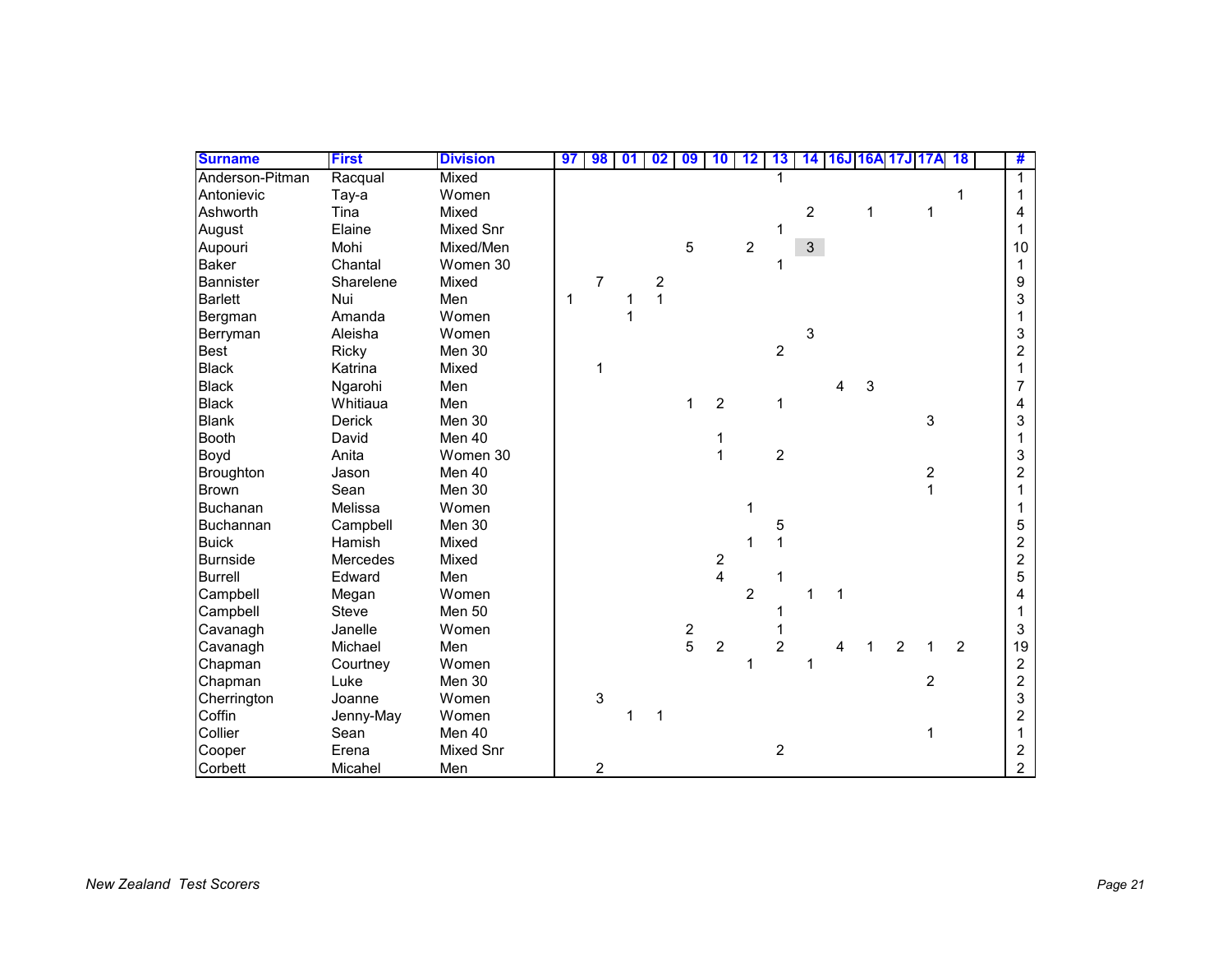| <b>Surname</b>  | <b>First</b>             | <b>Division</b> | 97 | 98             | $\overline{01}$ | 02 | 09             | 10             | 12             | 13             | 14             |                |                | <b>16J 16A 17J 17A</b> |                | 18 | #              |
|-----------------|--------------------------|-----------------|----|----------------|-----------------|----|----------------|----------------|----------------|----------------|----------------|----------------|----------------|------------------------|----------------|----|----------------|
| Coulter         | Craig                    | Men 50          |    |                |                 |    |                |                |                |                |                |                |                |                        |                |    | 1              |
| Daly            | Lupa-Georgette Mixed Snr |                 |    |                |                 |    |                |                |                |                |                |                |                |                        |                |    |                |
| Daly            | Michael                  | Mixed           |    | 6              |                 |    |                |                |                |                |                |                |                |                        |                |    | 6              |
| Dann            | Sonya                    | Mixed           |    | $\overline{c}$ |                 |    |                |                |                |                |                |                |                |                        |                |    | 2              |
| Darlington      | Damian                   | Men             |    |                |                 |    |                |                |                |                |                | 1              |                |                        |                |    | $\overline{c}$ |
| <b>Davies</b>   | Tiwi                     | Mixed           |    |                |                 |    |                |                | 1              |                |                |                |                |                        |                |    | $\overline{c}$ |
| Davis           | Charlotte                | Women           |    |                |                 |    |                |                |                |                |                | $\overline{2}$ | 4              |                        |                |    | $\overline{7}$ |
| Davis           | Heniti                   | Mixed           |    |                |                 |    |                |                |                | 4              |                |                |                |                        |                |    | 4              |
| Davis           | Marama                   | Women           |    |                |                 |    |                |                | $\overline{c}$ |                |                |                |                |                        |                |    | 2              |
| Davis           | Paul                     | Men             |    |                |                 |    | $\overline{2}$ | $\overline{c}$ |                |                |                |                |                |                        |                |    | 4              |
| Day             | Kate                     | Women           |    |                |                 |    |                |                |                |                |                |                |                |                        | 1              |    |                |
| Dickson         | Faith                    | Mixed           | 4  |                | $\overline{c}$  |    |                |                |                |                |                |                |                |                        |                |    | 6              |
| Dolneguy        | Michael                  | Mixed           |    | 4              |                 |    |                |                |                |                |                |                |                |                        |                |    | 4              |
| Dougal          | Elesha                   | Women           |    |                |                 |    |                |                |                |                | 1              |                |                |                        |                |    |                |
| <b>Driscoll</b> | Michelle                 | Mixed           |    |                |                 |    |                |                |                |                |                |                |                |                        |                |    |                |
| Drummond        | Nicole                   | Mixed           |    |                |                 |    |                |                |                |                |                |                | 1              |                        | $\overline{2}$ | 1  | 4              |
| Dunn            | Henry                    | Men             |    |                |                 |    |                |                |                | 2              |                |                |                |                        |                |    | 2              |
| Edwards         | Shane                    | Men 40          |    |                |                 |    |                |                |                | 1              |                |                |                |                        |                |    |                |
| Engler          | Cassandra                | Women           |    |                |                 |    |                |                |                |                |                | 5              |                |                        | $\overline{2}$ | 1  | 8              |
| Enosa           | Riki                     | Men 45          |    |                |                 |    |                | $\overline{c}$ |                |                |                |                |                |                        |                |    | 2              |
| Ensor           | Lauren                   | Mixed           |    |                |                 |    |                |                |                |                |                |                |                |                        |                |    | 1              |
| Erueti          | Ruamai                   | Men             |    |                |                 |    | $\overline{2}$ | 3              |                |                | $\overline{2}$ | 1              | $\overline{2}$ |                        |                |    | 12             |
| Evison          | Maisie                   | Women           |    |                |                 |    |                |                |                |                |                |                |                |                        | 1              |    | 1              |
| Faleauto        | Lincoln                  | Men             |    | 3              |                 |    |                |                |                |                |                |                |                |                        |                |    | 3              |
| Fisher          | Mary-Anne                | Women           | 1  |                | 1               |    |                |                |                |                |                |                |                |                        |                |    | $\overline{c}$ |
| Fitzgerald      | Thomas                   | Men             |    |                |                 |    |                |                |                |                | 1              |                |                |                        |                |    |                |
| Flavell         | Pat                      | Men 50          |    |                |                 |    |                |                |                |                |                |                |                |                        |                |    |                |
| Foley           | Shane                    | Men 40          |    |                |                 |    |                | $\overline{2}$ |                | 1              |                |                |                |                        |                |    | 3              |
| Ford            | Jason                    | Men             |    |                | 1               | 1  |                |                |                |                |                |                |                |                        |                |    | 2              |
| Foster          | Lisa                     | Women 30        |    |                |                 |    |                |                |                |                |                |                |                |                        |                |    |                |
| Gardiner        | Puawai                   | Mixed           |    |                |                 |    |                |                |                |                |                |                |                |                        | 1              |    |                |
| Gentles         | Remus                    | Men             |    | 6              |                 |    |                |                |                |                |                |                |                |                        |                |    | 6              |
| Girvan          | Marcus                   | Men 30          |    |                |                 |    |                | 1              |                | 3              |                |                |                |                        |                |    | 4              |
| Graham          | Mitamumrua               | Men             |    |                |                 |    |                |                |                | 3              |                | $\overline{c}$ |                |                        | 1              | 3  | 9              |
| Grant           | Conal                    | Women/Mixed     |    |                |                 |    |                |                |                | $\overline{1}$ |                |                |                |                        |                |    | $\overline{2}$ |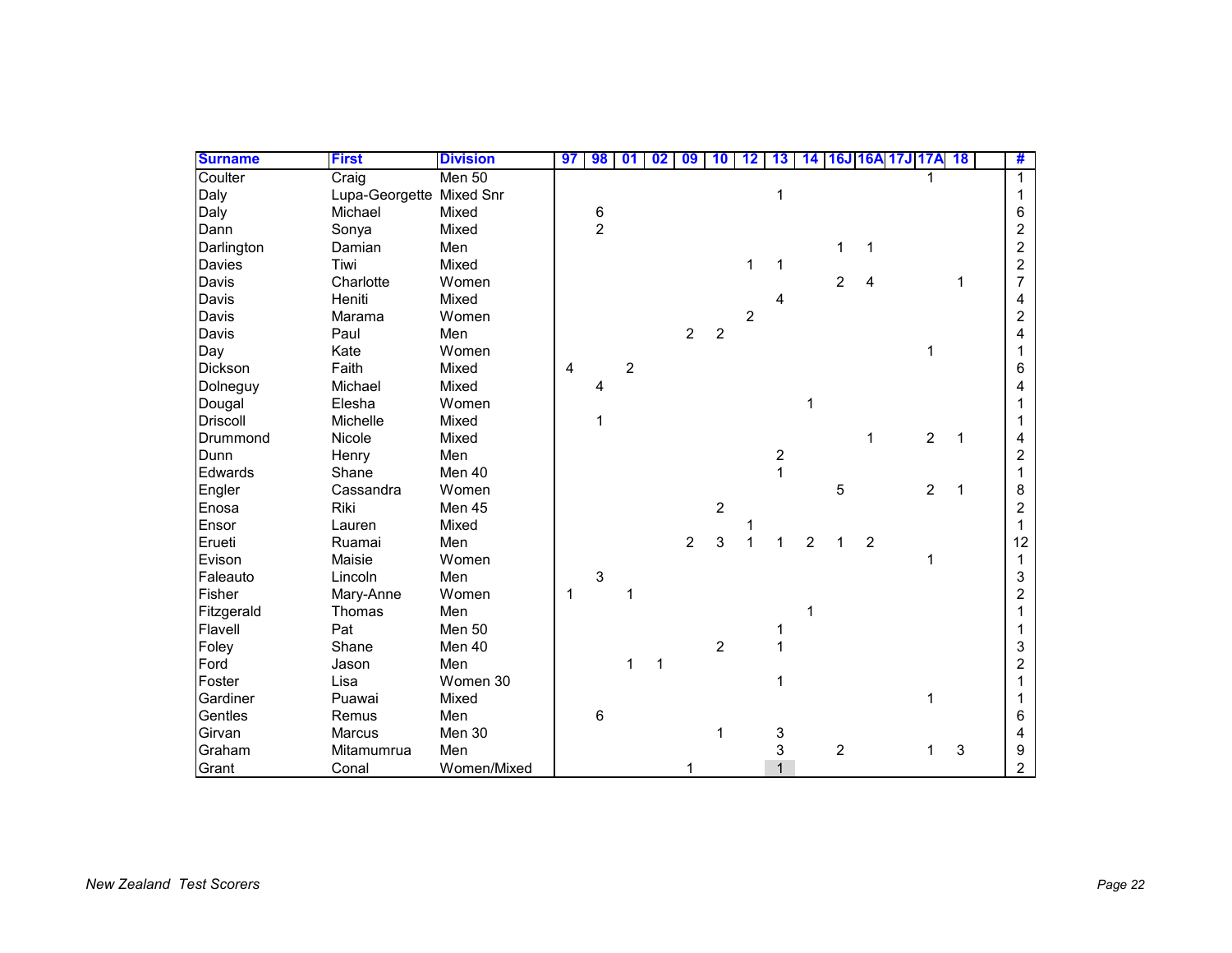| <b>Surname</b> | <b>First</b> | <b>Division</b> | 97 | 98             | 01             | 02 | 09                        | 10               | 12             | 13             | 14             |                |                | 16J 16A 17J 17A |                | 18             | #              |
|----------------|--------------|-----------------|----|----------------|----------------|----|---------------------------|------------------|----------------|----------------|----------------|----------------|----------------|-----------------|----------------|----------------|----------------|
| Grant          | Keshia       | Women           |    |                |                |    |                           |                  |                |                |                |                |                |                 |                |                | $\mathbf{1}$   |
| Gray           | Hollie       | Women           |    |                |                |    |                           |                  |                | $\overline{c}$ | 1              |                |                |                 |                |                | 3              |
| Greensill      | Tame         | Men             |    |                |                |    | $\overline{c}$            |                  |                |                |                |                |                |                 |                |                | 3              |
| Griffin        | Gary         | Men 50          |    |                |                |    |                           | 2                |                |                |                |                |                |                 |                |                | $\overline{c}$ |
| Griffin        | Wayne        | Men 50          |    |                |                |    |                           |                  |                |                |                |                |                |                 |                |                | 1              |
| Griffiths      | Aroha        | Mixed           |    |                |                |    | 3                         |                  |                |                |                |                |                |                 |                |                | 3              |
| Guthrie        | Tama         | Men             |    |                |                |    |                           | 1                | $\overline{c}$ | $\overline{2}$ |                | $\overline{2}$ | 1              |                 |                |                | 8              |
| Guthrie        | Tivoli       | Men             |    |                |                |    |                           |                  | 1              | $\mathbf 1$    |                |                |                |                 |                |                | 2              |
| Hand           | Christopher  | Men 45/50       |    |                |                |    |                           | 1                |                | 1              |                |                |                |                 | 1              |                | 3              |
| Hardegger      | Marcia       | Women           | 3  | $\overline{7}$ | $\overline{c}$ |    |                           |                  |                |                |                |                |                |                 |                |                | 12             |
| Hardgrave      | Micheal      | Men 45/50       |    |                |                |    |                           | 1                |                |                |                |                |                |                 | 1              |                | $\overline{c}$ |
| Harrison       | Josh         | Men 30          |    |                |                |    |                           |                  |                |                |                |                |                |                 | 1              |                | 1              |
| Harrison       | Lisa         | Women 30        |    |                |                |    |                           |                  |                | 1              |                |                |                |                 |                |                | 1              |
| Haugh          | MacKenzie    | Mixed           |    |                |                |    |                           |                  |                |                |                |                | $\overline{c}$ |                 | 1              |                | 3              |
| Haunui         | Thomas       | Men 50          |    |                |                |    |                           | $\overline{2}$   |                |                |                |                |                |                 |                |                | 2              |
| Hepi           | Eugene       | Men             |    |                |                |    |                           |                  |                |                |                |                |                |                 |                |                | 1              |
| Hiratsuka      | Tomu         | Men 30          |    |                |                |    |                           |                  |                |                |                |                |                |                 | $\overline{2}$ |                | $\overline{c}$ |
| Hoani          | David        | Men             |    | 3              |                |    |                           |                  |                |                |                |                |                |                 |                |                | 3              |
| Hodson         | <b>Mark</b>  | Mixed           |    |                |                |    |                           |                  | 1              | $\mathbf 1$    | $\overline{2}$ |                | $\mathbf 1$    |                 | $\overline{2}$ | $\overline{2}$ | 9              |
| Hohepa         | Carla        | Women           |    |                |                |    | $\ensuremath{\mathsf{3}}$ | $\boldsymbol{2}$ |                |                |                |                |                |                 |                |                | 6              |
| Hokai          | Robyna       | Women           |    |                |                |    | 1                         |                  |                |                |                |                |                |                 |                |                | $\overline{c}$ |
| Hopcroft       | Patricia     | Women           |    |                |                |    |                           |                  |                |                |                | $\mathbf{1}$   | $\overline{2}$ |                 | 1              |                | 4              |
| Hoskins        | Piki         | Mixed           |    |                |                |    |                           | $\overline{c}$   |                |                |                |                |                |                 |                |                | 2              |
| Hotene         | Atawahi      | Mixed           |    |                |                |    |                           |                  |                |                |                |                |                |                 |                | 3              | 3              |
| Hotham         | Jazmin       | Women           |    |                |                |    |                           |                  |                |                |                |                |                |                 | 1              |                | 1              |
| Hotham         | Mark         | Men 45/50       |    |                |                |    |                           | 1                |                | 1              |                |                |                |                 | 1              |                | 3              |
| Hough          | Shannon      | Men             |    | $\overline{2}$ |                |    |                           |                  |                |                |                |                |                |                 |                |                | $\overline{c}$ |
| Houkamau       | Greg         | Men 40          |    |                |                |    |                           |                  |                |                |                |                |                |                 |                |                | 1              |
| Huggins        | Stephen      | Men 50          |    |                |                |    |                           |                  |                |                |                |                |                |                 |                |                |                |
| Hunapo         | Phoenix      | Mixed           |    |                |                |    |                           |                  |                | 3              |                |                |                |                 |                |                | 3              |
| Innes          | Wayne        | Men 40          |    |                |                |    |                           |                  |                |                |                |                |                |                 | 1              |                | 1              |
| Irihei         | Kopae        | Mixed           |    | 5              | 4              | 1  |                           |                  |                |                |                |                |                |                 |                |                | 10             |
| Jacobs         | Damian       | Mixed Snr       |    |                |                |    |                           |                  |                | 4              |                |                |                |                 |                |                | 4              |
| Joe            | Kylie        | Women           |    |                |                |    |                           | 4                |                |                |                |                |                |                 |                |                | 4              |
| Jones          | Ifor         | Mixed           |    |                |                |    |                           |                  |                |                |                |                |                |                 |                |                |                |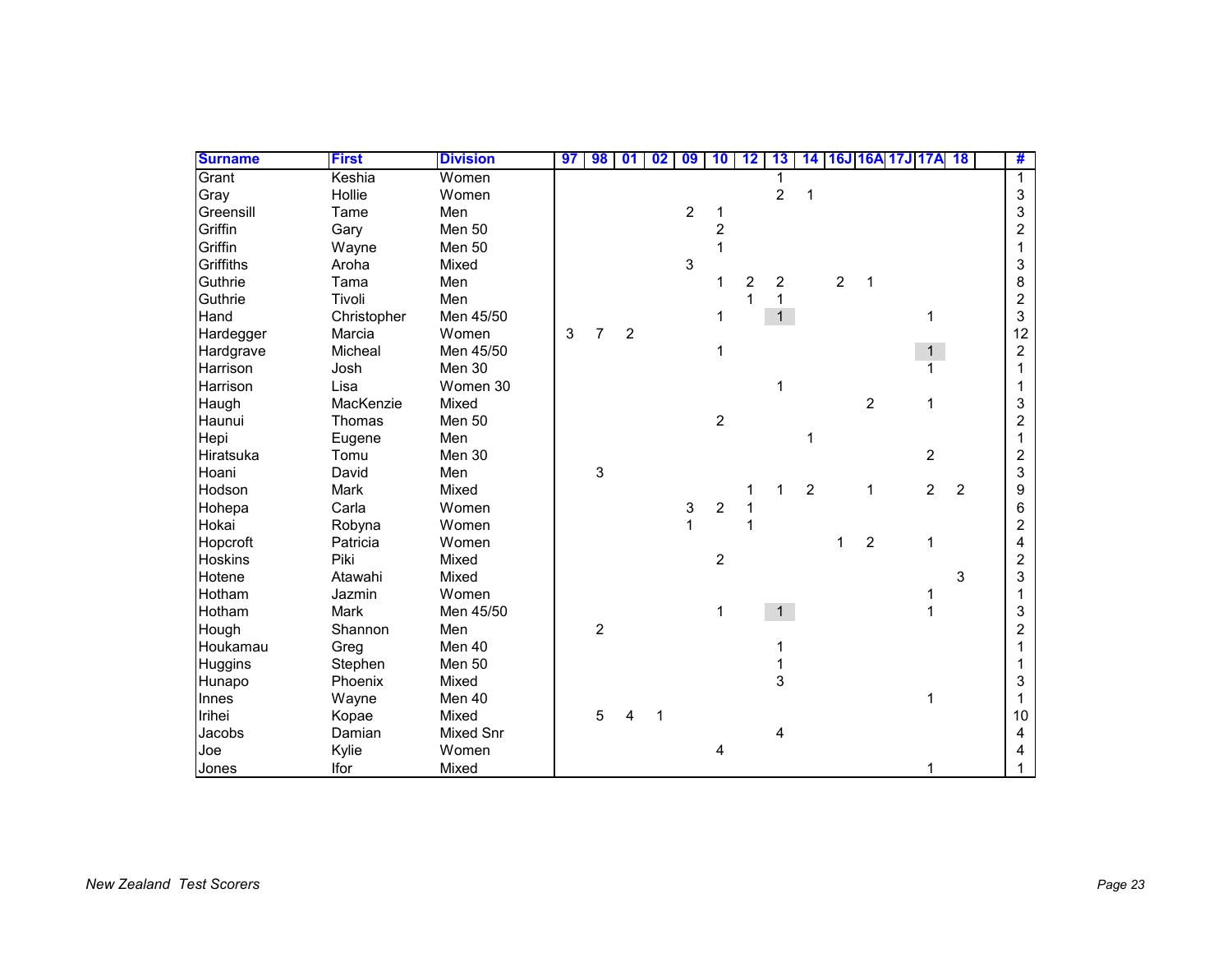| <b>Surname</b> | <b>First</b>   | <b>Division</b>  | 97             | 98              | $\overline{01}$ | 02           | 09 | 10             | 12 | 13             | 14             |                | <b>16J 16A 17J 17A</b> |                | 18             | #              |
|----------------|----------------|------------------|----------------|-----------------|-----------------|--------------|----|----------------|----|----------------|----------------|----------------|------------------------|----------------|----------------|----------------|
| Kaiwai         | $L$ ani        | Men              |                |                 |                 |              |    |                |    |                |                |                |                        |                |                |                |
| Kake           | <b>Bruce</b>   | Men/Mixed        | 1              |                 | 1               | $\mathbf{1}$ |    |                |    | $\mathbf{1}$   |                |                |                        |                |                | 4              |
| Kake           | Eldon          | Men              |                |                 |                 |              |    |                |    |                |                |                |                        | 1              |                |                |
| Karauna        | Whitu          | Men 45           |                |                 |                 |              |    | 3              |    |                |                |                |                        |                |                | 3              |
| Katene         | Tui            | Women/Mixed      |                | 4               |                 | $\mathbf{3}$ |    |                |    |                |                |                |                        |                |                | $\overline{7}$ |
| Kelly          | John           | Men              |                | $\overline{7}$  |                 |              |    |                |    |                |                |                |                        |                |                | 7              |
| Kidd           | Nicola         | Women            | $\overline{c}$ | $6\phantom{1}6$ |                 |              |    |                |    |                |                |                |                        |                |                | 8              |
| King           | Joel           | Men 30           |                |                 |                 |              |    |                |    |                |                |                |                        | $\overline{c}$ |                | $\overline{c}$ |
| Kingi          | Mere           | Women            |                | 6               |                 |              |    |                |    |                |                |                |                        |                |                | 6              |
| Kora (McLean)  | <b>Mystrey</b> | Women/Mixed      |                |                 |                 |              |    |                |    |                |                | 1              |                        |                | 2 <sup>7</sup> | 3              |
| Lagopati       | Luke           | Men              | $\sqrt{2}$     |                 | 1               |              |    |                |    |                |                |                |                        |                |                | 3              |
| Laufiso        | Jamie          | Men 40/50        |                |                 |                 |              |    | 1              |    |                |                |                |                        |                |                | $\overline{c}$ |
| Law            | Sean           | Men              |                |                 |                 |              |    |                |    |                |                |                |                        |                |                | $\overline{c}$ |
| Lee            | Hayley         | Women            |                |                 |                 |              |    |                |    |                |                | $\overline{2}$ | 1                      |                |                | 3              |
| Leota          | Josh           | Mixed            |                |                 |                 |              | 1  |                |    |                |                |                |                        |                |                |                |
| Locke          | Jermey         | Mixed            |                |                 |                 |              |    |                |    | 1              | $\overline{c}$ |                |                        |                |                | 3              |
| Logan          | Robert         | Men 50           |                |                 |                 |              |    | 1              |    |                |                |                |                        |                |                |                |
| Loloselo       | Tarkyn         | Men              |                |                 |                 |              |    |                |    |                |                |                |                        | 1              |                |                |
| Lucas          | Shane          | Men 50           |                |                 |                 |              |    | 1              |    |                |                |                |                        |                |                |                |
| MacDonald      | <b>Bruce</b>   | Men 40           |                |                 |                 |              |    | $\overline{2}$ |    |                |                |                |                        |                |                | $\overline{c}$ |
| Mafoe          | Joe            | Men              | 1              |                 | 1               |              |    |                |    |                |                |                |                        |                |                | $\overline{c}$ |
| Mahar          | Jessica        | Women            |                |                 |                 |              |    |                |    |                |                | $\mathbf{1}$   |                        | $\overline{2}$ | 1              | 4              |
| Makiha         | Denny          | Men              |                |                 | 1               |              |    |                |    |                |                |                |                        |                |                |                |
| Mana           | Tristan        | Men 30/Mixed Snr |                |                 |                 |              |    | $\overline{2}$ |    | $\overline{2}$ |                |                |                        |                |                | 4              |
| Manga          | Tiakina        | Mixed            |                |                 |                 |              |    |                |    | 5              |                |                |                        |                |                | 5              |
| Manuel         | Jayton         | Men 40           |                |                 |                 |              |    |                |    |                |                |                |                        | 1              |                |                |
| Marsh          | Jean           | Women            |                |                 |                 |              |    |                |    |                |                | 1              | 1                      |                |                | 2              |
| Marui          | Laura          | Women            |                |                 | 1               |              |    |                |    |                |                |                |                        |                |                |                |
| Mason          | Cornell        | Men 40           |                |                 |                 |              |    |                |    |                |                |                |                        |                |                |                |
| Mataio         | Matty          | Men              | 1              |                 |                 |              |    |                |    |                |                |                |                        |                |                |                |
| McCurran       | <b>Nik</b>     | Men              |                |                 |                 |              |    |                |    |                |                | 3              |                        |                |                | 3              |
| McHerron       | Craig          | Men 40           |                |                 |                 |              |    |                |    |                |                |                |                        | 1              |                |                |
| McIllroy       | Colleen        | Women            |                |                 |                 |              |    |                |    |                |                |                |                        |                |                |                |
| McIntyre       | Peter          | Men 40           |                |                 |                 |              |    | 1              |    |                |                |                |                        |                |                |                |
| McKain         | Sean           | Mixed            |                |                 |                 |              |    |                |    |                |                |                |                        |                |                |                |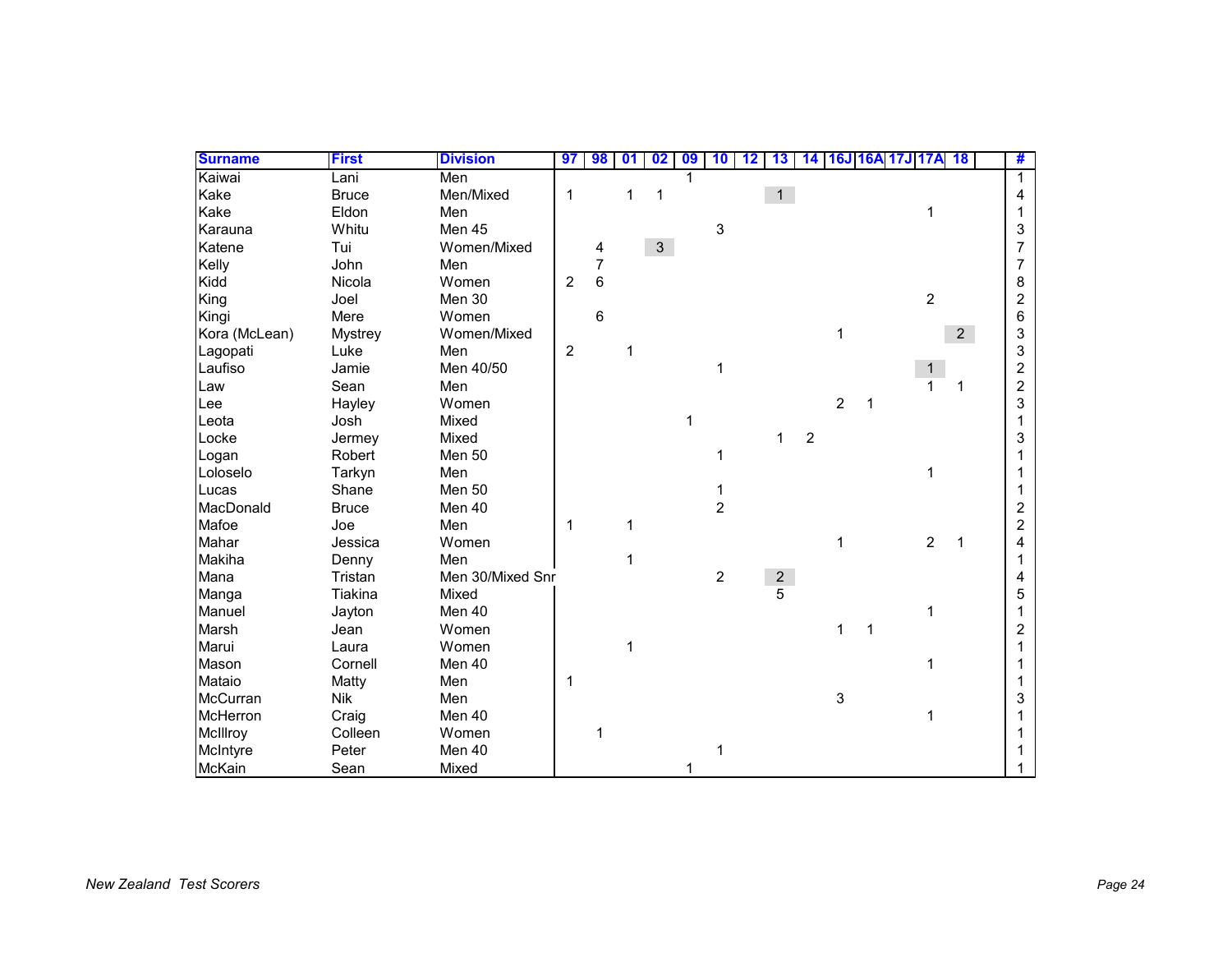| <b>Surname</b>        | <b>First</b> | <b>Division</b> | 97            | 98 | $\overline{01}$ | 02             | 09 | 10             | 12 | 13             | 14             |              |                         | <b>16J 16A 17J 17A 18</b> |   |              | #              |
|-----------------------|--------------|-----------------|---------------|----|-----------------|----------------|----|----------------|----|----------------|----------------|--------------|-------------------------|---------------------------|---|--------------|----------------|
| <b>McKay</b>          | Angela       | Women 30        |               |    |                 |                |    |                |    |                |                |              |                         |                           |   |              | $\mathbf{1}$   |
| McKenzie              | Tabitha      | Mixed           |               |    |                 |                |    |                |    | $\overline{c}$ |                |              |                         |                           |   |              | 2              |
| Mcliver               | Scott        | Men 30          |               |    |                 |                |    | 1              |    |                |                |              |                         |                           |   |              | 1              |
| Meihana               | Selina       | Mixed           | $\frac{2}{3}$ |    |                 |                |    |                |    |                |                |              |                         |                           |   |              | 2              |
| Metcalfe (Rangitaawa) | Amigene      | Women           |               | 3  | $\overline{2}$  |                |    |                |    |                |                |              |                         |                           |   |              | 8              |
| Mildon                | Greg         | Men 40          |               |    |                 |                |    | $\overline{2}$ |    | 3              |                |              |                         |                           |   |              | 5              |
| <b>Miles</b>          | Karen        | Women           |               |    |                 |                |    |                |    |                |                |              |                         |                           |   |              |                |
| Moceiwai              | Ben          | Men 30          |               |    |                 |                |    |                |    |                |                |              |                         |                           |   |              |                |
| Mohi                  | Tara         | Women           |               |    |                 |                |    |                |    |                |                |              |                         |                           | 1 |              |                |
| Moore                 | McKayler     | Women           |               |    |                 |                |    |                |    |                |                |              |                         |                           |   | 3            | 3              |
| Morgan-Puterangi      | Danyon       | Mixed           |               |    |                 |                |    |                |    |                |                |              | 5                       |                           | 4 | $\mathbf{1}$ | 10             |
| Morrow                | Morgan       | Women           |               |    |                 |                |    |                | 1  | 1              | 3              |              |                         |                           |   |              | 5              |
| Muir-Tuuta            | Te Tuhi      | Mixed           |               |    |                 |                |    |                |    |                |                |              | $\overline{c}$          |                           |   |              | $\overline{c}$ |
| Mullany               | Cushla       | Women 30        |               |    |                 |                |    | 1              |    |                |                |              |                         |                           |   |              |                |
| Nathan                | Lorelie      | Mixed/Women 30  |               |    |                 |                |    | $\overline{2}$ |    |                |                |              |                         |                           |   |              | 3              |
| Nathan-Wong           | Tyla         | Women           |               |    |                 |                |    |                |    |                |                |              |                         |                           |   |              |                |
| <b>Nati</b>           | Geoffrey     | Men             | $\sqrt{2}$    |    | $\overline{2}$  | 1              |    |                |    |                |                |              |                         |                           |   |              | 5              |
| Ngawati               | Cynthia      | Women           |               | 3  |                 |                |    |                |    |                |                |              |                         |                           |   |              | 3              |
| Ngawharau             | Clayton      | Mixed           |               |    |                 |                |    |                | 3  | 5              | $\overline{2}$ |              |                         |                           |   |              | 10             |
| <b>Nock</b>           | Mere         | Women           |               |    |                 |                |    | $\frac{2}{2}$  |    |                |                |              |                         |                           |   |              | 2              |
| Nofoa                 | Dave         | Men 30          |               |    |                 |                |    |                |    |                |                |              |                         |                           |   |              | $\overline{c}$ |
| Nootai                | Tia          | Women           |               |    |                 |                |    |                |    |                |                | 3            |                         |                           |   |              | 3              |
| No'Otai               | Aaron        | Men             |               |    |                 |                |    | 1              |    |                |                |              |                         |                           |   |              |                |
| <b>Norris</b>         | Paul         | Men 50          |               |    |                 |                |    |                |    |                |                |              |                         |                           | 3 |              | 3              |
| O'Callaghan           | Graeme       | Men 50          |               |    |                 |                |    |                |    |                |                |              |                         |                           |   |              |                |
| O'Carroll             | Terry        | Men 50          |               |    |                 |                |    |                |    |                |                |              |                         |                           | 1 |              |                |
| O'Donnell             | Riley        | Men             |               |    |                 |                | 2  |                | 1  |                |                |              |                         |                           |   |              | 3              |
| Ohia                  | Arepa        | Men             |               |    |                 |                | 1  |                |    |                |                |              |                         |                           |   |              |                |
| Ormsby-White          | Jaymin       | Mixed/Men       |               |    |                 |                |    |                |    |                |                | $\mathbf{1}$ | $\overline{\mathbf{c}}$ |                           |   |              |                |
| Osborne               | Atawhai      | Mixed           |               |    |                 |                |    |                |    |                |                |              |                         |                           |   |              |                |
| Paaka                 | Wee-sang     | Mixed           | 5             |    |                 | $\overline{2}$ |    |                |    |                |                |              |                         |                           |   |              | 7              |
| Pamatatau             | Connah       | Men             |               |    |                 |                |    |                |    |                |                | 5            | 3                       |                           | 1 | $\mathbf{1}$ | 10             |
| Panapa                | Kelly        | Women 30        |               |    |                 |                |    | 1              |    |                |                |              |                         |                           |   |              |                |
| Paora                 | Natasha      | Mixed           |               |    |                 | 1              |    |                |    |                |                |              |                         |                           |   |              |                |
| Parsons               | Mase         | Mixed           |               |    |                 |                |    |                |    |                |                |              |                         |                           | 3 |              |                |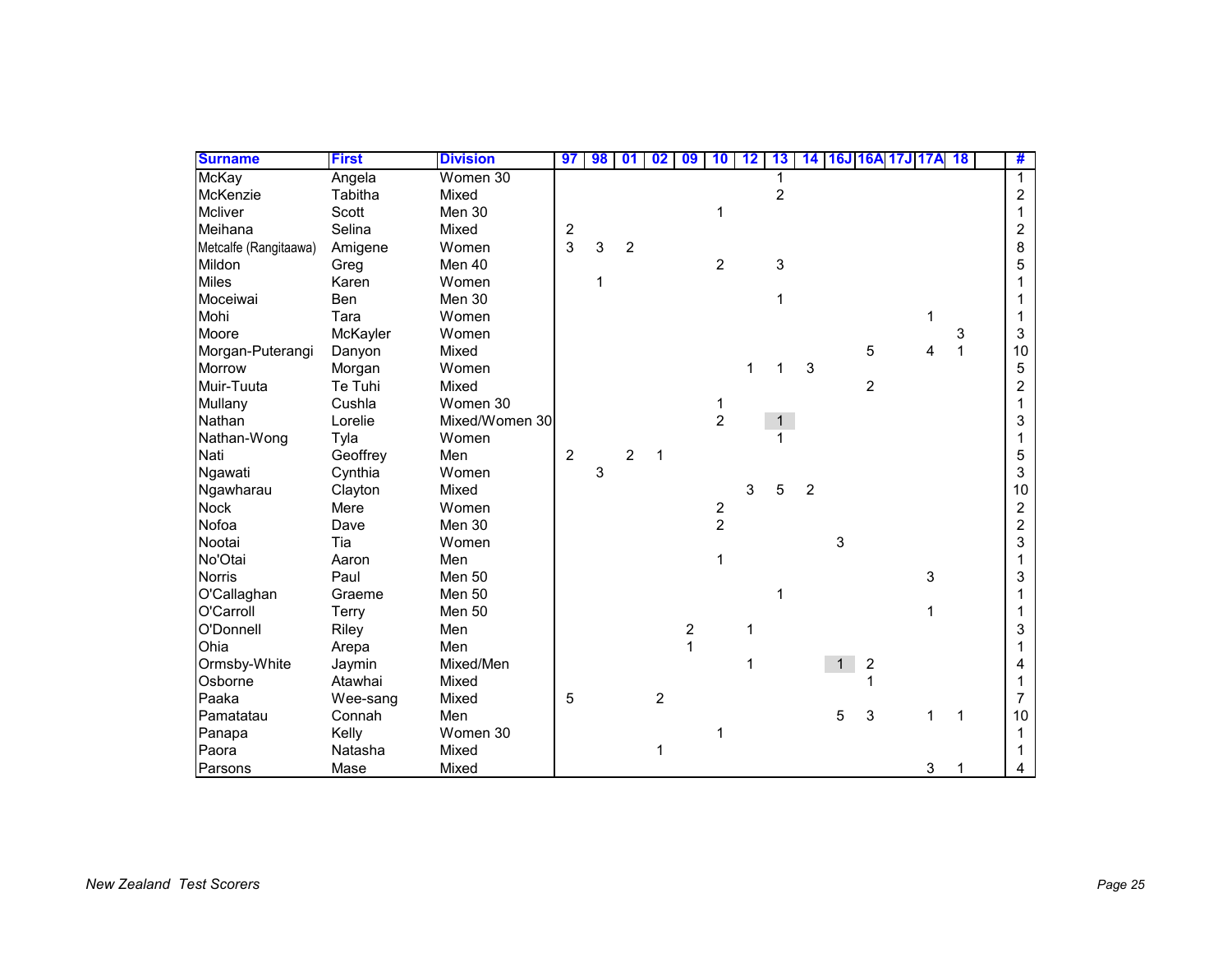| <b>Surname</b>    | <b>First</b>         | <b>Division</b>  | 97           | 98 | $\overline{01}$ | 02             | 09             | 10             | 12             | 13             |   |   | 14 16J 16A 17J 17A 18 |                |                |                | #              |
|-------------------|----------------------|------------------|--------------|----|-----------------|----------------|----------------|----------------|----------------|----------------|---|---|-----------------------|----------------|----------------|----------------|----------------|
| Paul              | Mahina               | Women            |              |    |                 |                |                |                |                |                |   |   |                       |                |                |                | 1              |
| Pile              | Moana                | Mixed            | $\mathbf{3}$ |    | 1               |                |                |                |                |                |   |   |                       |                |                |                | 4              |
| Pitiroi           | Damen                | Men 30           |              |    |                 |                |                | $\overline{c}$ |                |                |   |   |                       |                |                |                | 2              |
| Pompey            | Lillian              | Women            |              |    |                 |                | 1              |                | 1              |                |   |   |                       |                |                |                | $\overline{c}$ |
| Pourewa           | Kenny                | Men              | 4            |    |                 |                |                |                |                |                |   |   |                       |                |                |                | 4              |
| Puddles           | Jason                | Mixed/Mixed Snr  |              | 9  |                 |                | $\overline{c}$ |                |                |                |   |   |                       |                |                |                | 12             |
| Puketapu          | Deena-Ranginui Mixed |                  |              |    |                 |                |                |                |                |                |   |   | 1                     |                |                |                | 1              |
| Quinn             | Josh                 | Men              |              |    |                 |                |                |                |                |                |   |   |                       | 3              | $\overline{c}$ |                | 5              |
| Rangi             | Cain                 | Men              |              |    |                 |                | 1              | 2              | 3              |                |   |   |                       |                |                |                | 6              |
| Ratahi            | Roger                | Mixed/Mixed Snr  |              |    | 1               | 3              |                |                |                | 2 <sup>7</sup> |   |   |                       |                |                |                | 6              |
| Rauwhero          | Rahera               | Mixed            |              |    |                 |                |                |                |                |                |   |   | 1                     |                | $\overline{c}$ |                | 3              |
| Rhind-Rogers      | Jeremy               | Men              |              |    |                 |                |                |                |                |                |   |   |                       | $\overline{2}$ | $\overline{1}$ |                | 4              |
| <b>Rigby</b>      | Simon                | Men              |              |    |                 |                |                |                |                |                |   |   |                       |                |                |                | 1              |
| Robertson         | Grant                | Mixed/Mixed Snr  |              |    |                 |                |                | 1              |                | 1              |   |   |                       |                |                |                | $\overline{2}$ |
| Robinson-Bartlett | Ashton               | Mixed/Men        |              |    |                 |                |                |                |                |                |   |   | 1                     | 3              | 2 <sup>1</sup> | $\overline{c}$ | 8              |
| Robson            | Darran               | Men 40           |              |    |                 |                |                |                |                | 4              |   |   |                       |                |                |                | 4              |
| Rogers            | George               | Men              |              |    | $\overline{c}$  |                |                |                |                |                |   |   |                       |                |                |                | $\overline{c}$ |
| Rogers-Rhind      | Jordan               | Mixed            |              |    |                 |                |                | 5              |                | 1              | 1 |   |                       |                |                |                | $\overline{7}$ |
| Rollinson         | Nathan               | Mixed            |              |    |                 |                |                |                |                |                |   |   |                       |                | 1              |                |                |
| Ryfle             | Wally                | Men              |              | 1  |                 |                |                |                |                |                |   |   |                       |                |                |                |                |
| Saba              | Yvette               | Women            |              | 6  |                 |                |                |                |                |                |   |   |                       |                |                |                | 6              |
| Savage            | Awhina               | Mixed            |              |    |                 |                |                |                | 1              |                |   |   |                       |                |                |                |                |
| Savage            | Carlos               | Men              |              |    |                 |                |                |                | $\overline{1}$ | 1              |   | 1 |                       |                |                |                | 3              |
| Savage            | Mike                 | Men 50           |              |    |                 |                |                |                |                |                |   |   |                       |                | 1              |                |                |
| Seebeck           | Benn                 | Men/Men 30       |              |    |                 |                |                |                |                | 8              |   |   |                       |                |                |                | 9              |
| Sharp             | Wade                 | Mixed            |              |    |                 |                | 1              |                |                |                |   |   |                       |                |                |                | 1              |
| Shedlock          | Kahumoana            | <b>Mixed Snr</b> |              |    |                 |                |                |                |                | 2              |   |   |                       |                |                |                | 2              |
| Silberry          | Nazea                | Men/Men 30*      |              |    |                 |                |                | $\overline{2}$ | $\mathbf{1}$   |                |   |   |                       |                |                |                | 4              |
| Silimaka          | Jason                | Men              |              | 7  | 1               |                |                |                |                |                |   |   |                       |                |                |                | 8              |
| Silimaka          | Josalina             | Mixed            | 1            |    | 1               | $\mathbf 1$    |                |                |                |                |   |   |                       |                |                |                | 3              |
| Sinclair          | Matthew              | Men              |              |    |                 |                |                |                |                |                | 1 | 1 | 1                     |                |                |                | 3              |
| <b>Skinner</b>    | Leon                 | Men/Men 30       |              |    |                 | $\overline{2}$ |                |                |                |                |   |   |                       |                |                |                | 5              |
| <b>Skinner</b>    | Troy                 | Men/Men 30       |              |    |                 |                |                |                |                | $\frac{3}{5}$  |   |   |                       |                |                |                | 6              |
| Smallman          | Stacey               | Mixed            |              |    |                 |                | 2              |                |                |                |   |   |                       |                |                |                | 2              |
| Smeele            | Rebecca              | Women            |              |    |                 |                | $\mathbf{1}$   |                |                |                |   |   |                       |                |                |                |                |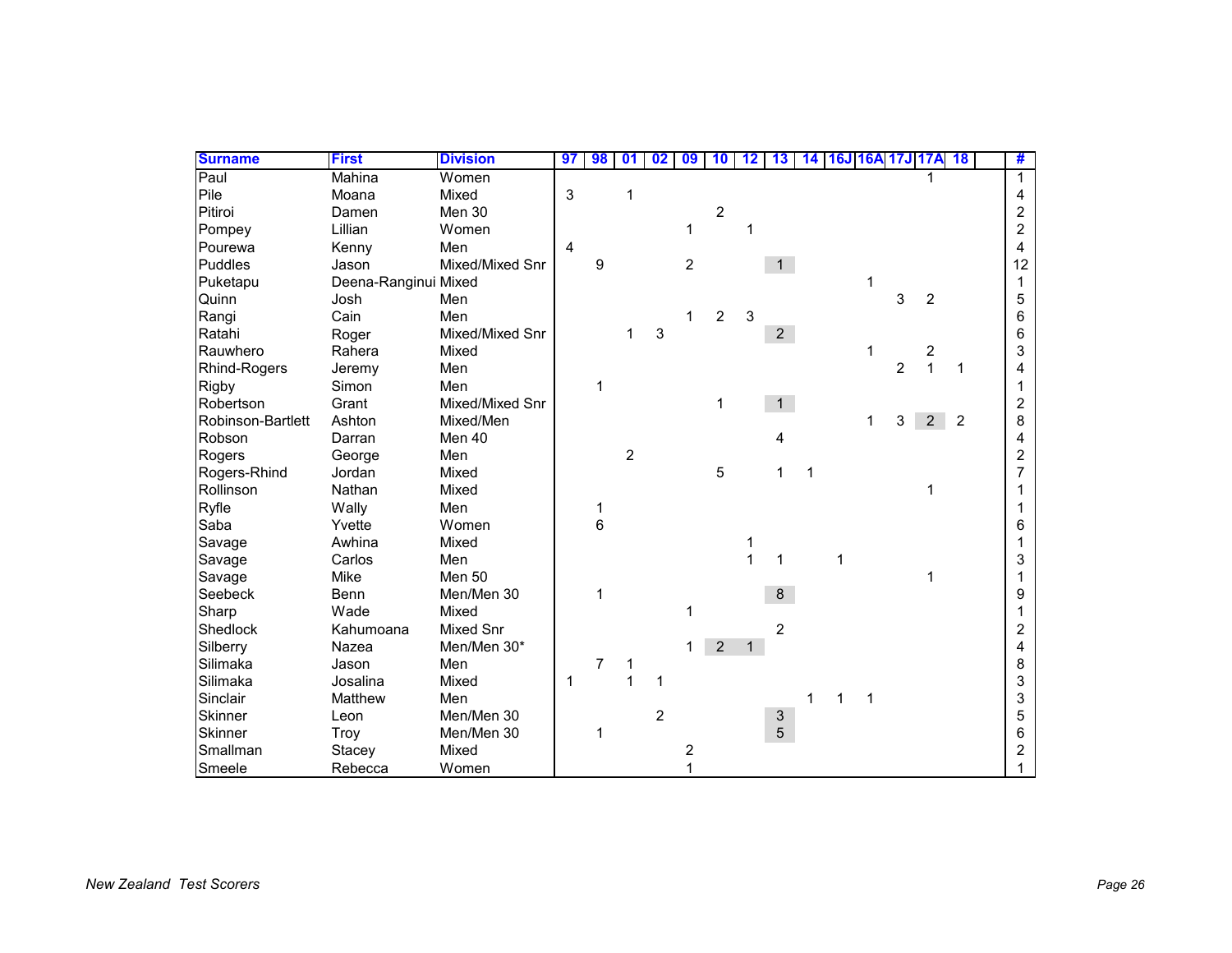| <b>Surname</b>  | <b>First</b>   | <b>Division</b> | 97         | 98             | $\overline{01}$ | 02          | 09            | 10             | 12             | 13             | 14             |                |   | <b>16J 16A 17J 17A</b> |               | <b>18</b>               | #              |
|-----------------|----------------|-----------------|------------|----------------|-----------------|-------------|---------------|----------------|----------------|----------------|----------------|----------------|---|------------------------|---------------|-------------------------|----------------|
| Smith           | <b>Mark</b>    | Men 50          |            |                |                 |             |               |                |                |                |                |                |   |                        |               |                         | 1              |
| Soloman         | Nathan         | Mixed           |            |                |                 | 1           |               |                |                |                |                |                |   |                        |               |                         |                |
| Solomon         | Matiu          | Mixed           | $\sqrt{2}$ |                | 1               |             |               |                |                |                |                |                |   |                        |               |                         | 3              |
| Solomon         | Netana         | Mixed           | 1          |                | 1               |             |               |                |                |                |                |                |   |                        |               |                         | $\overline{c}$ |
| Soutar-Finch    | Reihanna       | Men             |            |                |                 |             |               |                | $\mathbf 1$    |                | 3              |                | 3 |                        |               | 3                       | 16             |
| Stainton        | Cecily         | Mixed           | 1          |                | $\overline{c}$  |             |               |                |                |                |                |                |   |                        |               |                         | 3              |
| Stanton         | Sammi          | Mixed           |            |                |                 |             |               |                |                |                |                |                |   |                        |               |                         | 1              |
| Steele          | Phoebe         | Women           |            |                |                 |             |               |                |                |                |                | $\overline{c}$ |   |                        |               |                         | 2              |
| Stehlin         | Rolland        | Men 50          |            |                |                 |             |               |                |                |                |                |                |   |                        |               |                         | 1              |
| Stephens        | Autumn-Rain    | Mixed           |            |                |                 |             |               |                |                |                |                |                |   |                        | 1             |                         | 2              |
| Stephens        | Shane          | Mixed           |            | $\overline{c}$ |                 |             |               |                |                |                |                |                |   |                        |               |                         | $\overline{c}$ |
| Stephenson      | Rachel         | Mixed           |            |                |                 |             |               |                | $\overline{c}$ |                |                |                |   |                        |               |                         | $\overline{2}$ |
| <b>Stewart</b>  | <b>Brendon</b> | Men/Men 30      |            |                |                 |             |               | $\mathbf{1}$   |                |                |                |                |   |                        |               |                         | 3              |
| Stone           | Maurice        | Men             |            |                |                 |             | $\frac{2}{2}$ | 1              |                |                |                |                |   |                        | 1             |                         | 5              |
| Stone           | Nadine         | Women           |            |                |                 |             | $\mathbf{1}$  |                |                |                |                |                |   |                        |               |                         |                |
| Stone           | Shaquille      | Men             |            |                |                 |             |               |                |                |                | 3              |                |   |                        |               | $\overline{\mathbf{c}}$ | 5              |
| Stone Jnr.      | Maurice        | Men             |            |                |                 |             |               |                |                |                |                |                |   |                        |               | $\overline{1}$          |                |
| Sue             | Kristina       | Women           |            |                |                 |             |               |                |                | 1              |                |                |   |                        |               |                         |                |
| Tainui-McIntyre | Ariia          | Women           |            |                |                 |             |               |                |                |                | $\frac{2}{3}$  |                |   |                        | $\frac{2}{3}$ |                         | 5              |
| Takerei         | Wiremu         | Mixed           |            |                |                 |             |               |                |                |                |                |                | 1 |                        |               |                         | 7              |
| Tapseil         | Stacy          | Mixed           | 1          | $\overline{c}$ |                 | $\mathbf 1$ |               |                |                |                |                |                |   |                        |               |                         | 4              |
| Taute           | Codie          | Women/Mixed     |            |                |                 |             |               |                |                |                |                | $\overline{2}$ |   |                        |               | 3 <sup>1</sup>          | 5              |
| Tauwhare        | Corey          | Men 40          |            |                |                 |             |               |                |                |                |                |                |   |                        | 1             |                         |                |
| Te Hiko         | Awhina         | Women           |            | 4              |                 |             |               |                |                |                |                |                |   |                        |               |                         |                |
| Te Huia         | Jason          | Mixed           |            |                |                 |             |               | 1              |                |                |                |                |   |                        |               |                         |                |
| Te Kahu         | Samma          | Women           |            | 3              |                 |             |               |                |                |                |                |                |   |                        |               |                         | 3              |
| Te Moananui     | Raymond        | Men 40          |            |                |                 |             |               | 1              |                |                |                |                |   |                        |               |                         |                |
| Te Pania        | Jamie          | Women 30        |            |                |                 |             |               |                |                | $\overline{c}$ |                |                |   |                        |               |                         | 2              |
| Tiwha           | Toia           | Mixed           |            |                |                 |             |               | 1              | $\overline{7}$ |                |                |                |   |                        |               |                         | 8              |
| Tohiariki       | Wi Richard     | Men 40          |            |                |                 |             |               | $\overline{2}$ |                |                |                |                |   |                        |               |                         | $\overline{c}$ |
| Tomai           | Jason          | Men             |            | $\overline{c}$ |                 |             |               |                |                |                |                |                |   |                        |               |                         | $\overline{2}$ |
| Tomuri          | Shanan         | Men/Mixed       |            |                |                 |             |               |                |                |                |                | $\overline{2}$ |   |                        |               | 2 <sup>7</sup>          | 5              |
| Tuatea          | Henry          | Men             |            |                |                 |             |               |                |                |                | $\overline{2}$ |                |   |                        |               |                         | $\overline{2}$ |
| Tupua-Siliva    | Daniel         | Men 30          |            |                |                 |             |               | 4              |                |                |                |                |   |                        |               |                         | 4              |
| Turnbull        | Dayna          | Women           |            |                |                 |             |               |                |                |                |                | 3              |   |                        |               | 2                       | 5              |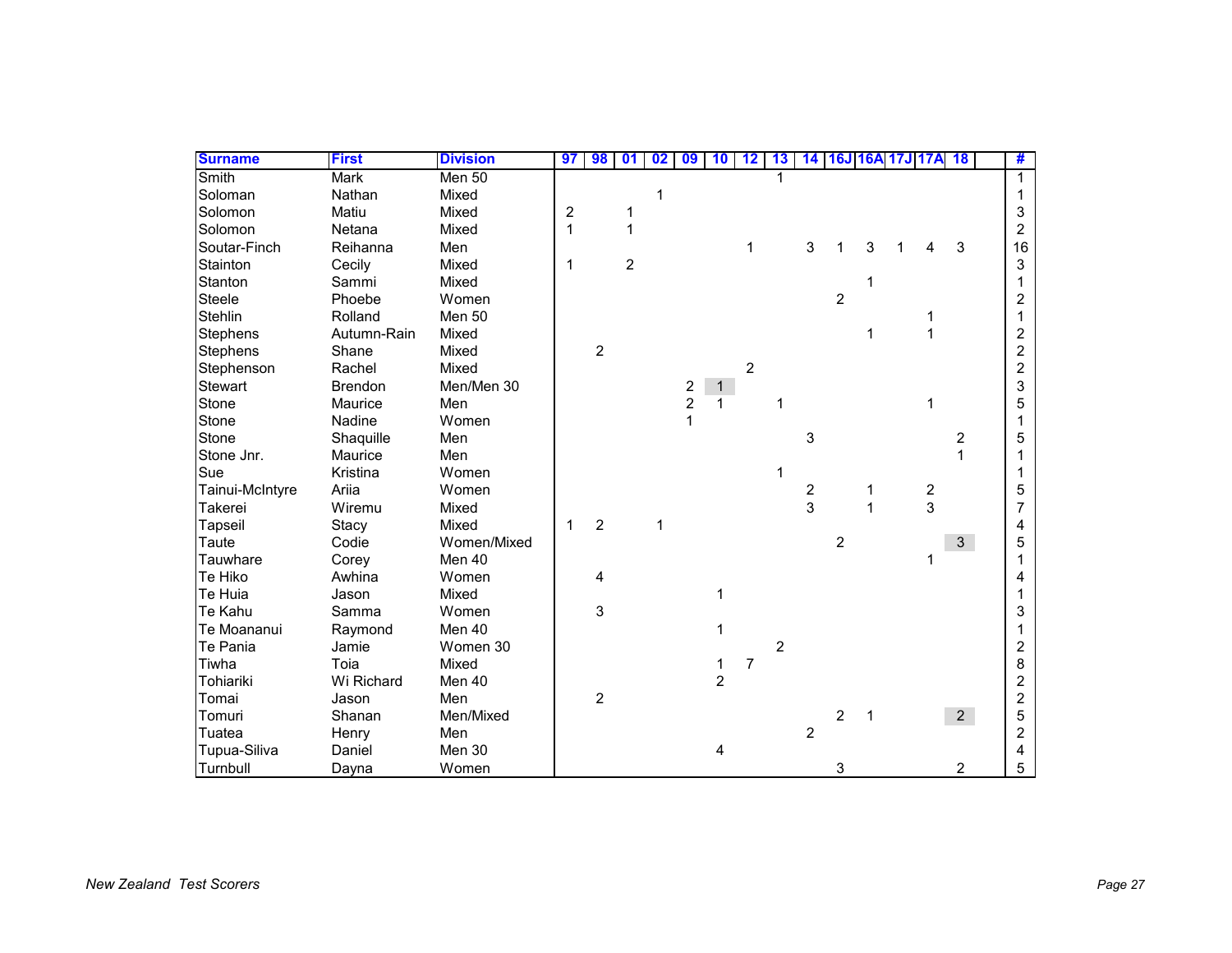| <b>Surname</b>             | <b>First</b>  | <b>Division</b>  | 97             | 98          | 01             | 02 | 09                      | 10             | 12             | 13                      |                |   | 14 16J 16A 17J 17A | <b>18</b> | #                       |
|----------------------------|---------------|------------------|----------------|-------------|----------------|----|-------------------------|----------------|----------------|-------------------------|----------------|---|--------------------|-----------|-------------------------|
| Turnbull                   | Paul          | Men 50           |                |             |                |    |                         |                |                |                         |                |   |                    |           | 1                       |
| Turner                     | Nat           | Mixed            |                |             |                |    |                         |                |                |                         |                |   |                    | 5         | 5                       |
| Vaha'Akolo                 | Edward        | Men 45/50        |                |             |                |    |                         | 1              |                |                         |                |   | $\mathbf{1}$       |           | $\overline{c}$          |
| Vis                        | Pieter        | Mixed            |                |             |                |    | $\overline{\mathbf{c}}$ |                |                |                         | 1              |   |                    |           | 4                       |
| Waaka-Iraia (Enosa Ashlynn |               | Mixed            |                |             |                |    | 3                       |                |                |                         | 1              |   |                    |           | 4                       |
| Walker                     | Cody          | Mixed            |                |             |                |    |                         | 3              |                |                         |                |   |                    |           | 3                       |
| Walker                     | Leanne        | Women            | 1              |             |                |    |                         |                |                |                         |                |   |                    |           | $\overline{2}$          |
| Wall                       | Chris         | Men              | 1              | 5           | 3              | 1  |                         |                |                |                         |                |   |                    |           | 10                      |
| Wall                       | <b>Steve</b>  | <b>Mixed Snr</b> |                |             |                |    |                         |                |                | $\overline{2}$          |                |   |                    |           | $\overline{2}$          |
| Walters                    | Ned           | Men              |                |             |                |    |                         |                |                |                         |                |   |                    |           | 1                       |
| Walters                    | Peter         | Men/Men 40       |                | $\mathbf 5$ |                |    |                         | $\overline{2}$ |                | 1                       |                |   |                    |           | 8                       |
| Watene                     | Maia Jean     | Women            |                |             |                |    |                         |                |                |                         | $\overline{2}$ |   |                    |           | $\overline{2}$          |
| Waudby                     | <b>Bayley</b> | Mixed            |                |             |                |    |                         |                |                |                         |                |   | 1                  |           |                         |
| Wawatai                    | Deane         | Men 40           |                |             |                |    |                         |                |                | 4                       |                |   |                    |           | 4                       |
| Whitiora                   | Awatea        | Women            |                |             |                |    |                         |                |                |                         |                |   |                    |           |                         |
| Wihone                     | Janie         | Women            |                | 9           | 1              |    |                         |                |                |                         |                |   |                    |           | 10                      |
| Wilkie                     | Mana          | Mixed            |                | 4           |                |    |                         |                |                |                         |                |   |                    |           | 4                       |
| Williams                   | Andrea        | Women 30         |                |             |                |    |                         |                |                | $\overline{\mathbf{c}}$ |                |   |                    |           | $\overline{\mathbf{c}}$ |
| Williams                   | Dean          | Men              |                |             |                |    |                         |                | 1              | $\mathbf{1}$            |                |   |                    |           | $\overline{c}$          |
| Williams                   | Niall         | Women            |                |             |                |    |                         |                |                | 3                       |                |   |                    |           | 3                       |
| Williams                   | Ora           | Women            |                |             |                |    |                         |                |                |                         |                |   |                    |           |                         |
| Willison                   | Raiki         | Men              |                |             |                |    |                         |                |                |                         |                |   |                    |           |                         |
| Willison                   | Tenika        | Women            |                |             |                |    |                         |                |                |                         |                | 3 |                    |           | 4                       |
| Wilson                     | Tammi         | Women            |                | 3           |                |    |                         |                |                |                         |                |   |                    |           | 3                       |
| Winiata                    | Coral         | Women            |                |             |                |    |                         |                |                | 1                       | $\overline{2}$ |   |                    |           | 3                       |
| Winterburn                 | Stacey        | Mixed            |                |             |                |    | $\overline{c}$          |                |                |                         |                |   |                    |           | $\overline{c}$          |
| Withers                    | Matt          | Men 30           |                |             |                |    |                         | 1              |                | $\overline{c}$          |                |   |                    |           | 3                       |
| Woodhouse                  | Laveenia      | Mixed            |                |             |                |    |                         |                | $\overline{2}$ |                         |                |   |                    |           | $\overline{c}$          |
| Woodhouse                  | Lovey         | Women 30         |                |             |                |    |                         |                |                | 3                       |                |   |                    |           | 3                       |
| Woods                      | Chris         | Mixed            | $\overline{c}$ |             | $\overline{c}$ |    |                         |                |                |                         |                |   |                    |           | 4                       |
| Wright                     | Darren        | Men 40           |                |             |                |    |                         |                |                |                         |                |   | $\overline{2}$     |           | 2                       |
|                            |               |                  |                |             |                |    |                         |                |                |                         |                |   |                    |           |                         |